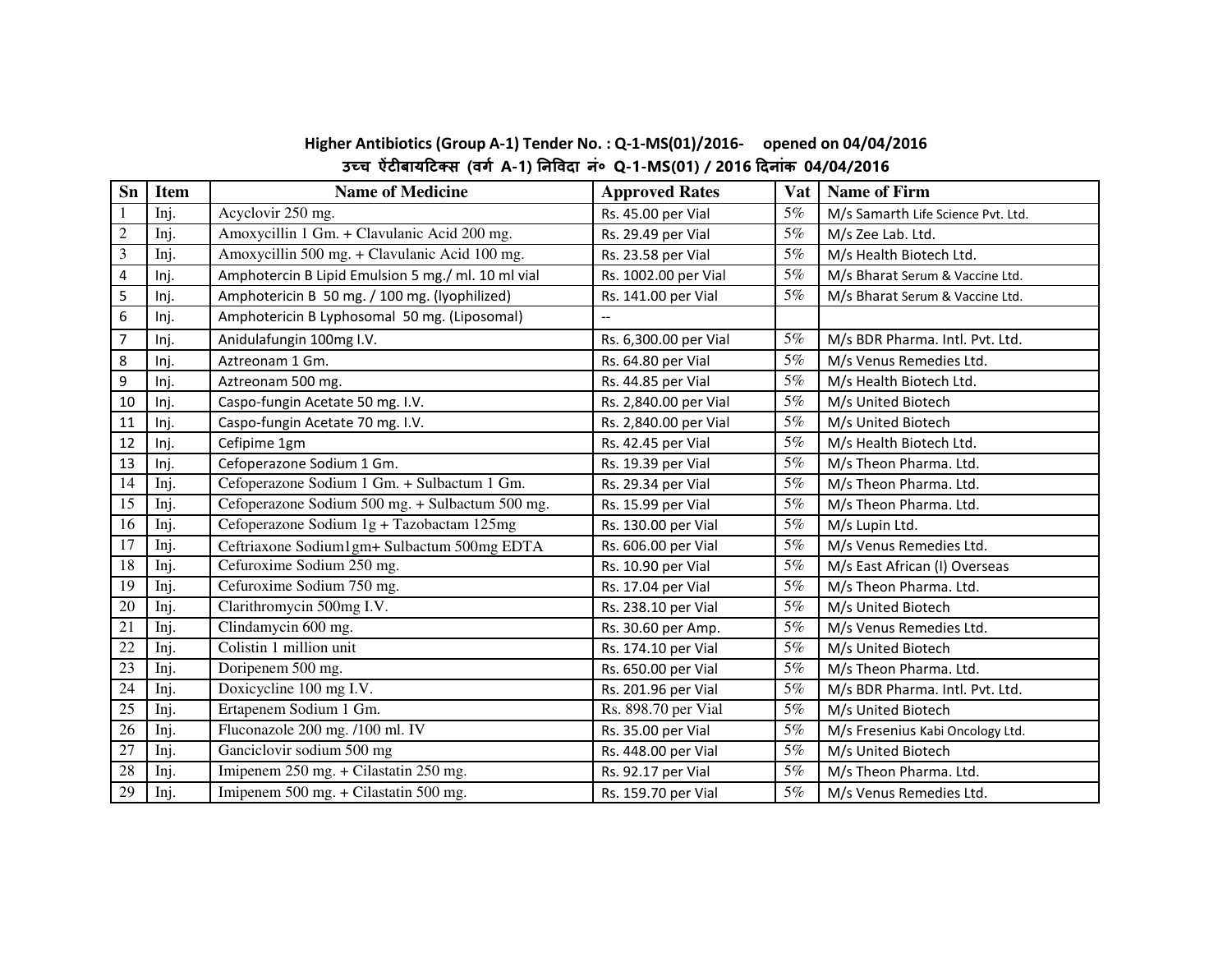| Sn | <b>Item</b> | <b>Name of Medicine</b>                    | <b>Approved Rates</b> | <b>Vat</b> | <b>Name of Firm</b>                |
|----|-------------|--------------------------------------------|-----------------------|------------|------------------------------------|
| 30 | Inj.        | Levofloxacin 500 mg. / 100 ml.             | Rs. 18.90 per Vial    | $5\%$      | M/s Aculife Healthcare Pvt. Ltd.   |
| 31 | Inj.        | Linezolid 600 mg / 300 ml                  | Rs. 60.00 per Vial    | 5%         | M/s Abbott Healthcare Pvt. Ltd.    |
| 32 | Inj.        | Meropenem 1 Gm.                            | Rs. 129.90 per Vial   | 5%         | M/s Venus Remedies Ltd.            |
| 33 | Inj.        | Meropenem 500 mg.                          | Rs. 70.75 per Vial    | 5%         | M/s Theon Pharma. Ltd.             |
| 34 | Inj.        | Minocycline 100mg                          | Rs. 1723.71 per Vial  | $5\%$      | M/s Cipla Ltd.                     |
| 35 | Inj.        | Piperacillin 2 Gm. + Tazobactam 250 mg.    | Rs. 38.35 per Vial    | $5\%$      | M/s Theon Pharma. Ltd.             |
| 36 | Inj.        | Piperacillin 4 Gm. + Tazobactam 500 mg.    | Rs. 63.00 per Vial    | 5%         | M/s Shree Chem. Pharma. Pvt. Ltd.  |
| 37 | Inj.        | Pipreacillian Tazobactum EDTA 4.5gm        | Rs. 351.37 per Vial   | 5%         | M/s Pfizer Ltd.                    |
| 38 | Inj.        | Polymyxin B (lyophilized) 5,00,000 IU/Vial | Rs. 269.85 per Vial   | 5%         | M/s Samarth Life Science Pvt. Ltd. |
| 39 | Inj.        | Teicoplanin 400 mg.                        | Rs. 296.00 per Vial   | $5\%$      | M/s United Biotech                 |
| 40 | Inj.        | Tigecycline 50 mg.                         | Rs. 348.75 per Vial   | $5\%$      | M/s Samarth Life Science Pvt. Ltd. |
| 41 | Inj.        | Valacyclovir 1gm                           |                       |            |                                    |
| 42 | Inj.        | Vancomycin 1 Gm.                           | Rs. 102.35 per Vial   | 5%         | M/s Health Biotech Ltd.            |
| 43 | Inj.        | Vancomycin 500 mg.                         | Rs. 37.40 per Vial    | $5\%$      | M/s United Biotech                 |
| 44 | Inj.        | Voriconazole 200 mg.                       | Rs. 379.90 per Vial   | 5%         | M/s United Biotech                 |

**(TOTAL 44 ITEMS)**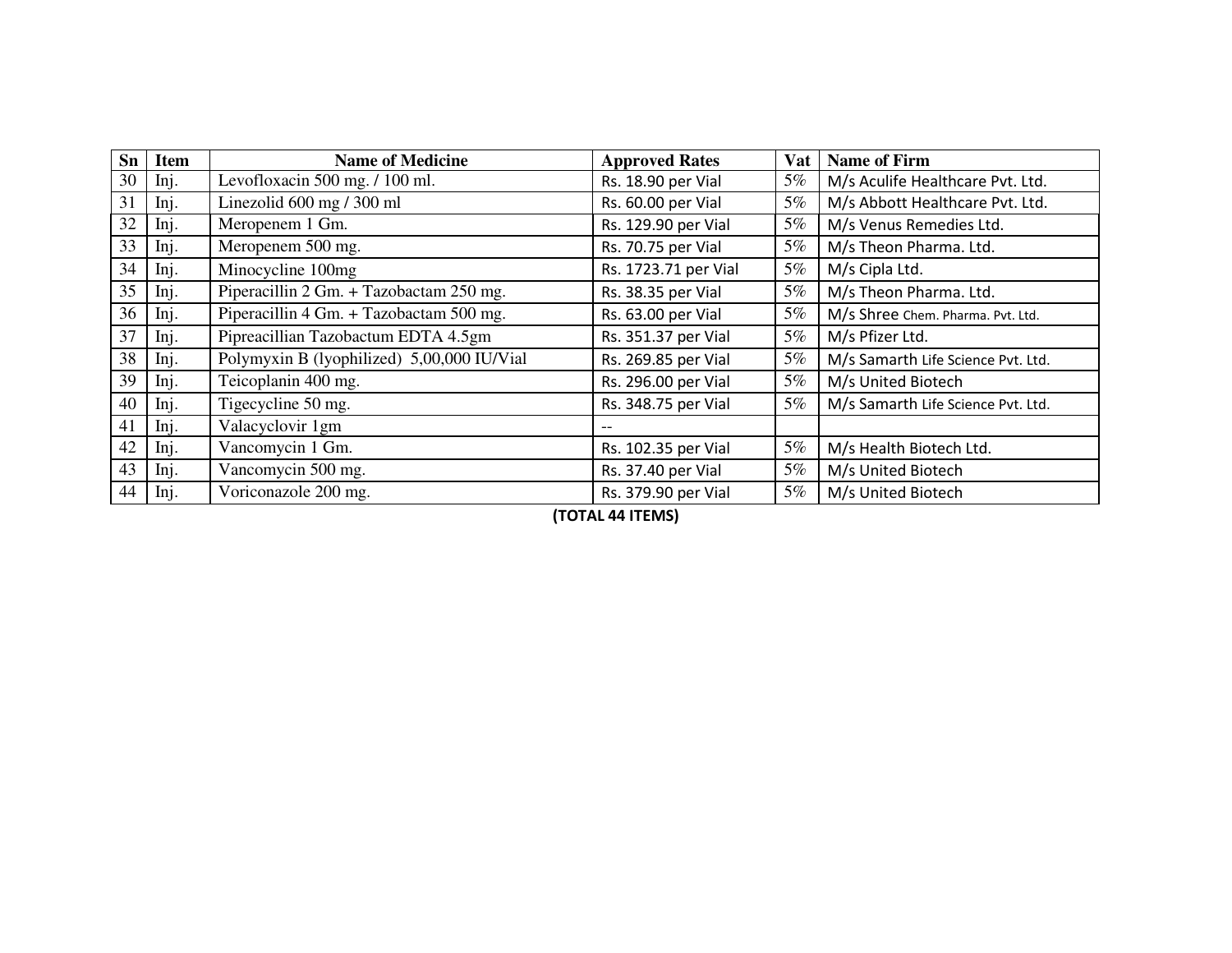| Sn             | Item | Name of Medicine                            | <b>Approved Rates</b>    | <b>Vat</b> | <b>Name of Firm</b>                  |
|----------------|------|---------------------------------------------|--------------------------|------------|--------------------------------------|
| $\mathbf{1}$   | Cap. | Amoxycillin 250 mg.                         | Rs. 7.49 per 10 Cab      | 5%         | M/s Maxmed Lifesciences Pvt. Ltd.    |
| $\sqrt{2}$     | Cap. | Amoxycillin 500 mg.                         | Rs. 1.35 per Cap         | <b>NIL</b> | M/s Scott Edill Pharma. Ltd.         |
| $\mathfrak{Z}$ | Cap. | Ampicillin 250 mg.                          | Rs. 8.00 per 10 Cap      | $5\%$      | M/s Omega Biotech Ltd.               |
| $\overline{4}$ | Cap. | Ampicillin 250 mg. + Cloxacillin 250 mg.    | Rs. 16.65 per 10 Cap     | 5%         | M/s Ridley Life-Science Pvt. Ltd.    |
| 5              | Cap. | Cephalexin 500mg                            | Rs. 117.60 per 10x10 Cap | 5%         | M/s Unicure India Ltd.               |
| 6              | Cap. | Clindamycin 150 mg.                         | Rs. 27.20 per 8 Cap      | 5%         | M/s United Biotech Pvt. Ltd.         |
| $\overline{7}$ | Cap. | Clindamycin 300 mg.                         | Rs. 51.00 per 10 Cap     |            | M/s Terrace Pharmaceuticals (P) Ltd. |
| $\,8\,$        | Cap. | Doxycycline 100 mg                          | Rs. 6.30 per 10 Cap      | 5%         | M/s Omega Biotech Ltd.               |
| 9              | Cap. | Indinavir 800 mg.                           |                          | $- -$      |                                      |
| 10             | Cap. | Itraconazole 100 mg.                        | Rs. 26.50 per 10 Cap     |            | M/s Terrace Pharmaceuticals (P) Ltd. |
| 11             | Cap. | Minocycline 100 mg                          |                          | $-$        |                                      |
| 12             | Inj. | Amikacin 250 mg. / 2 ml.                    | Rs. 6.00 per vial of 2ml | 5%         | M/s Daffodills Pharma. Ltd.          |
| 13             | Inj. | Amikacin 500 mg. / 2 ml.                    | Rs. 9.85 per vial        | <b>NIL</b> | M/s Scott Edill Pharma. Ltd.         |
| 14             | Inj. | Ampicillin 1 Gm.                            | Rs. 9.54 per vial        | 6.88%      | M/s Jackson Labs. Pvt. Ltd.          |
| 15             | Inj. | Ampicillin 500mg.                           | Rs. 5.00 per vial        | 6.88%      | M/s Jackson Labs. Pvt. Ltd.          |
| 16             | Inj. | Bennzyl penicillin Sod. 10 Lac. Unit/600 mg | Rs. 6.89 per vial        | 6.88%      | M/s Jackson Labs. Pvt. Ltd.          |
| 17             | Inj. | Benzathine Penicillin 12 Lac Unit           | Rs. 11.66 per vial       | 6.88%      | M/s Jackson Labs. Pvt. Ltd.          |
| 18             | Inj. | Benzathine Penicillin 6 Lac Unit            | Rs. 7.42 per vial        | 6.88%      | M/s Jackson Labs. Pvt. Ltd.          |
| 19             | Inj. | Cefotaxime 1 Gm.                            | Rs. 11.80 per vial       | <b>NIL</b> | M/s Scott Edill A.R.L. & Edu. Ltd.   |
| 20             | Inj. | Cefotaxime 500 mg.                          | Rs. 7.50 per vial        | 5%         | M/s Maxmed Lifesciences Pvt. Ltd.    |
| 21             | Inj. | Ceftazidime 1 Gm.                           | Rs. 26.35 per vial       | 5%         | M/s Kwality Pharma. Ltd.             |
| 22             | Inj. | Ceftazidime 500 mg.                         | Rs. 16.77 per vial       | 5%         | M/s Kwality Pharma. Ltd.             |
| 23             | Inj. | Ceftriaxone 250 mg. + Tazobactam 31.25 mg.  | Rs. 9.54 per vial        | 6.88%      | M/s Jackson Labs. Pvt. Ltd.          |
| 24             | Inj. | Ceftriaxone 500 mg. + Tazobactam 62.5 mg.   | Rs. 16.16 per vial       | 5%         | M/s Zee Lab. Ltd.                    |
| 25             | Inj. | Ceftriaxone1 Gm. + Tazobactam 125 mg.       | Rs. 22.00 per vial       | 5%         | M/s Daffodills Pharma. Ltd.          |

#### **Tender No. Q-1-Ms/2016-02, dt. 04/04/2016, ( Group A-2) Antibiotics ऐंटबायट
स (वग A-2) नवदा नं० Q-1-MS(02) / 2016 दनांक 04/04/2016**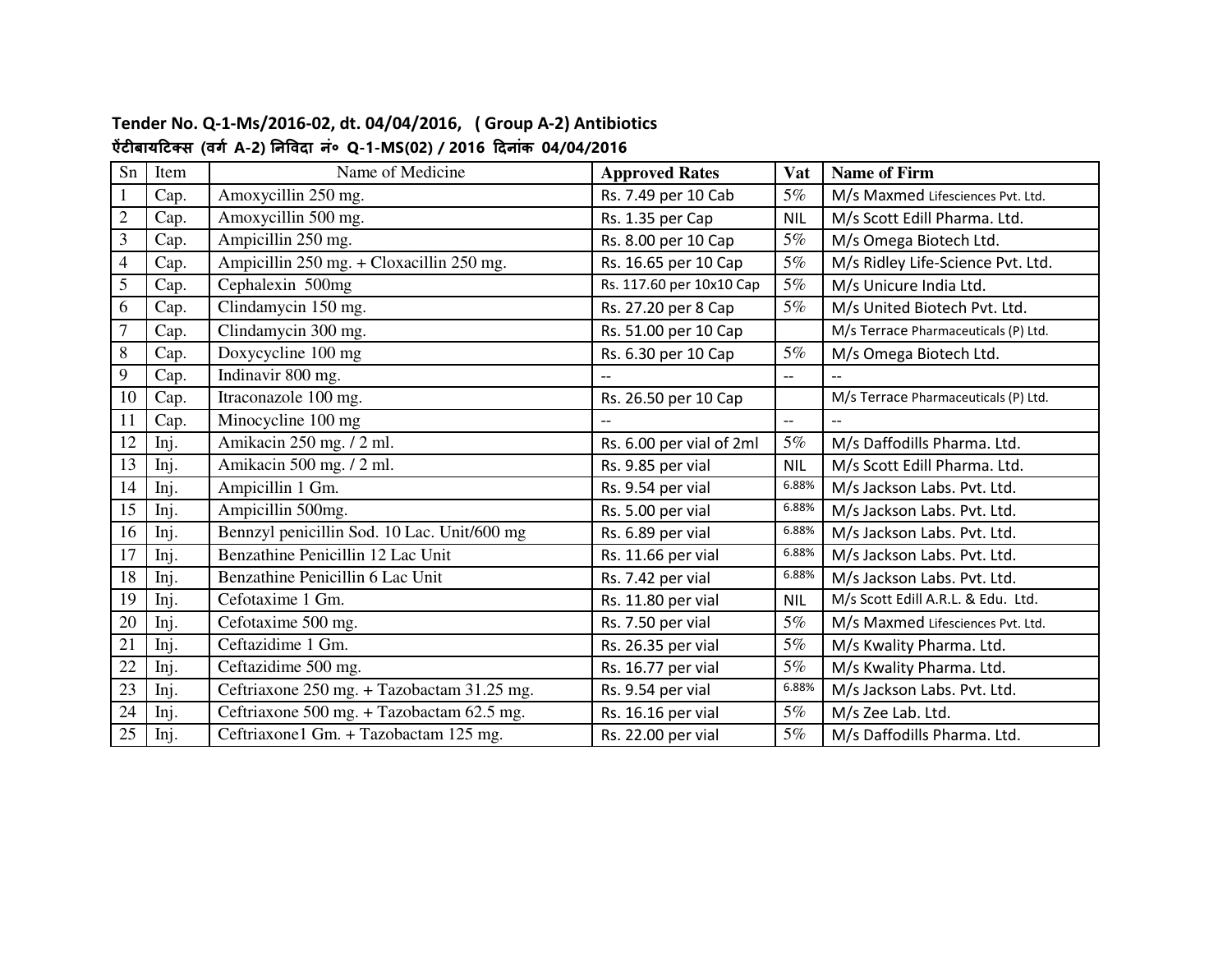| Sn | Item | Name of Medicine                                       | <b>Approved Rates</b>        | Vat        | <b>Name of Firm</b>                  |
|----|------|--------------------------------------------------------|------------------------------|------------|--------------------------------------|
| 26 | Inj. | Ceftriaxone Sodium 1 Gm.                               | Rs. 11.55 per vial           | <b>NIL</b> | M/s Scott Edill A.R.L. & Edu. Ltd.   |
| 27 | Inj. | Ceftriaxone Sodium 500 mg.                             | Rs. 7.42 per vial            | 6.88%      | M/s Jackson Labs. Pvt. Ltd.          |
| 28 | Inj. | Ciprofloxacin 2 mg. / ml. (100 ml bottle I.V)          | Rs. 9.70 per bottle          | 5%         | M/s J. B. Chemicals & Pharma. Ltd.   |
| 29 | Inj. | Cloxacillin 500 mg.                                    | Rs. 6.36 per vial            | 6.88%      | M/s Jackson Labs. Pvt. Ltd.          |
| 30 | Inj. | Gentamycin 80 mg. / 2 ml.                              | Rs. 3.71 per vial            | 6.88%      | M/s Jackson Labs. Pvt. Ltd.          |
| 31 | Inj. | Netilmicin 300 mg. / 3 ml.                             | Rs. 88.20 per Amp.           | 5%         | M/s United Biotech Pvt. Ltd.         |
| 32 | Syp. | Amoxycillin (125mg. / 5 ml.) 60 ml. bottle             | Rs. 9.74 per bottle of 60ml  | 5%         | M/s Maxmed Lifesciences Pvt. Ltd.    |
| 33 | Syp. | Amoxycillin 200 mg. + Clavulanic Acid 28.5 mg. / 5 ml. | Rs. 11.75 per bottle of 30ml | 5%         | M/s Maxmed Lifesciences Pvt. Ltd.    |
| 34 | Syp. | Azithromycin 100 mg / 5ml                              | Rs. 7.91 per bottle of 15ml  | 5%         | M/s Biogenetic Drugs Pvt. Ltd.       |
| 35 | Syp. | Cefixime 100mg / 5ml                                   | Rs. 10.15 per bottle 30ml    | <b>NIL</b> | M/s Scott Edill A.R.L. & Edu. Ltd.   |
| 36 | Syp. | Cefixime 50mg / 5ml                                    | Rs. 9.39 per bottle of 30ml  | 5%         | M/s Zee Lab. Ltd.                    |
| 37 | Syp. | Cephalexin 125mg/5ml                                   | Rs. 7.25 per bottle of 30ml  | 5%         | M/s Maxmed Lifesciences Pvt. Ltd.    |
| 38 | Syp. | Ofloxacin 100mg/5ml                                    | Rs. 12.07 per bottle of 60ml | $5\%$      | M/s Rivpra Formulation Pvt. Ltd.     |
| 39 | Syp. | Oseltamivir Phosphate 6mg/ml                           |                              | $-$        |                                      |
| 40 | Tab. | Acyclovir 200 mg.                                      | Rs. 7.95 per 10 Tab          | 6.88%      | M/s Jackson Labs. Pvt. Ltd.          |
| 41 | Tab. | Amoxycillin 250 mg. + Clavulanic Acid 125 mg.          | Rs. 36.80 per 10 Tab         |            | M/s Terrace Pharmaceuticals (P) Ltd. |
| 42 | Tab. | Amoxycillin 500 mg. + Clavulanic Acid 125 mg.          | Rs. 4.45 per Tab             | <b>NIL</b> | M/s Scott Edill Pharma. Ltd.         |
| 43 | Tab. | Azithromycin 500 mg.                                   | Rs. 35.90 per 10 Tab         | Incl.      | M/s Shree KrishnaKeshav Lab. Ltd.    |
| 44 | Tab. | Cefixime 100mg                                         | Rs. 13.18 per 10 Tab         | 5%         | M/s Omega Biotech Ltd.               |
| 45 | Tab. | Cefixime 400 mg                                        | Rs. 5.05 per Tab             | <b>NIL</b> | M/s Scott Edill A.R.L. & Edu. Ltd.   |
| 46 | Tab. | Cefpodoxime 100mg                                      | Rs. 16.71 per 10 Tab         | 5%         | M/s Omega Biotech Ltd.               |
| 47 | Tab. | Cefpodoxime 200mg                                      | Rs. 32.55 per 10 Tab         | 5%         | M/s Omega Biotech Ltd.               |
| 48 | Tab. | Cefuroxime 250 mg                                      | Rs. 3.50 per Tab             | <b>NIL</b> | M/s Scott Edill A.R.L. & Edu. Ltd.   |
| 49 | Tab. | Cefuroxime 500mg                                       | Rs. 64.70 per 10 Tab         | $-$        | M/s Terrace Pharmaceuticals (P) Ltd. |
| 50 | Tab. | Ciprofloxacin 500 mg.                                  | Rs. 12.12 per 10 Tab         | 5%         | M/s Omega Biotech Ltd.               |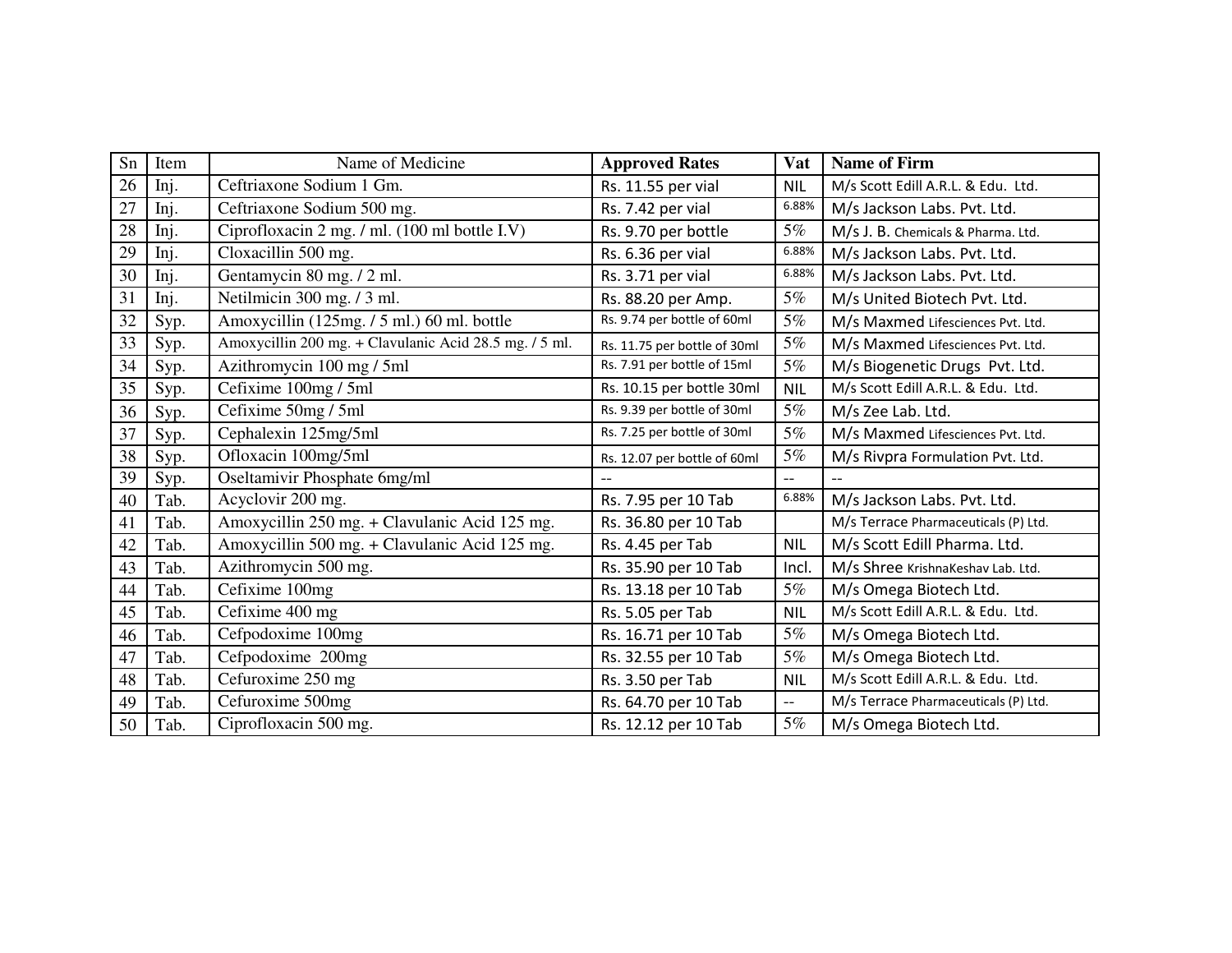| Sn | Item | Name of Medicine                                | <b>Approved Rates</b> | <b>Vat</b> | <b>Name of Firm</b>               |
|----|------|-------------------------------------------------|-----------------------|------------|-----------------------------------|
| 51 | Tab. | Erythromycin Stearate 250 mg.                   | Rs. 12.84 per 10 Tab  | 5%         | M/s Omega Biotech Ltd.            |
| 52 | Tab. | Faropenem 200mg                                 | --                    | --         |                                   |
| 53 | Tab. | Fluconazole 150 mg.                             | Rs. 11.45 per 10 Tab  | 5%         | M/s Rhydburg Pharma. Ltd.         |
| 54 | Tab. | Levofloxacin 500 mg.                            | Rs. 1.80 per Tab      | <b>NIL</b> | M/s Scott Edill Pharma. Ltd.      |
| 55 | Tab. | Linezolid 600 mg.                               | Rs. 99.97 per 10 Tab  | 5%         | M/s Theon Pharma. Ltd.            |
| 56 | Tab. | Moxifloxacin 400mg                              | Rs. 79.60 per 10 Tab  | Incl.      | M/s Shree KrishnaKeshav Lab. Ltd. |
| 57 | Tab. | Norfloxacin 400 mg.                             | Rs. 10.13 per 10 Tab  | 5%         | M/s Omega Biotech Ltd.            |
| 58 | Tab. | Oseltamivir Phosphate 30mg                      | Rs. 161.00 per 10 Tab | 5%         | M/s Hetero Lab. Ltd.              |
| 59 | Tab. | Oseltamivir Phosphate 75mg                      | Rs. 247.00 per 10 Tab | 5%         | M/s Hetero Lab. Ltd.              |
| 60 | Tab. | Sulphamethoxazole 400 mg. + Trimethoprim 80 mg. | Rs. 4.83 per 10 Tab   | 5%         | M/s Glaxo Smithkline Pharma Ltd.  |
| 61 | Tab. | Valacyclovir Hydrochloride 1 gm                 | Rs. 100.00 per 3 Tab  | 5%         | M/s Cipla Ltd.                    |
| 62 | Tab. | Valganciclovir 450mg                            | Rs. 579.20 per 4 Tab  | 5%         | M/s United Biotech Pvt. Ltd.      |
| 63 | Tab. | Voriconazole 200mg                              | Rs. 293.60 per 4 Tab  | 5%         | M/s United Biotech Pvt. Ltd.      |
|    |      |                                                 |                       |            |                                   |
|    |      | <b>Total Sixty Three Items</b>                  |                       |            |                                   |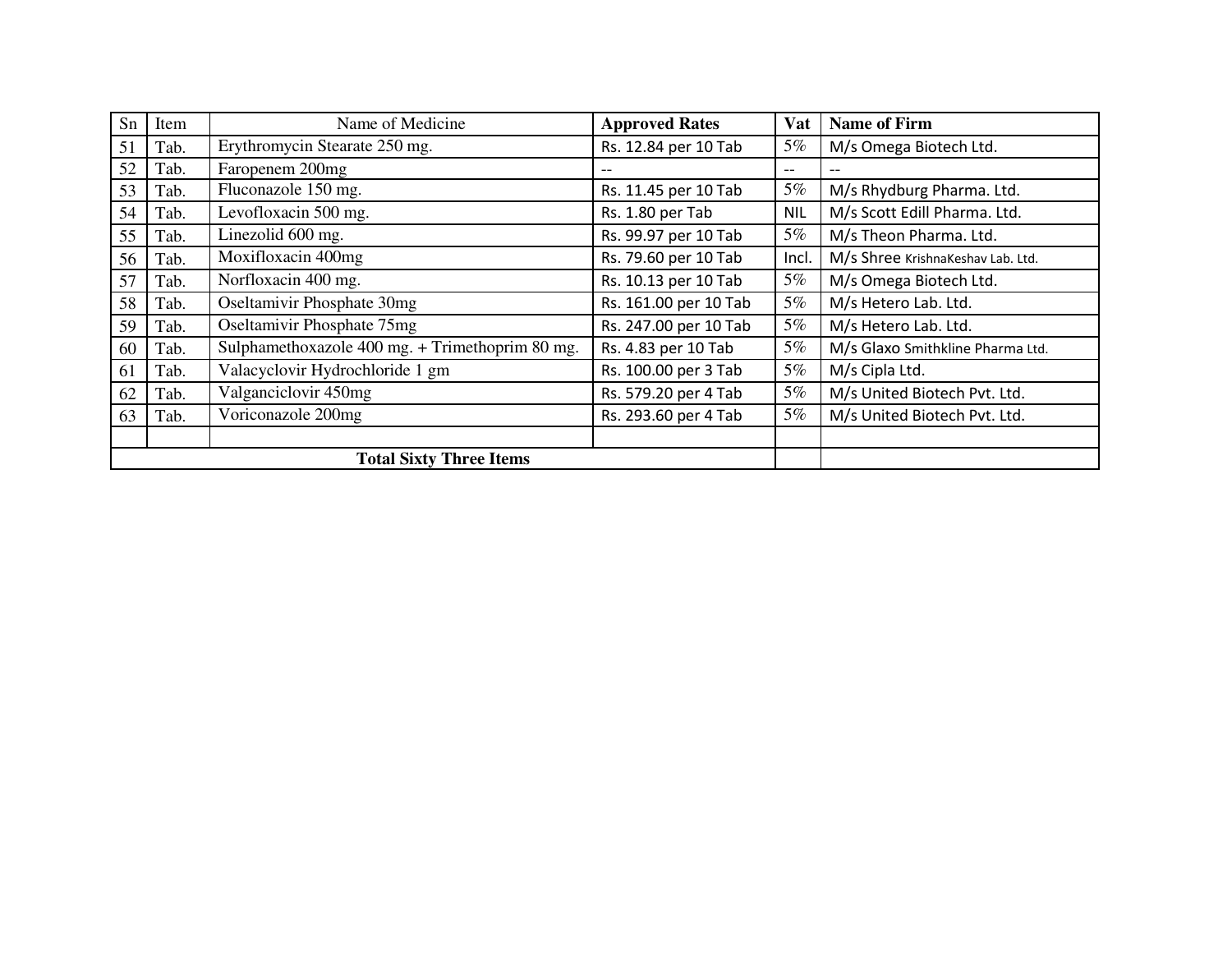#### **Tender No. Q-1-Ms/2016-03, dt. 04/04/2016, (Group B) Injections**  इंजेशन (वग **B)** नवदा नं० **Q-1-MS(03) / 2016** दनांक **04/04/2016**

| S.<br>N <sub>o</sub> | <b>Item</b> | <b>Name of Medicine</b>                                                                                                                                             | <b>Approved Rates</b>                                          | <b>Vat</b> | <b>Name of Firm</b>                                                      |
|----------------------|-------------|---------------------------------------------------------------------------------------------------------------------------------------------------------------------|----------------------------------------------------------------|------------|--------------------------------------------------------------------------|
| $\mathbf{1}$         | Inj.        | 3-in-01 TPN ready to use bag with glucose, amino acid and lipids<br>separated by a peel seal (for infusion through central vein). 1 Lit.                            | Rs. 1,010.00 per Bag                                           | 5%         | M/s Baxter (I) Pvt. Ltd.                                                 |
| $\overline{2}$       | Inj.        | 3-in-I TPN ready to use bag with glucose, amino acid and lipids<br>separated by a peel seal (for Infusion through peripheral vein and pack<br>Size up to 2000 ml.). | Rs. 1,240.00 per Bag                                           | 5%         | M/s Baxter (I) Pvt. Ltd.                                                 |
| 3                    | Inj.        | 3-in-I TPN ready to use bag with glucose, amino acid and lipids<br>separated by a peel seal (for Infusion through peripheral vein and pack<br>Size up to 1000 ml.). | Rs. 1,040.00 per Bag                                           | 5%         | M/s Baxter (I) Pvt. Ltd.                                                 |
| 4                    | Inj.        | A.C.T.H. 40 I.U.                                                                                                                                                    | $\overline{\phantom{a}}$                                       | 5%         |                                                                          |
| 5                    | Inj.        | Abciximab 2 mg. / ml. 5 ml. vial                                                                                                                                    | Rs. 5,399.00 per Vial                                          | 5%         | M/s Reliance Life Science Pvt. Ltd.                                      |
| 6                    | Inj.        | Adenosine 6 mg. / 2 ml.                                                                                                                                             | Rs. 48.00 per Amp.                                             | 5%         | M/s Celon Lab. Ltd.                                                      |
| $\overline{7}$       | Inj.        | Adrenaline Tartrate/Bi-tirtrate 1: 1000                                                                                                                             | Rs. 2.33 per Amp.                                              | 5%         | M/s Health Biotech Ltd.                                                  |
| 8                    | Inj.        | Alteplase 20mg Vial                                                                                                                                                 | Rs. 19,119.00 per Vial                                         | 5%         | M/s Boehringer Ingelheim (I) Pvt. Ltd.                                   |
| 9                    | Inj.        | <b>Alteplase 50mg Vial</b>                                                                                                                                          | Rs. 39,919.00 per Vial                                         | 5%         | M/s Boehringer Ingelheim (I) Pvt. Ltd.                                   |
| 10                   | Inj.        | Amino Acids: Nutritive Infusion combination of 8 essential (10.585gm.)<br>& 10 non-essential (10.432 gm.) amino-acids 10% 100ml & 500ml                             | Rs. 160.00 per Vial 100ml<br>Rs. 270.00 per Vial 500ml         | 5%         | M/s Aculife Healthcare Pvt. Ltd.                                         |
| 11                   | Inj.        | Aminophylline 250 mg. /10 ml. (10 ml. Amp.)                                                                                                                         | Rs. 5.30 per Amp.                                              | 6.88%      | M/s Jackson Lab Pvt. Ltd.                                                |
| 12                   | Inj.        | Amiodarone HCL 150 mg. / 3 ml.                                                                                                                                      | Rs. 17.00 per Vial                                             | 5%         | M/s Cipla Ltd.                                                           |
| 13                   | Inj.        | Amrinone (as lact) 5mg. / ml I.V.                                                                                                                                   | ---                                                            |            |                                                                          |
| 14                   | Inj.        | Aprotinin 5,00,000 IU / 50 ml.                                                                                                                                      | ---                                                            |            |                                                                          |
| 15                   | Inj.        | Aq. Ext. of Fresh Human Placenta 0.1 gm containing more than 0.8%<br>Nitrogen w/v per ml, 2 ml                                                                      | ---                                                            |            |                                                                          |
| 16                   | Inj.        | Artesunate 60 mg.                                                                                                                                                   | <b>Rs. 10.40 per Vial</b>                                      | 5%         | M/s ANG Lifesciences (I) Pvt. Ltd.                                       |
| 17                   | Inj.        | Atracurium besylate 10 mg./ml.                                                                                                                                      | Rs. 54.17 per Vial 50mg/5ml                                    | 5%         | M/s Health Biotech Ltd.                                                  |
|                      |             |                                                                                                                                                                     | Rs. 27.90 per Vial 25mg/2.5ml                                  | 5%         | M/s Samarth Life Science Pvt. Ltd.                                       |
| 18                   |             | Atropine Sulph. 0.6mg./ml. (1 ml. Amp.)                                                                                                                             | Rs. 89.65 per Vial 100mg/10ml                                  | 5%<br>5%   | M/s Samarth Life Science Pvt. Ltd.<br>M/s Daffodills Pharma. Ltd.        |
|                      | Inj.        |                                                                                                                                                                     | Rs. 1.60 per Amp.                                              |            |                                                                          |
| 19                   | Inj.        | Basiliximab 20 mg.                                                                                                                                                  | Rs. 66,063.00 per Vial                                         | 5%         | M/s Novartis India Ltd.                                                  |
| 20                   | Inj.        | Beta Interferon 250 mcg.                                                                                                                                            | Rs. 3,685.06 per Vial                                          | 5%         | M/s Bayer Zydus Pharma Pvt. Ltd.                                         |
| 21                   | Inj.        | Betamethasone 12 mg.                                                                                                                                                | ----                                                           |            |                                                                          |
| 22                   | Inj.        | Botulinum toxin type-A 50 I.U., 100 I.U., 200 I.U. & 500 I.U.                                                                                                       | Rs. 6,609.52 per Vial 50 IU                                    | 5%         | M/s Allergan Healthcare (I) Pvt. Ltd.                                    |
|                      |             |                                                                                                                                                                     | Rs. 9,502.28 per Vial 100 IU                                   | 5%         | M/s Allergan Healthcare (I) Pvt. Ltd.                                    |
|                      |             |                                                                                                                                                                     | Rs. 18,022.85 per Vial 200 IU<br>Rs. 20,952.00 per Vial 50 0IU | 5%<br>5%   | M/s Allergan Healthcare (I) Pvt. Ltd.<br>M/s Bharat Serum & Vaccine Ltd. |
| 23                   | Inj.        | Bupivacaine 0.5% plain preservative free (5 ml. Amp.)                                                                                                               | …                                                              |            |                                                                          |
| 24                   | Inj.        | Bupivacaine HCL (0.5%) (20 ml. Vial)                                                                                                                                | Rs. 17.97 per Vial                                             | 5%         | M/s Kwality Pharma. Ltd.                                                 |
| 25                   | Inj.        | Bupivacaine HCL 5 mg. / ml. + dextrose (4 ml. Amp.).                                                                                                                | Rs. 6.87 per Amp.                                              | 5%         | M/s Health Biotech Ltd.                                                  |
|                      |             |                                                                                                                                                                     |                                                                |            |                                                                          |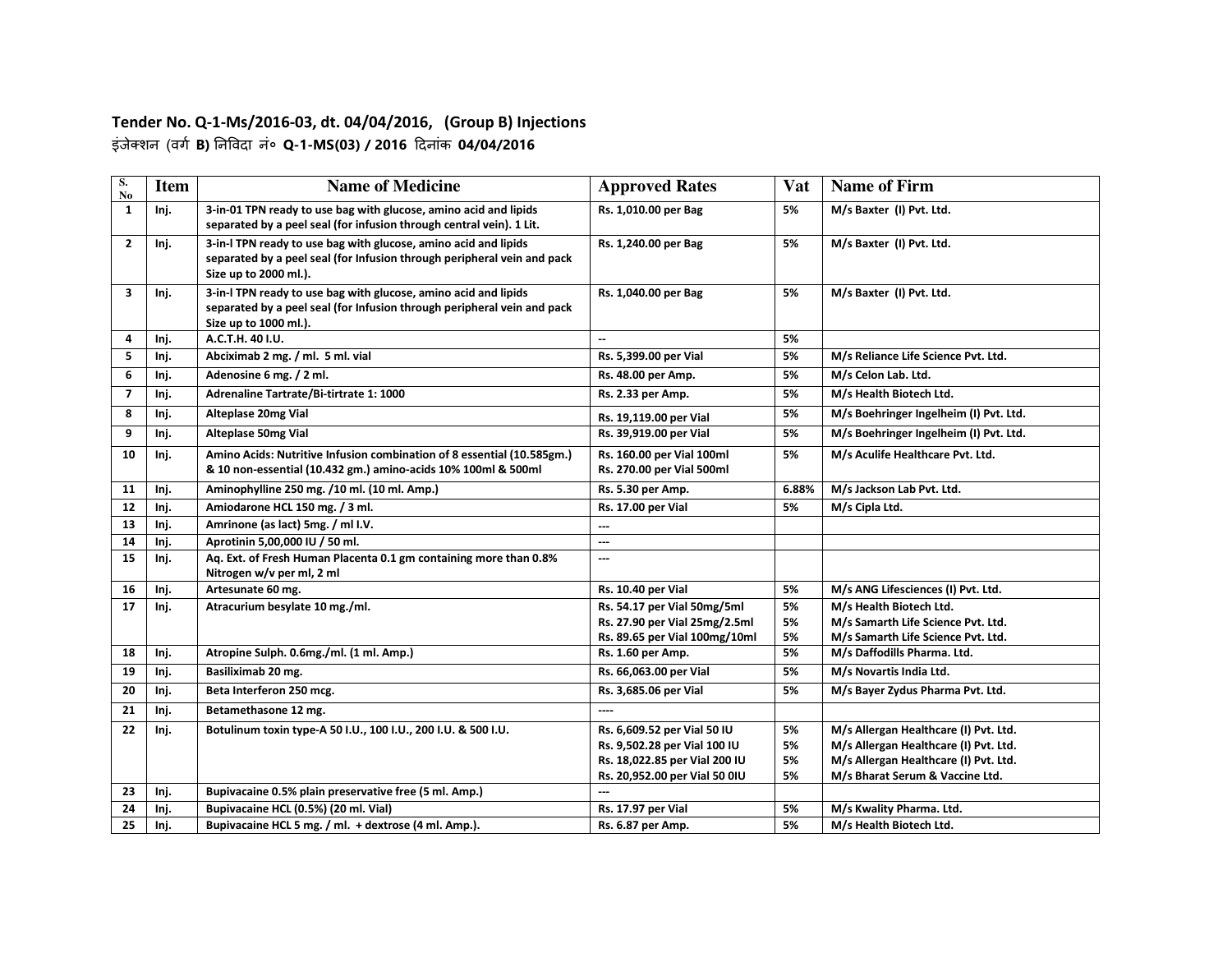| S. No | <b>Item</b> | <b>Name of Medicine</b>                                | <b>Approved Rates</b>     | Vat    | <b>Name of Firm</b>                |
|-------|-------------|--------------------------------------------------------|---------------------------|--------|------------------------------------|
| 26    | Inj.        | Buprenorphine HCL 0.3 mg. / ml.                        | Rs. 31.80 per Amp.        | 6.88%  | M/s Jackson Lab Pvt. Ltd.          |
| 27    | Inj.        | Butorphanol 1 mg.                                      | Rs. 22.64 per Amp.        | 5%     | M/s Neon Labs. Ltd.                |
| 28    | Inj.        | Caffeine Citrate 20mg/ml I.V.<br>1ml & 2ml Amp./Vial   | Rs. 110.00 per Amp. 1ml   | 5%     | M/s Cipla Ltd.                     |
|       |             |                                                        | Rs. 128.50 per Amp. 2ml   |        |                                    |
| 29    | Inj.        | Calciterol 1mcg / ml 1ml Amp.                          |                           | 5%     |                                    |
| 30    | Inj.        | Calcium Gluconate 10% (10 ml.)                         | Rs. 6.19 per Amp.         | Inclu. | M/s Shree KrishnaKeshav Lab. Ltd.  |
| 31    | Inj.        | Carboprost 250 mcg. / 125 mcg/ml. 1 ml. / 0.5 ml. amp. | Rs. 38.33 per Amp. 125mcg | 5%     | M/s Health Biotech Ltd.            |
|       |             |                                                        | Rs. 61.28 per Vial 250mcg | 5%     | M/s Neon Labs. Ltd.                |
| 32    | Inj.        | Cardioplegic Solution 20ml                             | Rs. 54.40 per Amp.        | 5%     | M/s United Biotech Pvt. Ltd.       |
| 33    | Inj.        | Chlorpromazine HCL 25 mg. / ml. (2 ml.)                | Rs. 3.71 per Amp.         | 6.88%  | M/s Jackson Lab Pvt. Ltd.          |
| 34    | Inj.        | Clonidine 75 mcg / ml., 100 mcg./ml. 150 mcg/ml        | Rs. 35.60 per Amp. 150mcg | 5%     | M/s Neon Labs. Ltd.                |
| 35    | Inj.        | Custodial                                              | $\overline{a}$            |        |                                    |
| 36    | Inj.        | Dalteparin Sodium 7,500 I.U/ ml. 3 ml.                 | ---                       |        |                                    |
| 37    | Inj.        | Depot Medroxy Progestron Acetate (DMPA) 150 mg / ml IM | $\overline{a}$            |        |                                    |
| 38    | Inj.        | Dexamethasone 4 mg. / ml. 2ml                          | Rs. 2.92 per Vial         | 5%     | M/s Zee Lab. Ltd.                  |
| 39    | Inj.        | Dexmetodimidine 50 mcg / ml., 1 ml.                    | Rs. 154.42 per Amp.       | 5%     | M/s Neon Labs. Ltd.                |
| 40    | Inj.        | Dextronomer Hyalaronic Acid 1ml                        | Rs. 26,790.00 per Vial    | 5%     | M/s Dr. Reddy's Lab Ltd.           |
| 41    | Inj.        | Dextrose 25% I.V. 100ml                                | Rs. 12.32 per Vial        | 5%     | M/s Claris Otsuka Pvt. Ltd.        |
| 42    | Inj.        | Dextrose 50% I.V. 25ml                                 | Rs. 11.66.00 per Vial     | 6.88%  | M/s Jackson Lab Pvt. Ltd.          |
| 43    | Inj.        | Diazepam 10 mg. / 2 ml. 2 ml. amp.                     | Rs. 3.50 per Amp.         | 6.88%  | M/s Jackson Lab Pvt. Ltd.          |
| 44    | Inj.        | Diclofenac Sod. 25mg / ml IM 3ml amp.                  | Rs. 1.40 per Amp.         | 5%     | M/s Daffodills Pharma. Ltd.        |
| 45    | Inj.        | Diclofenac Sod. 75mg / ml I.V. bolus 1ml amp.          | Rs. 12.10 per Amp.        | 5%     | M/s Troikaa Pharma. Ltd.           |
| 46    | Inj.        | Dicyclomine HCL 20 mg. / 2 ml.                         | Rs. 1.70 per Amp.         | 6.88%  | M/s Jackson Lab Pvt. Ltd.          |
| 47    | Inj.        | Digoxin 0.5 mg. / 2 ml. Amp.                           | Rs. 6.29 per Amp.         | 5%     | M/s Samarth Life Science Pvt. Ltd. |
| 48    | Inj.        | Diltiazam 5 mg. / ml.<br>5 ml.                         |                           |        |                                    |
| 49    | Inj.        | Dobutamine HCL 50 mg. / ml.                            | Rs. 16.77 per Vial        | 5%     | M/s Kwality Pharma. Ltd.           |
| 50    | Inj.        | Dopamine HCL 40 mg. / ml                               | Rs. 6.60 per Amp.         | 5%     | M/s United Biotech Pvt. Ltd.       |
| 51    | Inj.        | Droperidol 2.5 mg / ml.                                | alar.                     |        |                                    |
| 52    | Inj.        | Drotaverine 80 mg.                                     | Rs. 2.26 per Amp.         | Inclu. | M/s Shree KrishnaKeshav Lab. Ltd.  |
| 53    | Inj.        | Enoxoparin Sodium 40 mg / 0.4 ml. (Pre Filled Syringe) | Rs. 82.30 per PFS         | 5%     | M/s Venus Remedies Ltd.            |
| 54    | Inj.        | Enoxoparin Sodium 60 mg/ 0.6 ml. (Pre Filled Syringe)  | Rs. 101.80 per PFS        | 5%     | M/s Venus Remedies Ltd.            |
| 55    | Inj.        | Epitrate 2 mg.                                         | $---$                     |        |                                    |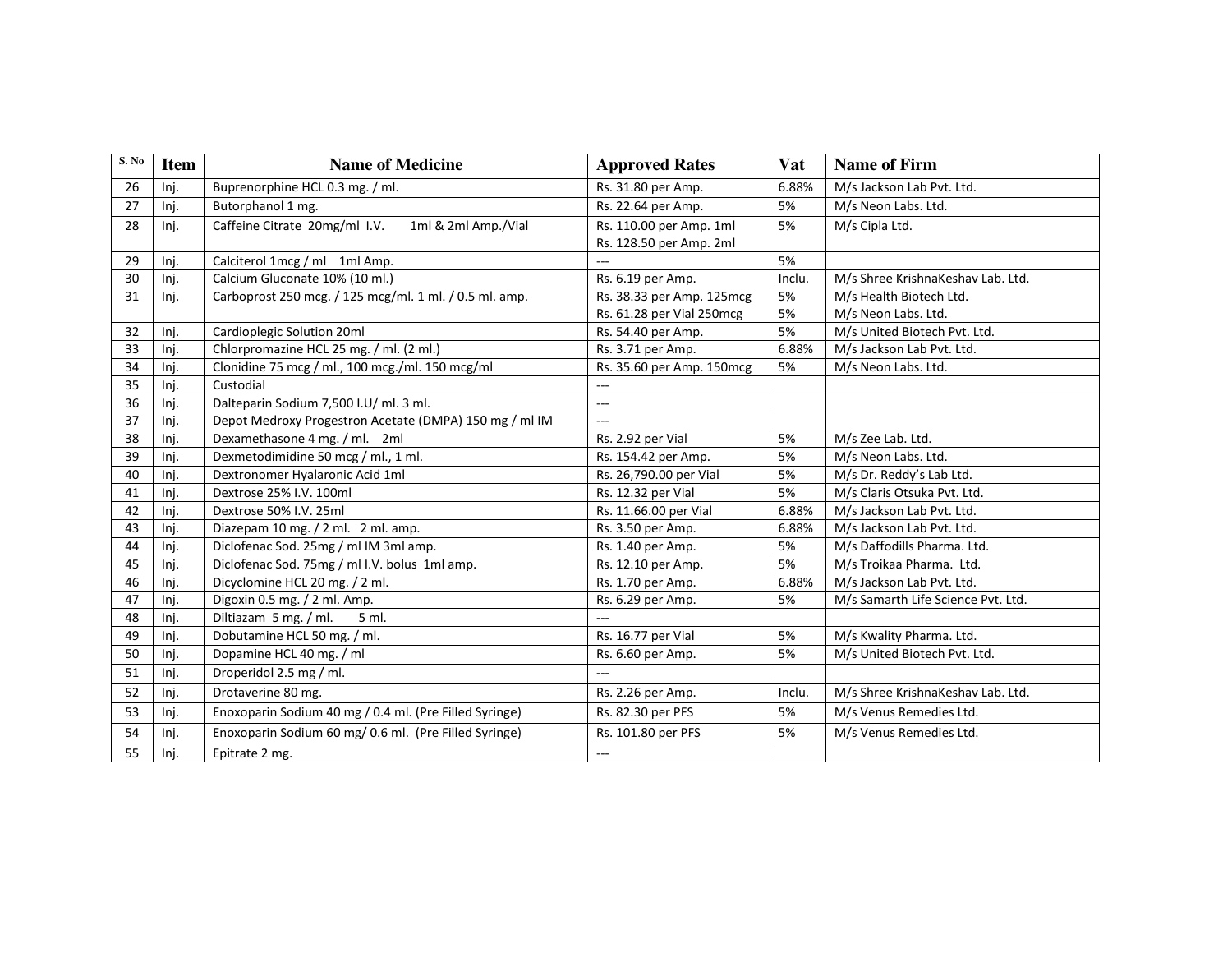| S. No | <b>Item</b> | <b>Name of Medicine</b>                                         | <b>Approved Rates</b>        | Vat    | <b>Name of Firm</b>                 |
|-------|-------------|-----------------------------------------------------------------|------------------------------|--------|-------------------------------------|
| 56    | Inj.        | Eptifibitide Bolus 2 mg. / 10 ml.                               | Rs. 990.00 per Vial          | 5%     | M/s Abbott Healthcare Pvt. Ltd.     |
| 57    | Inj.        | Eptifibitide Infusion 75 mg. / 100 ml.                          | Rs. 2,198.00 per Vial        | 5%     | M/s United Biotech Pvt. Ltd.        |
| 58    | Inj.        | Erythropoietin 20,000 I.U.                                      | Rs. 2,400.00 per Vial        | 5%     | M/s LG Life Sciences (I) Pvt. Ltd.  |
| 59    | Inj.        | Erythropoietin 40,000 I. U. PFS                                 | Rs. 1,700.00 per Vial        | 5%     | M/s Gennova Biopharma. Ltd.         |
| 60    | Inj.        | Erythropoietin 4,000 I. U. PFS                                  | Rs. 119.00 per PFS           | 5%     | M/s Reliance Life Science Pvt. Ltd. |
| 61    | Inj.        | Esmolol HCL l00 mg/ 10 ml.                                      | Rs. 92.45 per Vial           | 5%     | M/s Samarth Life Science Pvt. Ltd.  |
| 62    | Inj.        | Esomeprazole 40 mg. I.V.                                        | Rs. 14.55 per Vial           | Inclu. | M/s Shree KrishnaKeshav Lab. Ltd.   |
| 63    | Inj.        | Ethamsylate 250 mg. / 2 ml.                                     | Rs. 3.18 per Vial            | 6.88%  | M/s Jackson Lab Pvt. Ltd.           |
| 64    | Inj.        | Etomidate 2 mg. / ml. 10 ml. amp.                               | Rs. 280.00 per Vial          | 5%     | M/s Troikaa Pharma. Ltd.            |
| 65    | Inj.        | Etophylline 169.4 mg. + Theophylline 50.6 mg. per 2ml.          | Rs. 1.70 per Amp.            | 5%     | M/s Daffodills Pharma. Ltd.         |
| 66    | Inj.        | Eurofollitropin 75 I.U. (Pure FSH)                              | $\overline{a}$               |        |                                     |
| 67    | Inj.        | Fentanyl 50 mcg/ml. (2 ml. & 10 ml. Amp.)                       | Rs. 10.90 per Amp. 2ml       | 5%     | M/s Rusan Pharma. Ltd.              |
|       |             |                                                                 | Rs. 48.30 per Amp. 10ml      |        |                                     |
| 68    | Inj.        | Ferric Carboxymaltose 1000mg/20ml                               | $\cdots$                     |        |                                     |
| 69    | Inj.        | Flumazenil (0.1 mg / ml.)                                       | $\qquad \qquad -$            |        |                                     |
| 70    | Inj.        | Folinic Acid 6 mg                                               | $\cdots$                     |        |                                     |
| 71    | Inj.        | Follitrophin 50 IU. (Amp. / vial)                               | $\overline{a}$               |        |                                     |
| 72    | Inj.        | Follitrophin 100 IU. (Amp. / vial)                              | $\cdots$                     |        |                                     |
| 73    | Inj.        | Frusemide I0 mg/ml. (2 ml.)                                     | Rs. 1.49 per Amp.            | 6.88%  | M/s Jackson Lab Pvt. Ltd.           |
| 74    | Inj.        | Glycine Irrigation 1.5% 3000 ml.                                | $---$                        |        |                                     |
| 75    | Inj.        | Glycopyrrolate 0.2 mg. / ml.                                    | Rs. 3.71 per Amp.            | 6.88%  | M/s Jackson Lab Pvt. Ltd.           |
| 76    | Inj.        | GnRH Analog Triptoreline 0.375 & 0.1 mg for I.M. / S.C.         | Rs. 4,500.00 per Kit         | 5%     | M/s Ferring Pharma. Pvt. Ltd.       |
| 77    | Inj.        | Haloperidol 5 mg./ml.<br>1 ml. amp.                             | Rs. 6.36 per Amp.            | 6.88%  | M/s Jackson Lab Pvt. Ltd.           |
| 78    | Inj.        | Heparin Sod. 25000 I.U. / 5 ml. vial                            | Rs. 66.99 per Vial           | 5%     | M/s Health Biotech Ltd.             |
| 79    | Inj.        | Human Chorionic Gonadotrophin 5000 I.U. / 10000 I.U.            | Rs. 114.40 per Vial 5000 IU  | 5%     | M/s Samarth Life Science Pvt. Ltd.  |
|       |             |                                                                 | Rs. 300.57 per Vial 10000 IU |        | M/s Health Biotech Ltd.             |
| 80    | Inj.        | Hyaluronidase 1500 I.U. (1 ml. Amp.)                            | $\overline{a}$               |        |                                     |
| 81    | Inj.        | Hydralizine Hcl 20mg I.V. 1ml                                   | Rs. 13.78 per Amp.           | 6.88%  | M/s Jackson Lab Pvt. Ltd.           |
| 82    | Inj.        | Hydrocortisone Sod. Succinate 100 mg.                           | Rs. 11.80 per Vial           | 5%     | M/s Daffodills Pharma. Ltd.         |
| 83    | Inj.        | Hydroxy Ethyl Starch Sterile 6% (500 ml bottle)                 | Rs. 128.00 per Bottle 500ml  | 5%     | M/s Aculife Healthcare Pvt. Ltd.    |
| 84    | Inj.        | Hydroxy Propyl Methyl Cellouse 2% PFS                           | Rs. 87.80 per PFS            | 5%     | M/s Indoco Remedies Ltd.            |
| 85    | Inj.        | Hydroxyprogesterone Caproate/ Hexanoate 500 mg. /2ml            | Rs. 31.44 per Amp.           | Inclu. | M/s Shree KrishnaKeshav Lab. Ltd.   |
| 86    | Inj.        | Hydroxyzine Hcl 25 mg/ml 2 ml. Amp.                             |                              |        |                                     |
| 87    | Inj.        | Hyoscine Butyl Bromide 20 mg./ml.<br>1 ml. amp.                 | Rs. 10.60 per Amp.           | 6.88%  | M/s Jackson Lab Pvt. Ltd.           |
| 88    | Inj.        | Infliximab 100mg                                                | Rs. 30,400.00 per Vial       | 5%     | M/s Johnson & Johnson Pvt. Ltd.     |
| 89    | Inj.        | Insulin- (mono-component (Biphasic Human) 40 I.U/ml 10 ml 30:70 | Rs. 64.00 per Vial           | 5%     | M/s Biocon Ltd.                     |
| 90    | Inj.        | Insulin-glargine (100 iu / ml) 3 ml. / 5 ml. vial               | Rs. 320.00 per Vial 3ml      | 5%     | M/s Biocon Ltd.                     |
|       |             |                                                                 | Rs. 472.00 per Vial 5ml      |        |                                     |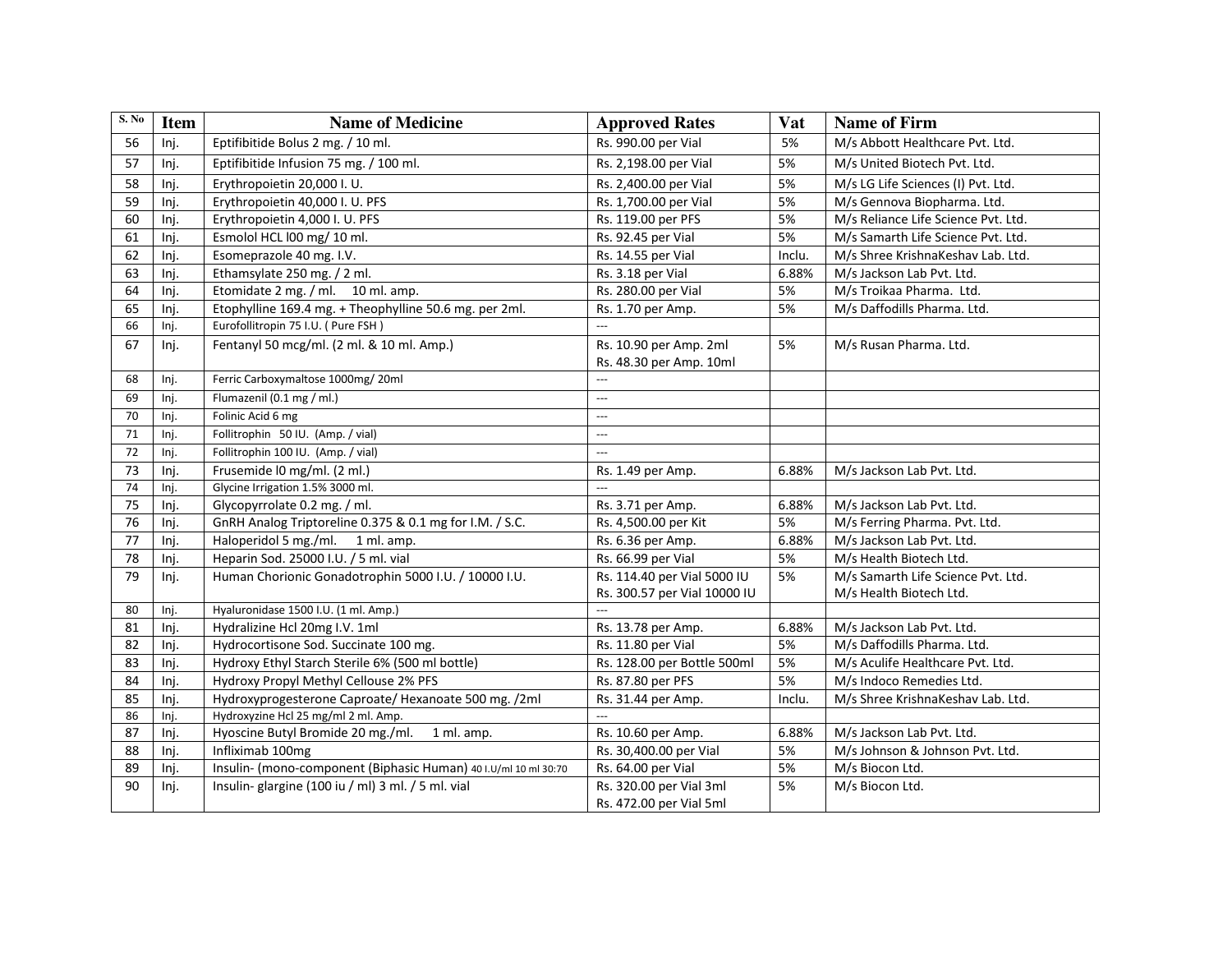| S. No | <b>Item</b> | <b>Name of Medicine</b>                                                           | <b>Approved Rates</b>                                                                                 | <b>Vat</b> | <b>Name of Firm</b>                |
|-------|-------------|-----------------------------------------------------------------------------------|-------------------------------------------------------------------------------------------------------|------------|------------------------------------|
| 91    | Inj.        | Insulin-NPH 40 I.U./ml. (10 ml Vial)                                              | Rs. 64.00 per Vial                                                                                    | 5%         | M/s Biocon Ltd.                    |
| 92    | Inj.        | Insulin-Plane 40 I.U./ml. (10 ml Vial) Regular                                    | Rs. 64.00 per Vial                                                                                    | 5%         | M/s Biocon Ltd.                    |
| 93    | Inj.        | Intralipid 10% 500ml, 20% 100ml & 250ml                                           | Rs. 249.00 per Bottle 500ml 10%<br>Rs. 230.00 per Bottle 100ml 20%<br>Rs. 249.00 per Bottle 250ml 20% | 5%         | M/s Aculife Healthcare Pvt. Ltd.   |
| 94    | Inj.        | Iron Sucrose (eqiv. To 50 mg of elemental iron/2.5ml) I.M./I.V.                   | Rs. 8.88 per Amp.                                                                                     | 5%         | M/s Zee Lab. Ltd.                  |
| 95    | Inj.        | Isoprenaline Sul. 2 mg. 2 ml.                                                     |                                                                                                       |            |                                    |
| 96    | Inj.        | Isotonic balanced Crystalloid Solution                                            | Rs. 79.00 per Bottle 500ml                                                                            | 5%         | M/s Baxter (I) Pvt. Ltd.           |
| 97    | Inj.        | Isoxsuprine HCL 5 mg. / ml. (2 ml.)                                               | Rs. 4.54 per Amp.                                                                                     | 5%         | M/s Health Biotech Ltd.            |
| 98    | Inj.        | Ketamine 50 mg. / ml.                                                             | Rs. 31.14 per Vial                                                                                    | 6.88%      | M/s Kwality Pharma. Ltd.           |
| 99    | Inj.        | Ketamine 10 mg. / ml.                                                             | Rs. 18.02 per Vial                                                                                    | 6.88%      | M/s Jackson Lab Pvt. Ltd.          |
| 100   | Inj.        | Labetalol Hydrochroide 5 mg. / ml.                                                | Rs. 21.14 per Amp. 20mg / 4ml                                                                         | 5%         | M/s Health Biotech Ltd.            |
| 101   | Inj.        | Leuprorelin Acetate 11.25 mg.                                                     | Rs. 5,550.00 per Vial 11.25mg                                                                         | 5%         | M/s Bharat Serum & Vaccine Ltd.    |
| 102   | Inj.        | Levetiracetam 100 mg./ml.                                                         | Rs. 25.85 per Vial                                                                                    | 5%         | M/s BDR Pharma. Intl. Pvt. Ltd.    |
| 103   | Inj.        | Levonorgestral 52mg (Hormone) intrauterine delivery system<br>releasing 20mcg/day | $\overline{a}$                                                                                        |            |                                    |
| 104   | Inj.        | Lignocain 2% 30 ml                                                                | Rs. 6.41 per Vial                                                                                     | 5%         | M/s Health Biotech Ltd.            |
| 105   | Inj.        | Lignocain 2% 50 ml I.V. (Preservative free)                                       | Rs. 13.78 per Vial                                                                                    | 6.88%      | M/s Jackson Lab Pvt. Ltd.          |
| 106   | Inj.        | Lignocain 2% with Adr. 30 ml.                                                     | Rs. 7.69 per Vial                                                                                     | 5%         | M/s Health Biotech Ltd.            |
| 107   | Inj.        | Lignocain 4% 30 ml. Topical                                                       | Rs. 13.78 per Vial                                                                                    | 6.88%      | M/s Jackson Lab Pvt. Ltd.          |
| 108   | Inj.        | Lignocain 5% (Heavy) 2 ml.                                                        | Rs. 5.30 per Amp.                                                                                     | 6.88%      | M/s Jackson Lab Pvt. Ltd.          |
| 109   | Inj.        | Lignocain spray 10% 50 ml. pack                                                   | Rs. 249.83 per Bottle                                                                                 | 5%         | M/s Neon Labs. Ltd.                |
| 110   | Inj.        | Lorazepam 2 mg. / ml.                                                             | Rs. 8.48 per Amp.                                                                                     | 6.88%      | M/s Jackson Lab Pvt. Ltd.          |
| 111   | Inj.        | Mag. Sulph/ For IM & IV 10 ml 50%                                                 | Rs. 9.54 per Amp.                                                                                     | 6.88%      | M/s Jackson Lab Pvt. Ltd.          |
| 112   | Inj.        | Medroxy Progesterone 150 mg./ml. 1 ml. Vial                                       | $\overline{a}$                                                                                        |            |                                    |
| 113   | Inj.        | Menotrophin 75 I.U.                                                               | Rs. 198.00 per Vial                                                                                   | 5%         | M/s Samarth Life Science Pvt. Ltd. |
| 114   | Inj.        | Mephentermine Sulph 15 mg./ ml (1 ml.)                                            | Rs. 12.72 per Amp.                                                                                    | 6.88%      | M/s Jackson Lab Pvt. Ltd.          |
| 115   | Inj.        | Mephentermine Sulph. 30 mg./ml (10 ml.)                                           | Rs. 63.60 per Vial                                                                                    | 6.88%      | M/s Jackson Lab Pvt. Ltd.          |
| 116   | Inj.        | Metheylergometerine 0.2mg / ml (1ml)                                              | Rs. 3.50 per Amp.                                                                                     | 6.88%      | M/s Jackson Lab Pvt. Ltd.          |
| 117   | Inj.        | Methocarbamol 100mg / 10 ml                                                       |                                                                                                       |            |                                    |
| 118   | Inj.        | Metoclopramide 5mg. /ml 2ml.                                                      | Rs. 1.38 per Amp.                                                                                     | 6.88%      | M/s Jackson Lab Pvt. Ltd.          |
| 119   | Inj.        | Metoprolol Tartrate 1 mg./ ml. (5 ml. Amp.)                                       | Rs. 18.02 per Amp.                                                                                    | 6.88%      | M/s Jackson Lab Pvt. Ltd.          |
| 120   | Inj.        | Midazolam 5 mg. /ml 1 ml. Amp.                                                    | Rs. 11.03 per Amp.                                                                                    | 5%         | M/s Neon Labs. Ltd.                |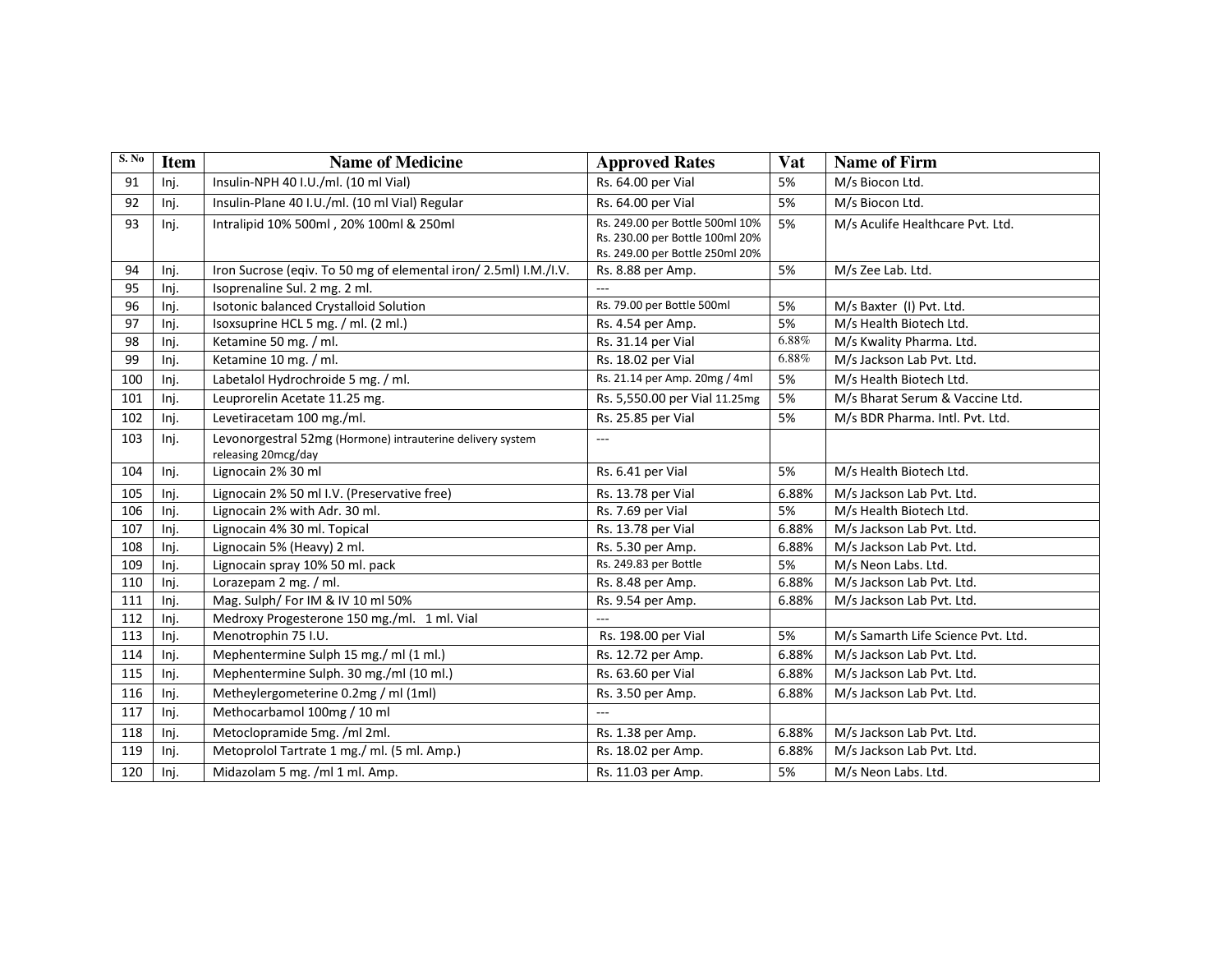| S. No | <b>Item</b> | <b>Name of Medicine</b>                                            | <b>Approved Rates</b>     | Vat    | <b>Name of Firm</b>                |
|-------|-------------|--------------------------------------------------------------------|---------------------------|--------|------------------------------------|
| 121   | Inj.        | Milrinone 10 mg. / 10 ml.                                          | Rs. 372.00 per Amp.       | 5%     | M/s Samarth Life Science Pvt. Ltd. |
| 122   | Inj.        | Multi Vitamin IV 10 ml.                                            | Rs. 6.89 per Amp.         | 6.88%  | M/s Jackson Lab Pvt. Ltd.          |
| 123   | Inj.        | Naloxone 0.4mg / 1ml                                               | Rs. 52.50 per Amp.        | 5%     | M/s Rusan Pharma. Ltd.             |
| 124   | Inj.        | Nandrolone Doconate 50 mg./ml (1ml Amp.)                           | Rs. 13.90 per Amp.        | Inclu. | M/s Shree KrishnaKeshav Lab. Ltd.  |
| 125   | Inj.        | Nandrolone Phenyl Propionate 25 mg./ml. (1 ml. Amp.)               | Rs. 10.75 per Amp.        | Inclu. | M/s Shree KrishnaKeshav Lab. Ltd.  |
| 126   | Inj.        | Neostigmine Methyl Sulph. 0.5mg. /ml., I mg. / 5 ml. Amp.          | Rs. 3.00 per Amp. 0.5mg   | 5%     | M/s Celon Lab. Ltd.                |
|       |             |                                                                    | Rs. 9.54 per Vial 2.5mg   | 6.88%  | M/s Jackson Lab Pvt. Ltd.          |
| 127   | Inj.        | Nicoradil 2 mg. & 48 mg.                                           |                           |        |                                    |
| 128   | Inj.        | Nitroglycerine 25 mg. / 5 ml.                                      | Rs. 9.20 per Amp.         | 5%     | M/s Health Biotech Ltd.            |
| 129   | Inj.        | Normal Saline 0.9% Sodium Chloride For Irrigation                  | $---$                     |        |                                    |
| 130   | Inj.        | Nor-adrenaline 2 ml. amp.                                          | Rs. 10.30 per Amp.        | 5%     | M/s Rusan Pharma. Ltd.             |
| 131   | Inj.        | Octreotide 10 mg Long Acting                                       | Rs. 19,850.00 per Vial    | 5%     | M/s Novartis India Ltd.            |
| 132   | Inj.        | Octreotide 30 mg Long Acting                                       | Rs. 30,760.00 per Vial    | 5%     | M/s Novartis India Ltd.            |
| 133   | Inj.        | Octreotide 50 mcg & 100 mcg                                        | Rs. 30.90 per Amp. 50mcg  | 5%     | M/s Samarth Life Science Pvt. Ltd. |
|       |             |                                                                    | Rs. 52.40 per Amp. 100mcg | 5%     | M/s United Biotech Pvt. Ltd.       |
| 134   | Inj.        | Olanzapine 10 mg.                                                  | $\frac{1}{2}$             |        |                                    |
| 135   | Inj.        | Omalizumab 150 mg /Vial                                            | Rs. 23,211.00 per Vial    | 5%     | M/s Novartis Healthcare Pvt. Ltd.  |
| 136   | Inj.        | Omega -3 fatty acid 50 ml.                                         | Rs. 620.00 per Vial       | 5%     | M/s Fresenius Kabi (I) Pvt. Ltd.   |
| 137   | Inj.        | Omeprazole 40 mg. / 10 ml.                                         | Rs. 7.93 per Vial         | Inclu. | M/s Shree KrishnaKeshav Lab. Ltd.  |
| 138   | Inj.        | Ondansterone 2 mg./ml. 2 ml. & 4 ml.                               | Rs. 1.78 per Amp. 2ml     | Inclu. | M/s Shree KrishnaKeshav Lab. Ltd.  |
|       |             |                                                                    | Rs. 3.18 per Amp. 4ml     | 6.88%  | M/s Jackson Lab Pvt. Ltd.          |
| 139   | Inj.        | Oxytocin 5 I.U. / ml.<br>1 ml. amp.                                | Rs. 2.65 per Amp.         | 6.88%  | M/s Jackson Lab Pvt. Ltd.          |
| 140   | Inj.        | Pancuronium Bromide 2 mg. / ml. (2 ml. Amp.)                       | Rs. 21.80 per Amp.        | 5%     | M/s Neon Labs. Ltd.                |
| 141   | Inj.        | Pantoprazole 40 mg. I.V.<br>10 ml. vial                            | Rs. 8.00 per Vial         | 5%     | M/s Daffodills Pharma. Ltd.        |
| 142   | Inj.        | Papaverine 30 mg/ml 2 ml & 10 ml                                   | $\overline{a}$            |        |                                    |
| 143   | Inj.        | Paracetamol 150 mg. / ml. 2 ml. IM                                 | Rs. 2.00 per Amp.         | 5%     | M/s Daffodills Pharma. Ltd.        |
| 144   | Inj.        | Paracetamol IV 100ml                                               | Rs. 22.50 per Vial 100ml  | 5%     | M/s Claris Injectables Ltd.        |
| 145   | Inj.        | Pentazocine Lactate 30 mg. / ml. (1 ml. Amp.)                      | Rs. 3.76 per Amp.         | 5%     | M/s Neon Labs. Ltd.                |
| 146   | Inj.        | Pheniramine Maleate 22.75 mg./ml (2 ml.)                           | Rs. 1.60 per Amp.         | 5%     | M/s Daffodills Pharma. Ltd.        |
| 147   | Inj.        | Phenobarbitone 200 mg. / ml.                                       | Rs. 13.78 per Amp.        | 6.88%  | M/s Jackson Lab Pvt. Ltd.          |
| 148   | Inj.        | Phenylephrine 2 mg. / ml. 1 ml. amp                                | Rs. 51.00 per Amp.        | 5%     | M/s Samarth Life Science Pvt. Ltd. |
| 149   | Inj.        | Phenytoin sod. 50 mg. / ml. (2 ml.)                                | Rs. 4.54 per Amp.         | 5%     | M/s Health Biotech Ltd.            |
| 150   | Inj.        | Polymer from degraded gelatine 3.5 gm. (500 ml)                    | Rs. 180.00 per Bottle     | 5%     | M/s Abbott Healthcare Pvt. Ltd.    |
| 151   | Inj.        | Pot. Chloride 15% (10 ml.)                                         | Rs. 5.83 per Amp.         | 6.88%  | M/s Jackson Lab Pvt. Ltd.          |
| 152   | Inj.        | Pralidoxime Iodide 500 mg in 20ml (2-pyridine aldoxime methiodide) | Rs. 71.87 per Vial        | 5%     | M/s Kwality Pharma. Ltd.           |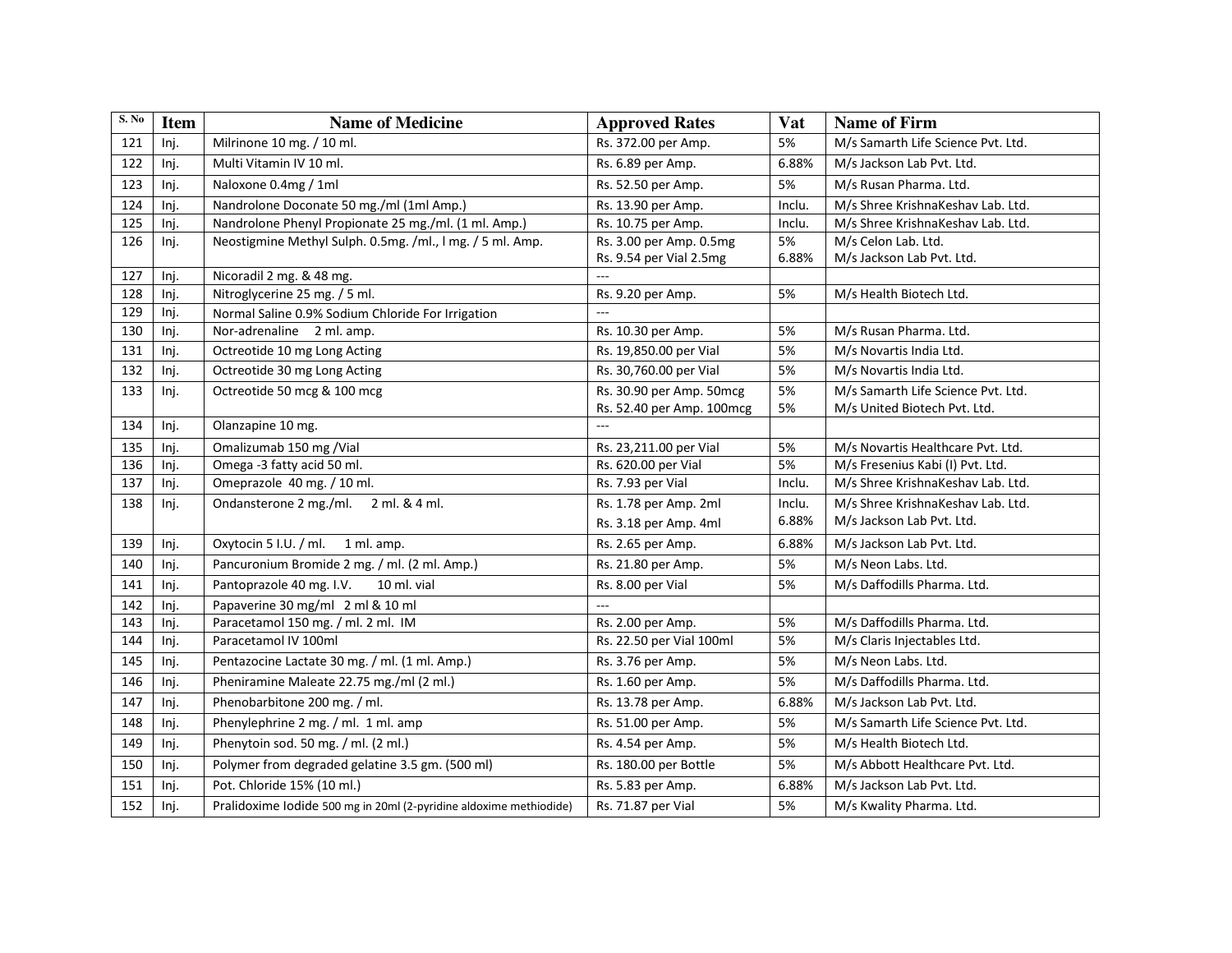| S. No | <b>Item</b> | <b>Name of Medicine</b>                                         | <b>Approved Rates</b>         | <b>Vat</b> | <b>Name of Firm</b>                 |
|-------|-------------|-----------------------------------------------------------------|-------------------------------|------------|-------------------------------------|
| 153   | Inj.        | Procainamide l00mg /ml 10 ml.                                   |                               |            |                                     |
| 154   | Inj.        | Prochlorperazine Maleate 12.5 mg. / ml.                         | Rs. 5.99 per Amp.             | 5%         | M/s Kwality Pharma. Ltd.            |
| 155   | Inj.        | Promethazine HCL 25mg./ ml. 2 ml. amp.                          | Rs. 1.70 per Amp.             | 6.88%      | M/s Jackson Lab Pvt. Ltd.           |
| 156   | Inj.        | Propanolol HCL 1mg / ml                                         | Rs. 9.54 per Amp.             | 6.88%      | M/s Jackson Lab Pvt. Ltd.           |
| 157   | Inj.        | Propofol 1% 10 ml                                               | Rs. 23.96 per Vial            | 5%         | M/s Kwality Pharma. Ltd.            |
| 158   | Inj.        | Prostaglandin 15 methyl F2 Alpha                                |                               |            |                                     |
| 159   | Inj.        | Protamine Sulphate 10 mg. /ml                                   | Rs. 24.00 per Amp.            | 5%         | M/s Samarth Life Science Pvt. Ltd.  |
| 160   | Inj.        | Ranibizumab Intra Vitreal 6mg/ml and 10mg/ml                    | Rs. 12,952.38 per Vial        | 5%         | M/s Intas Pharma Ltd.               |
| 161   | Inj.        | Ranitidine 50 mg. / 2 ml.                                       | Rs. 1.40 per Amp.             | 5%         | M/s Daffodills Pharma. Ltd.         |
| 162   | Inj.        | Reteplase 18mg Vial                                             | Rs. 18,600.00 per Pack 2 Vial | 5%         | M/s Reliance Life Science Pvt. Ltd. |
| 163   | Inj.        | Ritodrine HCL I0 mg./ml. 5 ml. Amp./Vial                        | Rs. 131.97 per Amp.           | 5%         | M/s Neon Labs. Ltd.                 |
| 164   | Inj.        | Rocuronium Bromide l0 mg./ ml. (10 ml. Vial)                    | Rs. 180.00 per Vial           | 5%         | M/s Naprod Life Science Pvt. Ltd.   |
| 165   | Inj.        | Ropivacaine 0.75% 5 ml.                                         | Rs. 34.36 per Amp.            | 5%         | M/s Neon Labs. Ltd.                 |
| 166   | Inj.        | Secukinumab 150mg                                               | Rs. 20,186.40 per Vial        | 5%         | M/s Novartis Healthcare Pvt. Ltd.   |
| 167   | Inj.        | Sod. Bicarb 7.5% 10 ml                                          | Rs. 5.30 per Amp.             | 6.88%      | M/s Jackson Lab Pvt. Ltd.           |
| 168   | Inj.        | Sod. Nitroprusside 50 mg. / 5 ml.                               | Rs. 59.40 per Vial            | 5%         | M/s Samarth Life Science Pvt. Ltd.  |
| 169   | Inj.        | Sodium Hyaluronate 10 mg. / ml.                                 | $---$                         |            |                                     |
| 170   | Inj.        | Sodium Hyaluronate 18 mg./ ml. opth. Sol.                       | Rs. 1,850.00 per PFS          | 5%         | M/s LG Life Sciences (I) Pvt. Ltd.  |
| 171   | Inj.        | Sodium tetra decyl sulphate 2% (30 mg. / ml.) 2 ml. vial        | $---$                         |            |                                     |
| 172   | Inj.        | Sodium Valporate 100 mg. / ml. 5 ml. amp.                       | $\overline{a}$                |            |                                     |
| 173   | Inj.        | Streptokinase 15 Lac unit                                       | Rs. 696.67 per Vial           | 5%         | M/s Health Biotech Ltd.             |
| 174   | Inj.        | Succinyl choline Chloride 100 mg. / 2 ml.                       | Rs. 9.54 per Amp.             | 6.88%      | M/s Jackson Lab Pvt. Ltd.           |
| 175   | Inj.        | Succinylated Gelatin 4% 500 ml. Bottle                          | Rs. 380.00 per Bottle         | 5%         | M/s B. Braun Medical (I) Pvt. Ltd.  |
| 176   | Inj.        | Sufentanil Citrate 50 mcg/ml                                    | ---                           |            |                                     |
| 177   | Inj.        | Synacthen 250 mcg ACTH                                          | $---$                         |            |                                     |
| 178   | Inj.        | Natural Lung Surfactant either Bovine or Porcine should contain | Rs. 3,000.00 per Vial 3ml     | 5%         | M/s Cipla Ltd.                      |
|       |             | Protien SP-B and SP-C and at least Minimum 25mg / ml of         | Rs. 4,800.00 per Vial 5ml     |            |                                     |
|       |             | Phospholipid                                                    |                               |            |                                     |
| 179   | Inj.        | Taurolidine 100 mg / 5 ml                                       | Rs. 4,700.00 per Vial         | 5%         | M/s Bryogen Pharma. Pvt. Ltd.       |
| 180   | Inj.        | Tenecteplase 30 mg                                              | Rs. 24,149.00 per Vial        | 5%         | M/s Gennova Biopharma. Ltd.         |
| 181   | Inj.        | Tenecteplase 40 mg                                              | Rs. 27,710.00 per Vial        | 5%         | M/s Gennova Biopharma. Ltd.         |
| 182   | Inj.        | Terbutaline Sulph 0.5 mg. / ml. (1 ml. Amp.)                    | Rs. 7.42 per Amp.             | 6.88%      | M/s Jackson Lab Pvt. Ltd.           |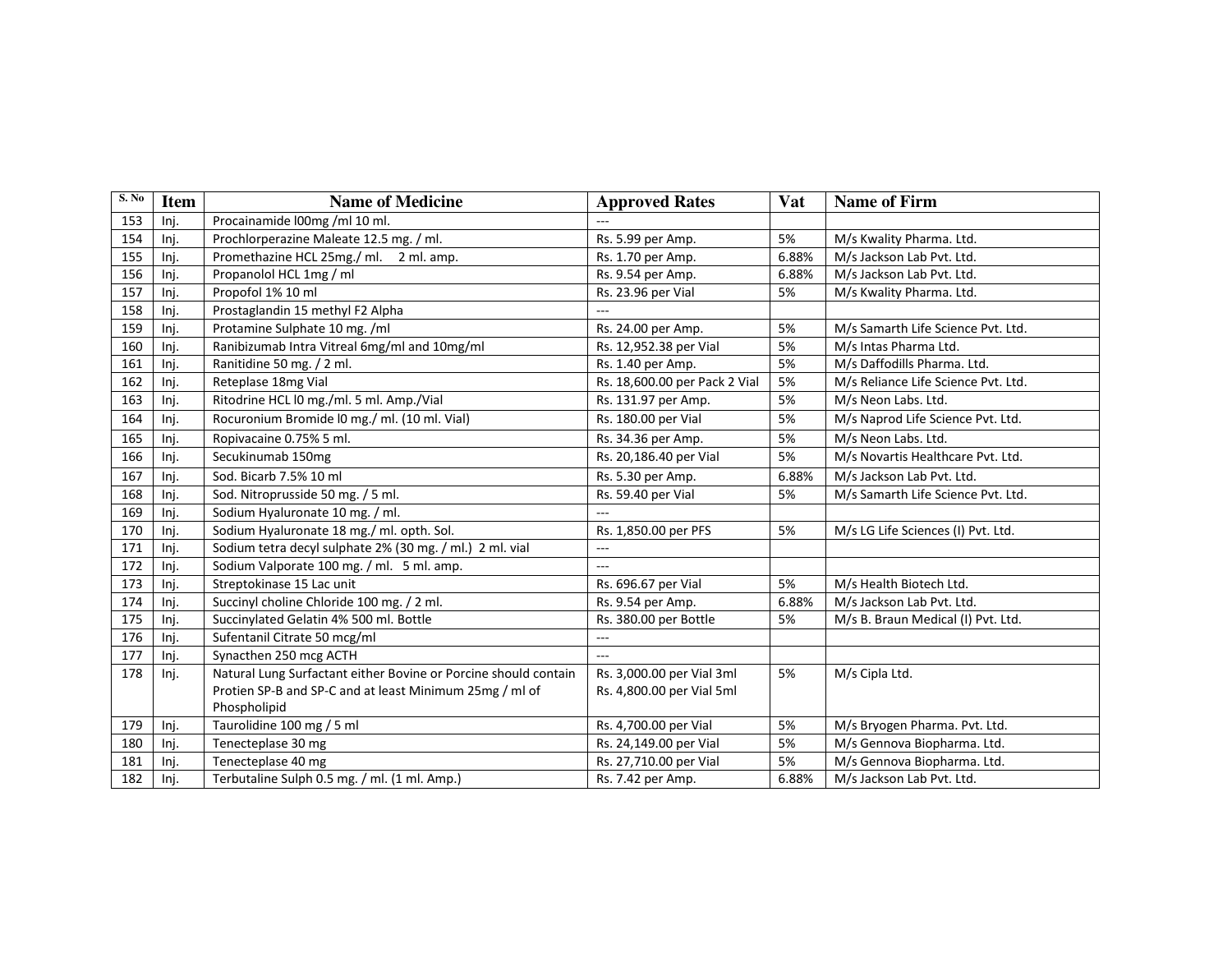| S. No | <b>Item</b> | <b>Name of Medicine</b>                                                 | <b>Approved Rates</b>          | Vat    | <b>Name of Firm</b>               |
|-------|-------------|-------------------------------------------------------------------------|--------------------------------|--------|-----------------------------------|
| 183   | Inj.        | Teriparatide 750mcg / 3ml                                               | Rs. 2,888.89 per Cart. 3ml     | 5%     | M/s Intas Pharma Ltd.             |
|       |             |                                                                         | Rs. 838.09 per device (Pen)    |        |                                   |
| 184   | Inj.        | Terlipressin 1 mg. / 10 ml.                                             | Rs. 114.17 per Vial            | 5%     | M/s Health Biotech Ltd.           |
| 185   | Inj.        | Thiopentone Sod. 1 Gm                                                   | Rs. 20.97 per Vial             | 5%     | M/s Health Biotech Ltd.           |
| 186   | Inj.        | Thiopentone Sod. 500 mg.                                                | Rs. 15.03 per Vial             | 5%     | M/s Health Biotech Ltd.           |
| 187   | Inj.        | Tirofiban HCL 100 ml.                                                   | Rs. 679.00 per Vial            | 5%     | M/s United Biotech Pvt. Ltd.      |
| 188   | Inj.        | Tramadol 50 mg. / ml.                                                   | Rs. 1.82 per Amp.              | Inclu. | M/s Shree KrishnaKeshav Lab. Ltd. |
|       |             |                                                                         | Rs. 3.50 per Amp.              | 5%     | M/s Rusan Pharma. Ltd.            |
| 189   | Inj.        | Trenaxamic Acid 500 mg.                                                 | Rs. 5.85 per Amp.              | 5%     | M/s Zee Lab. Ltd.                 |
| 190   | Inj.        | Triamcinolone Acetonide 10mg / ml & 40mg / ml                           | Rs. 8.04 per Vial 10mg         | 5%     | M/s Health Biotech Ltd.           |
|       |             |                                                                         | Rs. 12.18 per Vial 40mg        | Inclu. | M/s Shree KrishnaKeshav Lab. Ltd. |
| 191   | Inj.        | Ulinastatin 1,00,000 IU                                                 | Rs. 1,199.45 per Vial          | 5%     | M/s Lupin Ltd.                    |
| 192   | Inj.        | Urokinase 5000 I.U.                                                     | Rs. 375.00 per Vial 5000 IU    | 5%     | M/s Bharat Serum & Vaccine Ltd.   |
|       |             |                                                                         | Rs. 1,735.85 per Vial 5 Lac IU |        | M/s Health Biotech Ltd.           |
| 193   | Inj.        | Vacuronium Bromide (Dried Powder) 4 mg./ml. with solvent                | Rs. 23.78 per Amp.             | 5%     | M/s Health Biotech Ltd.           |
| 194   | Inj.        | Valethamate Bromide 8 mg./ ml. (1 ml Amp.)                              | $-$                            |        |                                   |
| 195   | Inj.        | Vasopressin 10 units / ml.                                              | Rs. 65.00 per Amp.             | 5%     | M/s Celon Lab. Ltd.               |
| 196   | Inj.        | Verpamil HCL 5 mg. / ml.                                                | Rs. 9.32 per Amp.              | 5%     | M/s Health Biotech Ltd.           |
| 197   | Inj.        | Vit. A 1 Lac Unit (2 ml. Amp.)                                          | Rs. 8.48 per Amp.              | 6.88%  | M/s Jackson Lab Pvt. Ltd.         |
| 198   | Inj.        | Vit. B-1(100 mg) +B-6 (100 mg) +B-12 (1000 mcg) each 2 or 3ml I.M./I.V. | $---$                          |        |                                   |
| 199   | Inj.        | Vit. C 500 mg./5 ml.                                                    | Rs. 3.71 per Amp.              | 6.88%  | M/s Jackson Lab Pvt. Ltd.         |
| 200   | Inj.        | Vit. D 3 Lac Unit/Amp. of 1 ml.                                         | Rs. 7.42 per Amp.              | 6.88%  | M/s Jackson Lab Pvt. Ltd.         |
| 201   | Inj.        | Vit. D 6 Lac Unit/Amp. of 1 ml.                                         | Rs. 9.54 per Amp.              | 6.88%  | M/s Jackson Lab Pvt. Ltd.         |
| 202   | Inj.        | Vit. K 10 mg. (menadione) 1 ml. Amp.                                    | Rs. 4.24 per Amp.              | 6.88%  | M/s Jackson Lab Pvt. Ltd.         |
| 203   | Inj.        | Water for Inj. (5 ml.)                                                  | Rs. 0.99 per Amp.              | 5%     | M/s Claris Otsuka Pvt. Ltd.       |

**(Total Two Hundred Three Items)**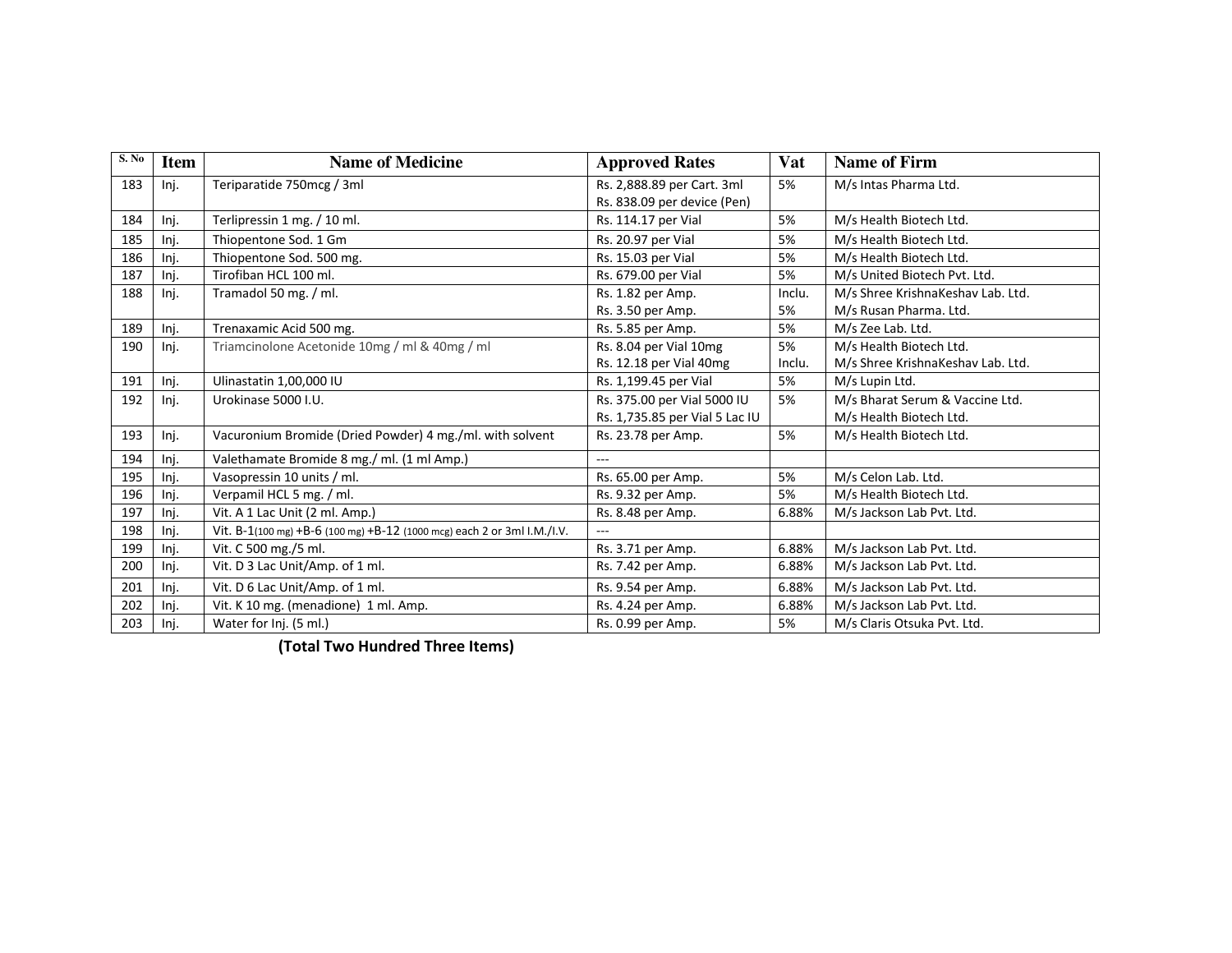#### **Tender No. Q-1-Ms/2016-03, dt. 04/04/2016, (Group – C) Tablets** टैबलेट (वग **C)** नवदा नं० **Q-1-MS(04) / 2016** दनांक **04/04/2016**

| S. No          | <b>Item</b> | <b>Name of Medicine</b>                                    | <b>Approved Rates</b>       |                | Vat   Name of Firm                 |
|----------------|-------------|------------------------------------------------------------|-----------------------------|----------------|------------------------------------|
| $\mathbf{1}$   | Tab.        | Acarbose 50 mg.                                            | Rs. 26.05 per 10 Tab.       |                | M/s Terrace Pharma. (P) Ltd.       |
| $\overline{2}$ | Tab.        | Aceclofanc 100 mg.                                         | Rs. 1.99 per 10 Tab.        | 5%             | M/s Omega Biotech Ltd.             |
| 3              | Tab.        | Acenocoumarol 2 & 4 mg                                     | Rs. 116.00 per 30 Tab 2mg   | 5%             | M/s Abbott Healthcare Pvt. Ltd.    |
|                |             |                                                            | Rs. 135.00 per 30 Tab 4mg   |                |                                    |
| $\overline{4}$ | Tab.        | Acetazolamide 250 mg.                                      | Rs. 8.50 per 10 Tab.        | $\sim$         | M/s Terrace Pharma. (P) Ltd.       |
| 5              | Tab.        | Acetylsalicylic Acid 75 mg.                                | Rs. 19.50 per 10 x 10 Tab.  | 5%             | M/s Unicure India Ltd.             |
| 6              | Tab.        | ACT Artesunate 50 mg. Sulphamethexazole 500 mg. and        |                             | 5%             | M/s Ipca Lab. Ltd.                 |
|                |             | Pyramethamine 25 mg.                                       | Rs. 22.00 per KIT 3+1       |                |                                    |
| 7              | Tab.        | Albendazole 400 mg.                                        | Rs. 81.00 per 10 X 10 Tab.  | 5%             | M/s Daffodils Pharma. Ltd.         |
| 8              | Tab.        | Alendronate 70 mg.                                         | Rs. 55.00 per 4 Tab.        | 5%             | M/s Cipla Ltd.                     |
| 9              | Tab.        | Alphacalcidol 0.25 mcg                                     | Rs. 11.00 per 10 Cap.       | 5%             | M/s Panacea Biotech Ltd.           |
| 10             | Tab.        | Alprazolam 0.50 mg.                                        | Rs. 1.20 per 10 Tab.        | 5%             | M/s Ridley Life-Science Pvt. Ltd.  |
| 11             | Tab.        | Amiloride HCL 5 mg. + Frusemide 40 mg.                     | $---$                       |                |                                    |
| 12             | Tab.        | Amiodrone 100 mg.                                          | Rs. 2.63 per Tab.           | 5%             | M/s Samarth Life Science Pvt. Ltd. |
| 13             | Tab.        | Amiodrone 200 mg.                                          | Rs. 3.89 per Tab.           | 5%             | M/s Samarth Life Science Pvt. Ltd. |
| 14             | Tab.        | Amitryptyline 25 mg.                                       | Rs. 18.90 per 10 x 10 Tab.  | 5%             | M/s Unicure India Ltd.             |
| 15             | Tab.        | Amlodipine besylate 2.5 mg.                                | Rs. 1.42 per 10 Tab.        | ä,             | M/s Terrace Pharma. (P) Ltd.       |
| 16             | Tab.        | Amlodipine besylate 5 mg.                                  | Rs. 1.13 per 10 Tab.        | <b>NET</b>     | M/s LA- Chemico Pvt. Ltd.          |
| 17             | Tab.        | Antacid (Dried Alum. Hydroxy Gel 300 mg + Mag. Alum.       |                             | 5%             | M/s Biogenetic Drugs Pvt. Ltd.     |
|                |             | Silicate 50 mg. + Mag. Hydro. 25 mg. + Methyl polysiloxane |                             |                |                                    |
|                |             | 10 mg.)                                                    | Rs. 2.13 per 10 Tab.        |                |                                    |
| 18             | Tab.        | Aspirin 350 mg + Cal. Carbonate 105 mg + Anhydrous Citric  | Rs. 34.95 per 10 x 10 Tab.  | 5%             | M/s Unicure India Ltd.             |
|                |             | Acid 35 mg (Soluble Aspirin)                               |                             |                |                                    |
| 19             | Tab.        | Atenolol 50 mg.                                            | Rs. 17.40 per 10 x 10 Tab.  | 5%             | M/s Unicure India Ltd.             |
| 20             | Tab.        | Atorvastatin 10 mg.                                        | Rs. 27.60 per 10 x 10 Tab.  | 5%             | M/s Unicure India Ltd.             |
| 21             | Tab.        | Atorvastatin 40 mg.                                        | Rs. 238.10 per 25 x 10 Tab. | 5%             | M/s Redicura Pharma. Pvt. Ltd.     |
| 22             | Tab.        | Baclofen 10 mg.                                            | Rs. 3.27 per 10 Tab.        | $\overline{a}$ | M/s Terrace Pharma. (P) Ltd.       |
| 23             | Tab.        | Betahistine 16 mg.                                         | Rs. 3.27 per 10 Tab.        | $\blacksquare$ | M/s Terrace Pharma. (P) Ltd.       |
| 24             | Tab.        | Biculatamide 50 mg.                                        | Rs. 71.00 per 10 Tab.       | 5%             | M/s United Biotech Pvt. Ltd.       |
| 25             | Tab.        | Bisacodyl 5 mg.                                            | Rs. 21.96 per 10 x 10 Tab.  | 5%             | M/s Unicure India Ltd.             |
| 26             | Tab.        | Bosentan 62.5 mg.                                          | Rs. 358.00 per 10 Tab       | 5%             | M/s MSN Laboratories Pvt. Ltd.     |
| 27             | Tab.        | Bromocriptine 2.5 mg.                                      | Rs. 870.00 per 10 x 10 Tab. | 5%             | M/s Unicure India Ltd.             |
| 28             | Tab.        | Cabergoline 0.25 mg                                        |                             |                |                                    |
| 29             | Tab.        | Calcitriol (Vitamin D3) 0.25mcg                            | Rs. 103.50 per 10 Cap       | 5%             | M/s Abbott Healthcare Pvt. Ltd.    |
| 30             | Tab.        | Calcium Acetate 667mg                                      | ---                         |                |                                    |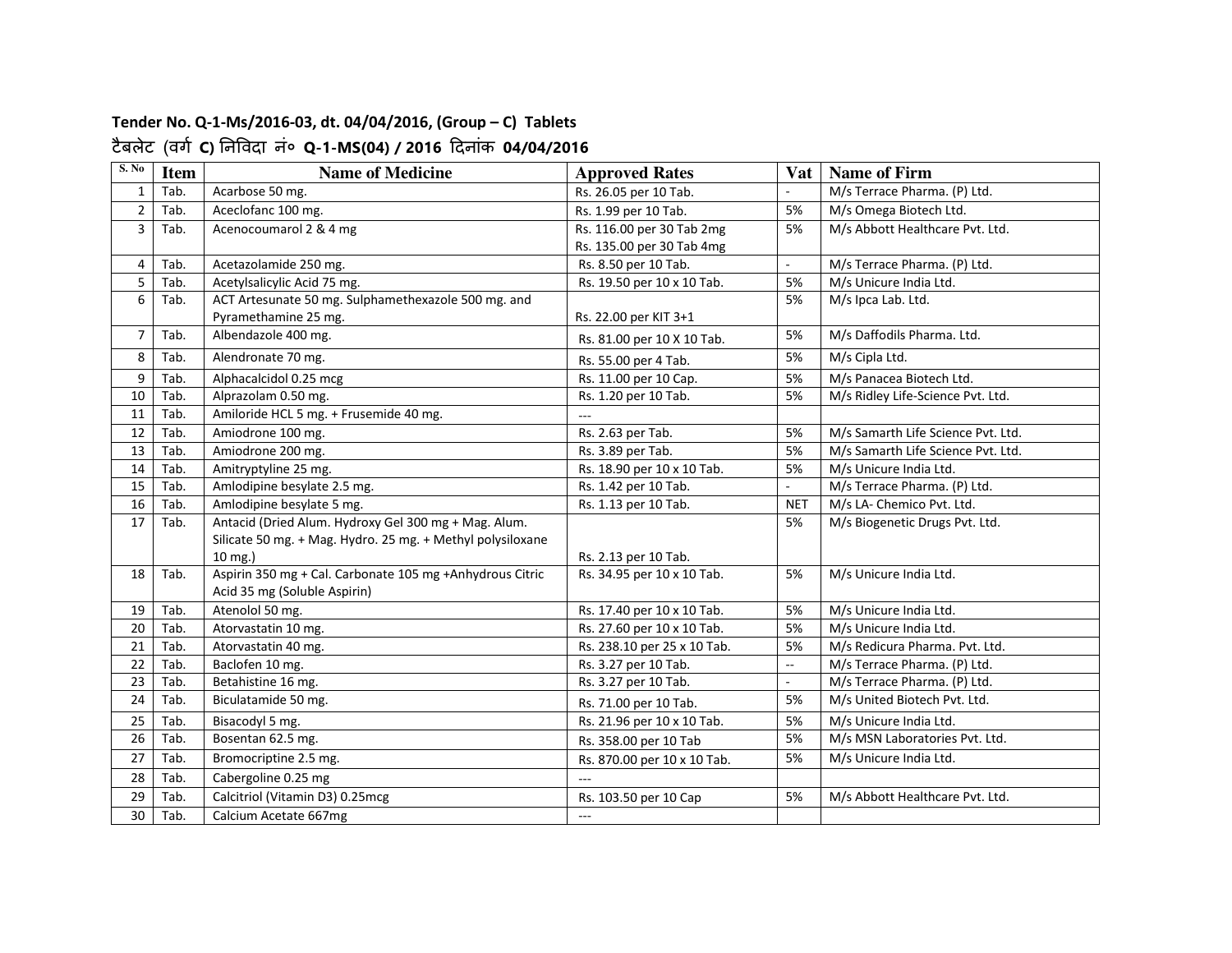| S. No | <b>Item</b> | <b>Name of Medicine</b>                           | <b>Approved Rates</b>        | Vat        | <b>Name of Firm</b>               |
|-------|-------------|---------------------------------------------------|------------------------------|------------|-----------------------------------|
| 31    | Tab.        | Calcium Carbonate 500 mg. + Vitamin D-3 250 I.U.  | Rs. 22.00 per 10 X 10 Tab.   | 5%         | M/s Daffodils Pharma. Ltd.        |
| 32    | Tab.        | Carbamazepine 200 mg.                             | Rs. 6.89 per 10 Tab          | 6.88%      | M/s Jackson Lab Pvt. Ltd.         |
| 33    | Tab.        | Carbidopa 25 mg. + Levodopa 100 mg.               |                              |            |                                   |
| 34    | Tab.        | Carbimazole 10 mg.                                | Rs. 9.54 per 10 Tab          | 6.88%      | M/s Jackson Lab Pvt. Ltd.         |
| 35    | Tab.        | Carbimazole 5 mg.                                 | Rs. 5.30 per 10 Tab          | 6.88%      | M/s Jackson Lab Pvt. Ltd.         |
| 36    | Tab.        | Carvedilol 3.125 mg.                              | Rs. 12.00 per 10 Tab         | 5%         | M/s Cipla Ltd.                    |
| 37    | Tab.        | Chloroquine Phosphate 250 mg.                     | Rs. 4.77 per 10 Tab.         | 5%         | M/s Omega Biotech Ltd.            |
| 38    | Tab.        | Chlorpheniramine Maleate 4 mg.                    | Rs. 9.99 per 10 x 10 Tab.    | 5%         | M/s Unicure India Ltd.            |
| 39    | Tab.        | Chlorpromazine HCL 50 mg.                         | Rs. 35.70 per 10 x 10 Tab.   | 5%         | M/s Unicure India Ltd.            |
| 40    | Tab.        | Chlorthalidone 12.5 mg.                           | Rs. 19.90 per 15 Tab.        | 5%         | M/s Ipca Lab. Ltd.                |
| 41    | Cap.        | Cholecalciferol 60,000 I.U.                       | Rs. 43.00 per 4 Tab.         | 5%         | M/s Abbott India Ltd.             |
| 42    | Tab.        | Cinnarazine 25 mg.                                | Rs. 14.85 per 10 x 10 Tab.   | 5%         | M/s Unicure India Ltd.            |
| 43    | Tab.        | Ciproterone Acetate and Ethinyloestradiol 0.03 mg | Rs. 135.00 per 21 Tab        | 5%         | M/s Cipla Ltd.                    |
| 44    | Tab.        | Clobazam 5 mg.                                    | Rs. 5.45 per 10 Tab.         | ä,         | M/s Terrace Pharma. (P) Ltd.      |
| 45    | Tab.        | Clofazimine 100 mg.                               | Rs. 18.50 per 10 Cap         | 6.88%      | M/s Jackson Lab Pvt. Ltd.         |
| 46    | Tab.        | Clonazepam 0.5 mg.                                | Rs. 1.35 per 10 Tab          | 5%         | M/s Ortin Lab. Ltd.               |
| 47    | Tab.        | Clopidogrel 75 mg.                                | Rs. 6.10 per 10 Tab.         | 5%         | M/s Rhydburg Pharma. Ltd.         |
| 48    | Tab.        | Conjugated estrogen 0.625 mg.                     |                              |            |                                   |
| 49    | Tab.        | Cyproheptadine 4 mg.                              | Rs. 17.70 per 10 x 10 Tab.   | 5%         | M/s Unicure India Ltd.            |
| 50    | Tab.        | Deferasirox 250mg / 500mg                         | Rs. 124.70 per 10 Tab 250mg  | 5%         | M/s Sun Pharma. Ltd.              |
|       |             |                                                   | Rs. 198.29 per 10 Tab 5000mg | 5%         | M/s BDR Pharma Intr. Pvt. Ltd.    |
| 51    | Tab.        | Desmopressin 60µg,120 µg lyophilisate (Instantly  | Rs. 36.84 per Tab. 60µg      | 5%         | M/s Ferring Pharma. Pvt. Ltd.     |
|       |             | dissolving)                                       | Rs. 63.21 per Tab. 120µg     |            |                                   |
| 52    | Tab.        | Dexamethasone 4 mg.                               |                              |            |                                   |
| 53    | Cap.        | Diacerein 50 mg.                                  | Rs. 13.78 per 10 Tab         | 6.88%      | M/s Jackson Lab Pvt. Ltd.         |
| 54    | Cap.        | Dimethyl Fumarate 240 mg S.R.                     | Rs. 19,000.00 per 14 Cap.    | 5%         | M/s UCB India Pvt. Ltd.           |
| 55    | Tab.        | Diazepam 5 mg.                                    | Rs. 1.51 per 10 Tab.         | <b>NET</b> | M/s LA- Chemico Pvt. Ltd.         |
| 56    | Tab.        | Diclofenac Sod. 50 mg.                            | Rs. 1.30 per 10 Tab.         | 5%         | M/s Ridley Life-Science Pvt. Ltd. |
| 57    | Tab.        | Dicyclomine HCL 20 mg. + Paracetamol 325 mg.      | Rs. 2.43 per 10 Tab.         | 5%         | M/s Omega Biotech Ltd.            |
| 58    | Tab.        | Digoxin 0.25 mg.                                  | Rs. 4.24 per 10 Tab          | 6.88%      | M/s Jackson Lab Pvt. Ltd.         |
| 59    | Tab.        | Diltiazem 30 mg.                                  | Rs. 3.50 per 10 Tab          | 6.88%      | M/s Jackson Lab Pvt. Ltd.         |
| 60    | Tab.        | Dinoprostone (PGE-2) 0.5 MG                       | ---                          |            |                                   |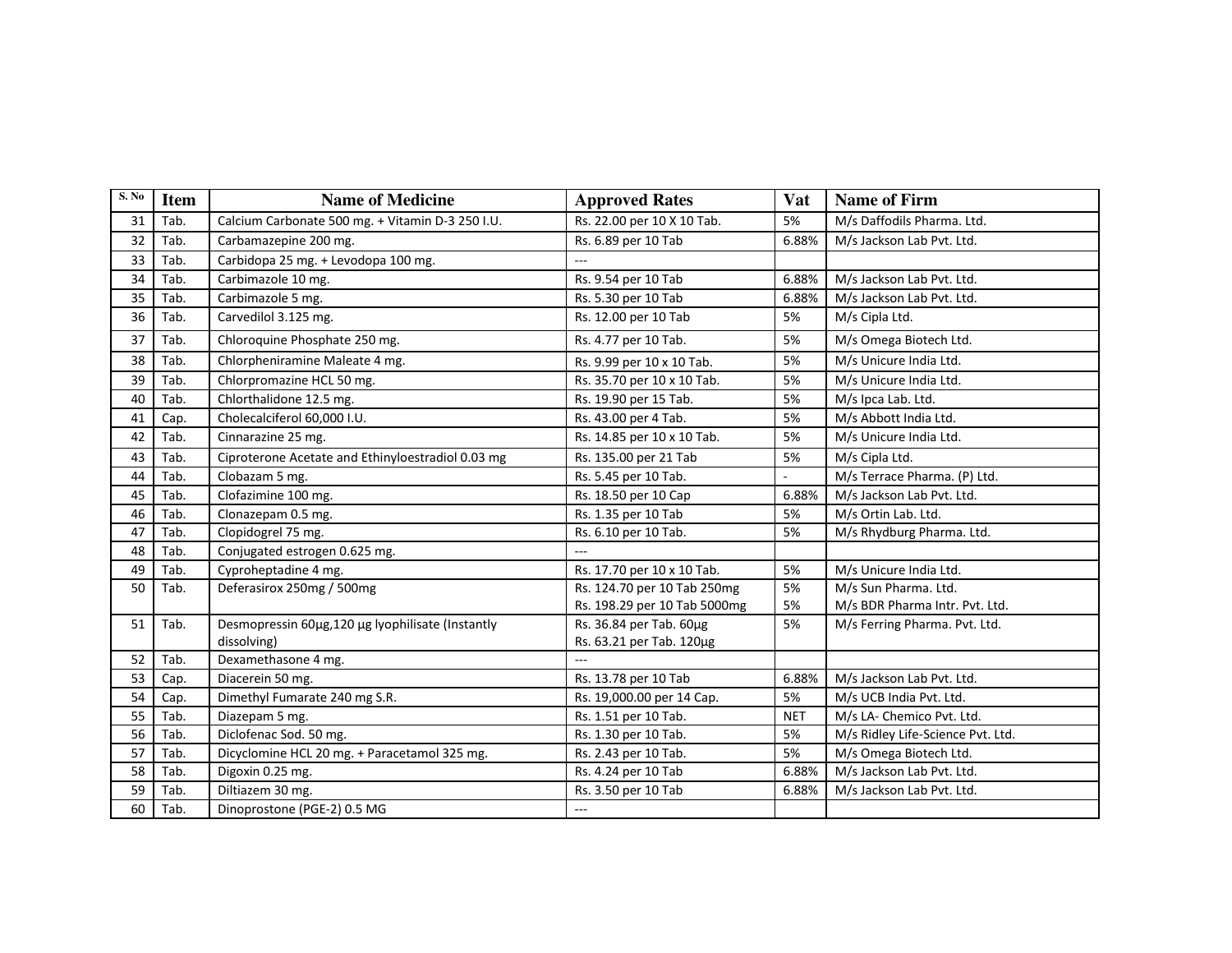| S. No | <b>Item</b> | <b>Name of Medicine</b>                        | <b>Approved Rates</b>                                         | Vat                            | <b>Name of Firm</b>                                      |
|-------|-------------|------------------------------------------------|---------------------------------------------------------------|--------------------------------|----------------------------------------------------------|
| 61    | Tab.        | Domperidone I0 mg.                             | Rs. 13.95 per 10 x 10 Tab.                                    | 5%                             | M/s Unicure India Ltd.                                   |
| 62    | Tab.        | Dutasteride 0.5mg                              | Rs. 110.00 per 30 Cap                                         | 5%                             | M/s Dr. Reddy's Lab Ltd.                                 |
| 63    | Tab.        | Eltrombopag olamine 25mg and 50mg              | Rs. 5,409.52 per 7 Tab 25mg<br>Rs. 10,819.04 per 7 Tab 50mg   | 5%                             | M/s Glaxo Smithkline Pharma Ltd.                         |
| 64    | Tab.        | Enalpril 5 mg.                                 | Rs. 1.61 per 10 Tab.                                          | <b>NET</b>                     | M/s LA- Chemico Pvt. Ltd.                                |
| 65    | Tab.        | Entecavir 0.5 mg.                              | Rs. 200.00 per 10 Tab.                                        | 5%                             | M/s Sun Pharma. Indl. Ltd.                               |
| 66    | Tab.        | Entecavir 1 mg.                                | Rs. 400.00 per 10 Tab.                                        | 5%                             | M/s Sun Pharma, Indl. Ltd.                               |
| 67    | Tab.        | Escitalopram 10 mg                             | Rs. 37.50 per 10 x 10 Tab.                                    | 5%                             | M/s Unicure India Ltd.                                   |
| 68    | Tab.        | Etophylline 77 mg. + Theophylline 23 mg.       | Rs. 19.00 per 10 X 10 Tab.                                    | 5%                             | M/s Daffodils Pharma. Ltd.                               |
| 69    | Tab.        | Etophylline 231 mg. + Theophylline 69 mg. S.R. | Rs. 63.75 per 10 X 10 Tab                                     | 5%                             | M/s Unicure India Ltd.                                   |
| 70    | Tab.        | Etoricoxib 120 mg.                             | Rs. 31.08 per 10 Tab                                          | 5%                             | M/s Aristo Pharma Pvt. Ltd.                              |
| 71    | Tab.        | Etoricoxib 90 mg                               | Rs. 22.91 per 10 Tab                                          | 5%                             | M/s Aristo Pharma Pvt. Ltd.                              |
| 72    | Tab.        | Everolimus 0.25 mg and 0.5 mg                  | Rs. 789.50 per 10 Tab 0.25mg<br>Rs. 1,580.00 per 10 Tab 0.5mg | 5%                             | M/s Novartis India Ltd.                                  |
| 73    | Tab.        | Ferrous Sulphate 200 mg.                       | Rs. 11.94 per 10 x 10 Tab.                                    | 5%                             | M/s Unicure India Ltd.                                   |
| 74    | Tab.        | Fexofenadine Hcl 120mg and 180mg               | Rs. 12.80 per 10 Tab 120mg<br>Rs. 15.60 per 10 Tab 180mg      | $\overline{\phantom{a}}$       | M/s Terrace Pharma. (P) Ltd.                             |
| 75    | Tab.        | Finasteride 1mg & 5mg                          | Rs. 51.80 per 30 Tab 1mg<br>Rs. 11.99 per 10 Tab 5mg          | 5%<br>$\overline{\phantom{a}}$ | M/s Dr. Reddy's Lab Ltd.<br>M/s Terrace Pharma. (P) Ltd. |
| 76    | Cap.        | Fluoxetine 20 mg.                              | Rs. 3.18 per 10 Tab                                           | 6.88%                          | M/s Jackson Lab Pvt. Ltd.                                |
| 77    | Tab.        | Folic Acid 5 mg.                               | Rs. 1.23 per 10 Tab                                           | 5%                             | M/s Biogenetic Drugs Pvt. Ltd.                           |
| 78    | Tab.        | Frusemide 40 mg.                               | Rs. 2.23 per 10 Tab                                           | 6.88%                          | M/s Jackson Lab Pvt. Ltd.                                |
| 79    | Tab.        | Frusemide 20 mg. + Spironolactone 50 mg.       | Rs. 204.00 per 10 X 10 Tab                                    | 5%                             | M/s Unicure India Ltd.                                   |
| 80    | Tab.        | Gabapentin 300 mg.                             | Rs. 11.20 per 10 Cap.                                         | 5%                             | M/s Rhydburg Pharma. Ltd.                                |
| 81    | Tab.        | Glibenclamide 5 mg.                            | Rs. 13.50 per 10 x 10 Tab.                                    | 5%                             | M/s Unicure India Ltd.                                   |
| 82    | Tab.        | Gliclazide 40 mg.                              | Rs. 4.77 per 10 Tab                                           | 6.88%                          | M/s Jackson Lab Pvt. Ltd.                                |
| 83    | Tab.        | Gliclazide 80 mg.                              | Rs. 7.45 per 10 Tab                                           | 5%                             | M/s Indoco Remedies Ltd.                                 |
| 84    | Tab.        | Gliclazide Sustained Release 30 mg.            | Rs. 12.86 per 10 Tab                                          | 5%                             | M/s Panacea Biotech Ltd.                                 |
| 85    | Tab.        | Gliclazide Sustained Release 60 mg.            | Rs. 18.57 per 10 Tab                                          | 5%                             | M/s Panacea Biotech Ltd.                                 |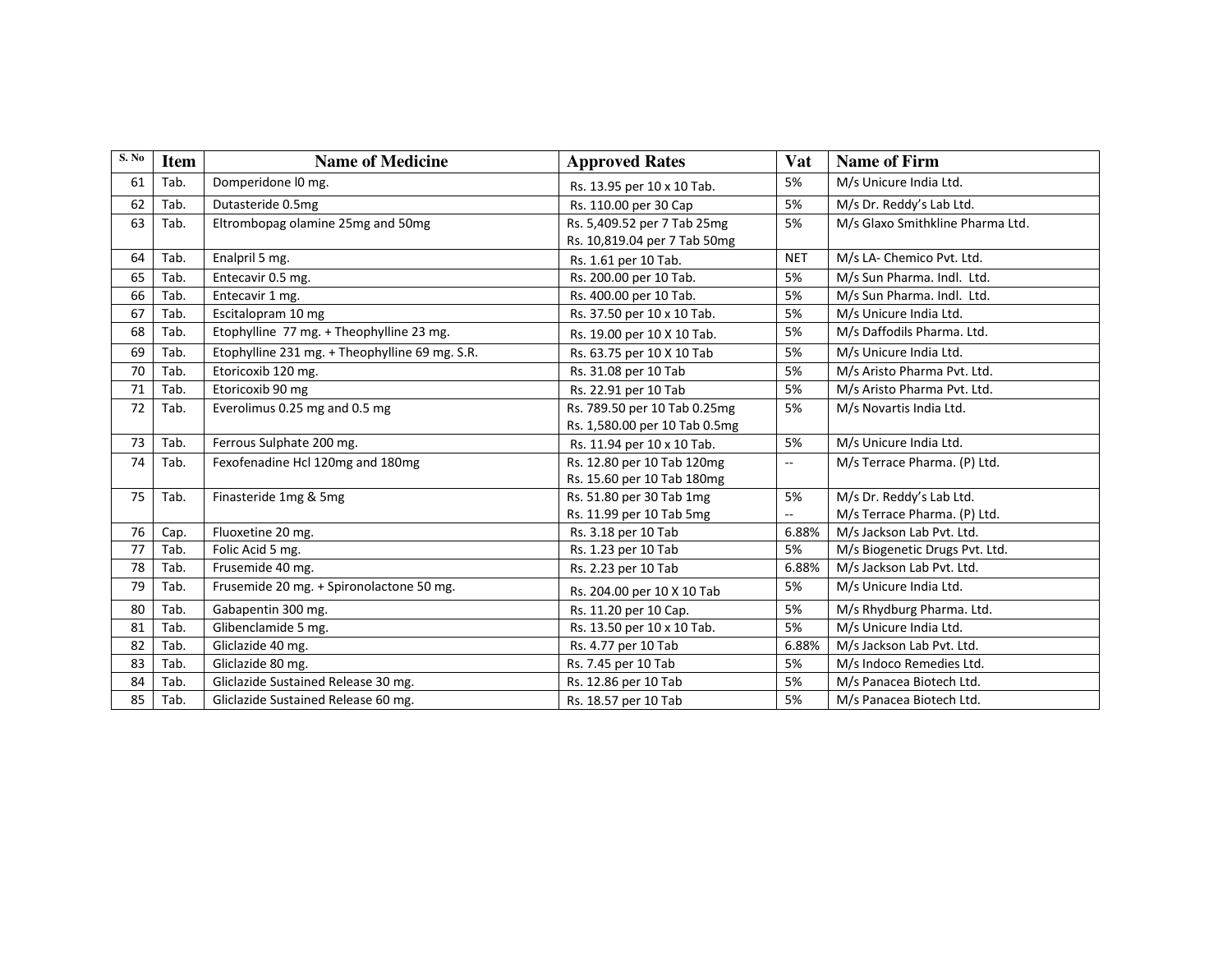| S. No | <b>Item</b> | <b>Name of Medicine</b>                 | <b>Approved Rates</b>       | Vat                 | <b>Name of Firm</b>              |
|-------|-------------|-----------------------------------------|-----------------------------|---------------------|----------------------------------|
| 86    | Tab.        | Glimepride 1 mg.                        | Rs. 13.32 per 10 x 10 Tab.  | 5%                  | M/s Unicure India Ltd.           |
| 87    | Tab.        | Glimepride 2 mg.                        | Rs. 14.46 per 10 x 10 Tab.  | 5%                  | M/s Unicure India Ltd.           |
| 88    | Tab.        | Glipizide 5 mg.                         | Rs. 18.45 per 10 x 10 Tab.  | 5%                  | M/s Unicure India Ltd.           |
| 89    | Tab.        | Griseofulvin 250 mg.                    | Rs. 12.10 per 10 Tab        | 5%                  | M/s Glaxo Smithkline Pharma Ltd. |
| 90    | Tab.        | Hydralzine 25 mg.                       |                             | 5%                  |                                  |
| 91    | Tab.        | Hydrochlorothiazide 25 mg.              | Rs. 2.18 per 10 Tab.        | $\mathbb{Z}^2$      | M/s Terrace Pharma. (P) Ltd.     |
| 92    | Tab.        | Hydroxy Chloroquine (HCQ) 200 mg.       | Rs. 267.00 per 10 x 10 Tab. | 5%                  | M/s Unicure India Ltd.           |
| 93    | Tab.        | Hydroxyzine 25 mg.                      | Rs. 4.36 per 10 Tab.        | ц.                  | M/s Terrace Pharma. (P) Ltd.     |
| 94    | Tab.        | Hyoscine N Butyl Bromide IO mg.         | Rs. 25.30 per 10 Tab        | 5%                  | M/s Cadila Zydus                 |
| 95    | Tab.        | Ibandronate / Ibandronic Acid 150 mg.   | Rs. 45.00 per 10 Tab.       | 5%                  | M/s United Biotech Pvt. Ltd.     |
| 96    | Tab.        | Ibuprofen 200 mg.                       | Rs. 25.00 per 10 X 10 Tab.  | 5%                  | M/s Daffodils Pharma. Ltd.       |
| 97    | Tab.        | Ibuprofen 400 mg.                       | Rs. 4.23 per 10 Tab.        | 5%                  | M/s Omega Biotech Ltd.           |
| 98    | Tab.        | Ibuprofen 400 mg. + Paracetamol 325 mg. | Rs. 5.19 per 10 Tab.        | 5%                  | M/s Omega Biotech Ltd.           |
| 99    | Tab.        | Imipramine 25 mg.                       | Rs. 25.35 per 10 x 10 Tab.  | 5%                  | M/s Unicure India Ltd.           |
| 100   | Tab.        | Indapamide 2.5 mg.                      | $\hspace{0.05cm} \ldots$    |                     |                                  |
| 101   | Tab.        | Indinavir 400 mg.                       | $\overline{a}$              |                     |                                  |
| 102   | Tab.        | Indomethacin 75mg                       | Rs. 35.00 per 10 Tab.       | 5%                  | M/s Ipca Lab. Ltd.               |
| 103   | Tab.        | Isosorbide Dinitrate I0 mg.             | Rs. 1.60 per 10 Tab.        | 5%                  | M/s Ortin Lab. Ltd.              |
| 104   | Tab.        | Isosorbide Mononitrate 20 mg.           | Rs. 3.05 per 10 Tab.        | 5%                  | M/s Wallace Pharma. Pvt. Ltd.    |
| 105   | Tab.        | Isoxsuprine HCL I0 mg.                  | Rs. 5.30 per 10 Tab         | 6.88%               | M/s Jackson Lab Pvt. Ltd.        |
| 106   | Tab.        | Ivermectin 12 mg.                       | Rs. 4.14 per 10 Tab.        | Ξ.                  | M/s Terrace Pharma. (P) Ltd.     |
| 107   | Tab.        | Labetalol 100 mg.                       | Rs. 26.50 per 10 Tab        | 6.88%               | M/s Jackson Lab Pvt. Ltd.        |
| 108   | Tab.        | Lamivudine 150 mg.                      | Rs. 31.00 per 10 Tab        | 5%                  | M/s Hetro Labs Ltd.              |
| 109   | Tab.        | Levamisole 150mg                        | Rs. 7.41 per 10 Tab.        | $\bar{\phantom{a}}$ | M/s Terrace Pharma. (P) Ltd.     |
| 110   | Tab.        | Levamisole 50mg                         | Rs. 62.70 per 10 x 10 Tab.  | 5%                  | M/s Unicure India Ltd.           |
| 111   | Tab.        | Levetiracetam 250 mg.                   | Rs. 20.12 per 10 Tab        | 5%                  | M/s Rivpra Formulation Pvt. Ltd. |
| 112   | Tab.        | Levetiracetam 500 mg.                   | Rs. 33.35 per 10 Tab        | 5%                  | M/s Rivpra Formulation Pvt. Ltd. |
| 113   | Tab.        | Levocetrizine 5 mg.                     | Rs. 15.48 per 10 x 10 Tab.  | 5%                  | M/s Unicure India Ltd.           |
| 114   | Tab.        | Lisinopril 5 mg.                        | Rs. 2.61 per 10 Tab.        | ц.                  | M/s Terrace Pharma. (P) Ltd.     |
| 115   | Tab.        | Lithium Carbonate 300 mg.               | Rs. 5.10 per 10 Tab.        | <b>NET</b>          | M/s LA- Chemico Pvt. Ltd.        |
| 116   | Tab.        | Lomotrigine 25 mg.                      | Rs. 15.00 per 10 Tab        | 5%                  | M/s Cipla Ltd.                   |
| 117   | Tab.        | Lomotrigine 50 mg.                      | Rs. 25.50 per 10 Tab.       | 5%                  | M/s Ipca Lab. Ltd.               |
| 118   | Tab.        | Lorazepam 1 mg.                         | Rs. 1.79 per 10 Tab.        | $\mathbb{Z}^2$      | M/s Terrace Pharma. (P) Ltd.     |
| 119   | Tab.        | Lornoxicam 8 mg.                        | Rs. 11.60 per 10 Tab.       | 5%                  | M/s Synokem Pharma. Ltd.         |
| 120   | Tab.        | Losartan Potassium 25 mg.               | Rs. 21.42 per 10 x 10 Tab.  | 5%                  | M/s Unicure India Ltd.           |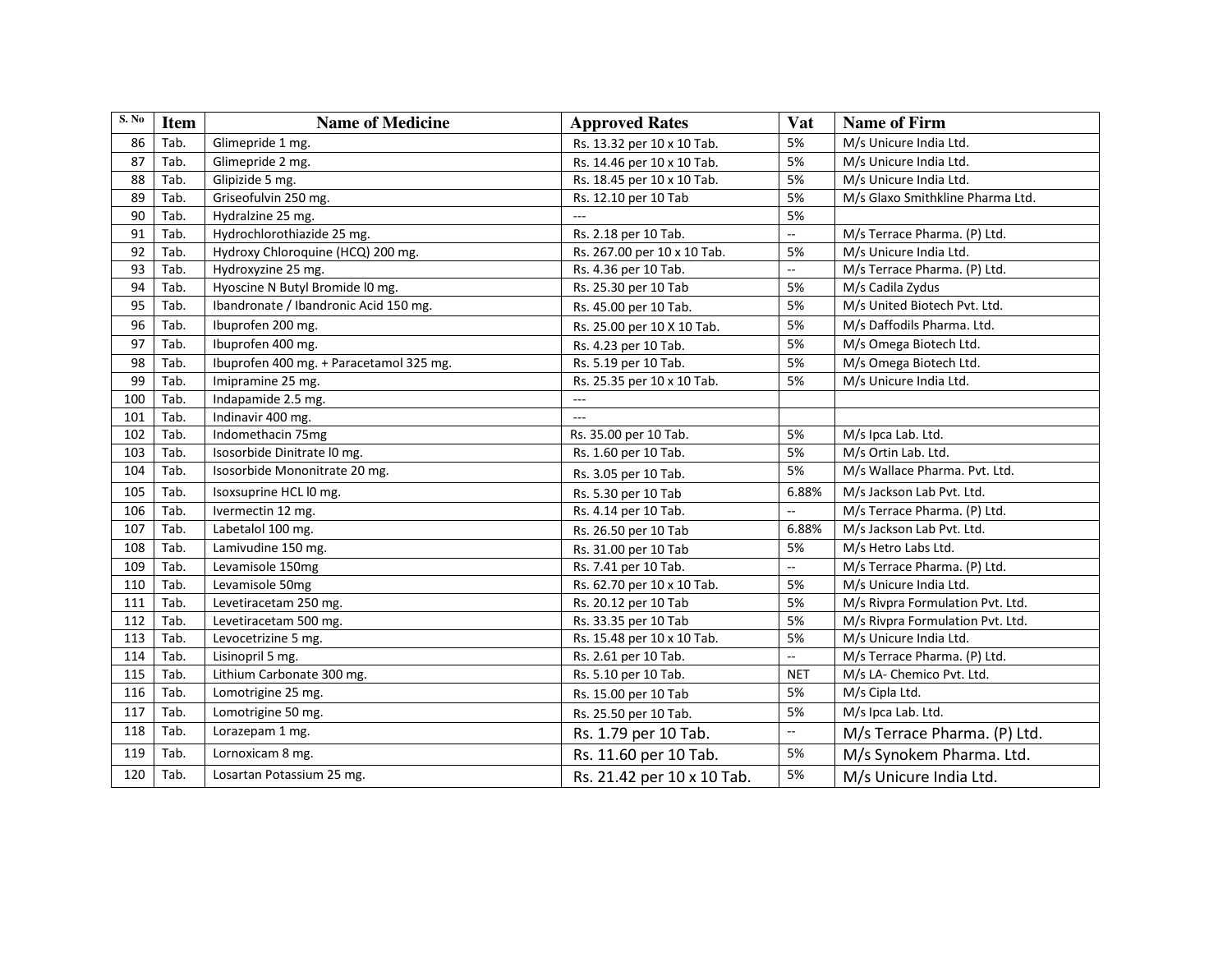| S. No |             |                                                  |                               |                          |                                  |
|-------|-------------|--------------------------------------------------|-------------------------------|--------------------------|----------------------------------|
|       | <b>Item</b> | <b>Name of Medicine</b>                          | <b>Approved Rates</b>         | Vat                      | <b>Name of Firm</b>              |
| 121   | Tab.        | Losartan Potassium 50 mg.                        | Rs. 3.48 per 10 Tab.          | $\overline{a}$           | M/s Terrace Pharma. (P) Ltd.     |
| 122   | Tab.        | Lumefatrine + Artemrther with all strengths      | Rs. 65.00 per 6 Tab. 80 + 480 | 5%                       | M/s Cipla Ltd.                   |
|       |             |                                                  | Rs. 55.00 per 6 Tab. 60 + 360 | 5%                       | M/s Ipca Lab. Ltd.               |
|       |             |                                                  | Rs. 31.00 per 6 Tab. 20 + 120 | 5%                       | M/s Ipca Lab. Ltd.               |
|       |             |                                                  | Rs. 48.00 per 6 Tab. 40 + 240 | 5%                       | M/s Ipca Lab. Ltd.               |
| 123   | Tab.        | Mebendazole 100 mg.                              | Rs. 1.61 per 6 Tab.           | <b>NET</b>               | M/s LA- Chemico Pvt. Ltd.        |
| 124   | Tab.        | Meclizine Hcl 25 mg + Caffeine 20 mg             | $---$                         |                          |                                  |
| 125   | Tab.        | Medroxy Progesterone 10 mg.                      | $\sim$ $\sim$                 |                          |                                  |
| 126   | Tab.        | Mefanamic Acid 250 mg.                           | Rs. 4.24 per 10 Tab           | 6.88%                    | M/s Jackson Lab Pvt. Ltd.        |
| 127   | Tab.        | Mefloquine 250 mg.                               | Rs. 185.30 per 10 Tab.        | $\overline{a}$           | M/s Terrace Pharma. (P) Ltd.     |
| 128   | Tab.        | Mesalazine (5-Amino Salicylic Acid 500mg) S.R.   | Rs. 19.00 per Tab.            | ω.                       | M/s Ferring Pharma. Pvt. Ltd.    |
| 129   | Tab.        | Metformin 500 mg.                                | Rs. 1.98 per 10 Tab.          | 5%                       | M/s Omega Biotech Ltd.           |
| 130   | Tab.        | Metformine Sustained Release 500mg / 850mg / 1gm | Rs. 6.74 per 10 Tab. 500mg    | Incl.                    | M/s Cian Health Care Pvt. Ltd.   |
|       |             |                                                  | Rs. 10.11 per 10 Tab. 1000mg  | Incl.                    | M/s Cian Health Care Pvt. Ltd.   |
|       |             |                                                  | Rs. 12.40 per 15 Tab. 850mg   | 5%                       | M/s Wallace Pharma. Pvt. Ltd.    |
| 131   | Tab.        | Methocarbamol 500 mg.                            | ---                           |                          |                                  |
| 132   | Tab.        | Methylcobalamine 0.5. mg.                        | Rs. 4.77 per 10 Tab           | 6.88%                    | M/s Jackson Lab Pvt. Ltd.        |
| 133   | Tab.        | Methylergometrine 0.125 mg.                      | Rs. 5.30 per 10 Tab           | 6.88%                    | M/s Jackson Lab Pvt. Ltd.        |
| 134   | Tab.        | Metoclopromide 10 mg.                            | Rs. 1.70 per 10 Tab           | 6.88%                    | M/s Jackson Lab Pvt. Ltd.        |
| 135   | Tab.        | Metoporolol succinate 50 mg                      | Rs. 8.75 per 10 Tab           | 5%                       | M/s MSN Laboratories Pvt. Ltd.   |
| 136   | Tab.        | Metoprolol Tartrate 50 mg.                       | Rs. 24.75 per 10 x 10 Tab.    | 5%                       | M/s Unicure India Ltd.           |
| 137   | Tab.        | Metronidazole 400 mg.                            | Rs. 5.49 per 10 Tab.          | 5%                       | M/s Omega Biotech Ltd.           |
| 138   | Tab.        | Mexilitine 150 mg.                               | ---                           |                          |                                  |
| 139   | Tab.        | Micronized Fenofibrate 145 mg.                   | $\overline{a}$                |                          |                                  |
| 140   | Tab.        | Micronized Progesterone 200 mg.                  | ---                           |                          |                                  |
| 141   | Tab.        | Mirtazapine 15 mg.                               | Rs. 6.75 per 10 Tab.          | цц.                      | M/s Terrace Pharma. (P) Ltd.     |
| 142   | Tab.        | Mirtazapine 7.5mg                                | Rs. 5.56 per 10 Tab.          | $\overline{\phantom{a}}$ | M/s Terrace Pharma. (P) Ltd.     |
| 143   | Tab.        | Misoprostol 100 mcg. (Uncoated)                  | Rs. 16.96 per 10 Tab.         | 6.88%                    | M/s Jackson Lab Pvt. Ltd.        |
| 144   | Tab.        | Misoprostol 200 mcg. (Uncoated)                  | Rs. 24.38 per 10 Tab.         | 6.88%                    | M/s Jackson Lab Pvt. Ltd.        |
| 145   | Tab.        | Mizolastin 10mg                                  | Rs. 43.00 per 15 Tab.         | 5%                       | M/s Dr. Reddy's Lab Ltd.         |
| 146   | Tab.        | Morphine 10, 20 & 30 mg.                         | ---                           | 5%                       | M/s Rivpra Formulation Pvt. Ltd. |
| 147   | Tab.        | Morphine 30, 60 mg. C.R. / S.R.                  | $---$                         | 5%                       | M/s Rivpra Formulation Pvt. Ltd. |
| 148   | Tab.        | Montelukast Sodium 5mg and 10mg                  | Rs. 4.77 per 10 Tab. 5mg      | 6.88%                    | M/s Jackson Lab Pvt. Ltd.        |
|       |             |                                                  | Rs. 6.36 per 10 Tab. 10mg     |                          |                                  |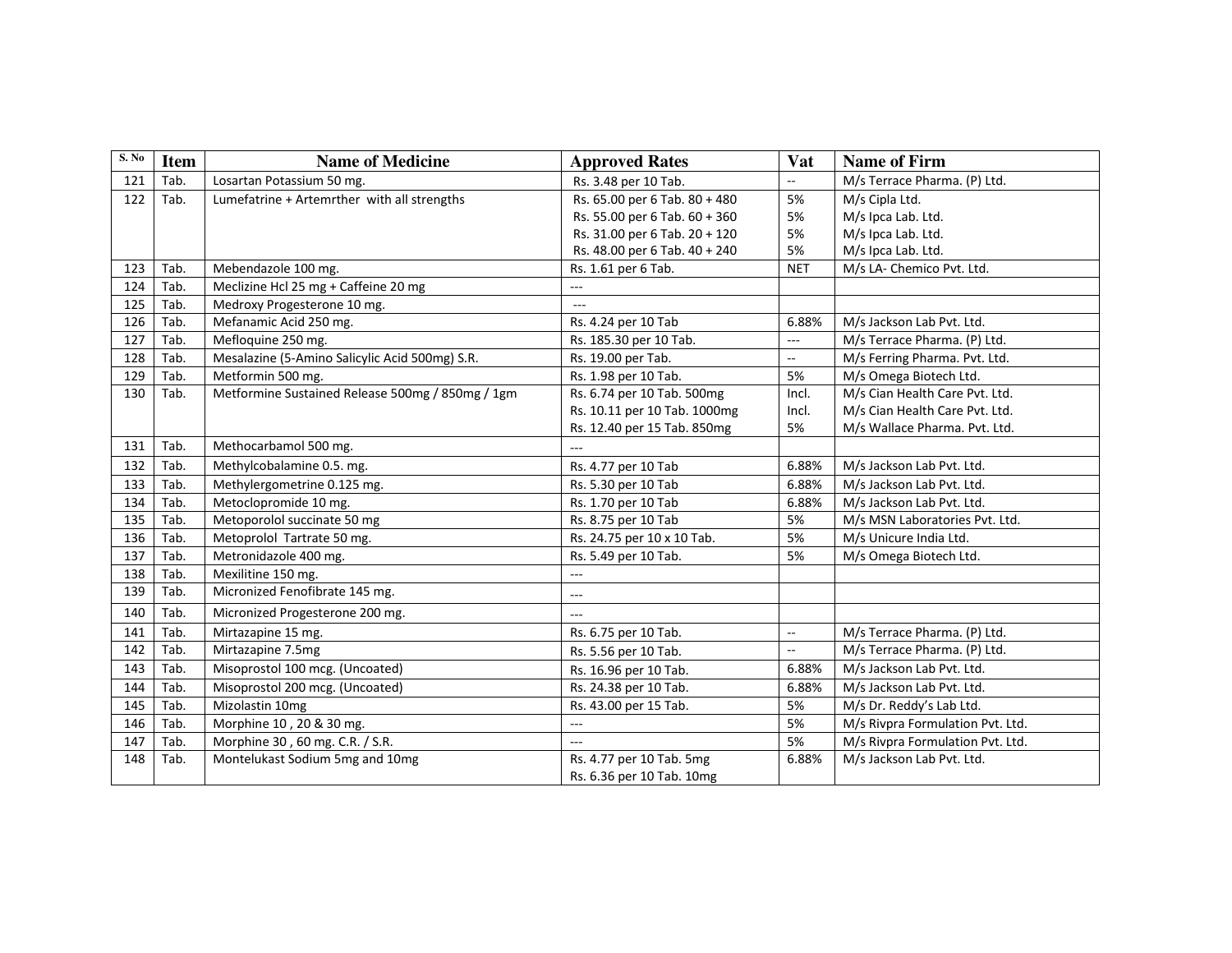| S. No | <b>Item</b> | Name of Medicine                           | <b>Approved Rates</b>       | <b>Vat</b>               | <b>Name of Firm</b>               |
|-------|-------------|--------------------------------------------|-----------------------------|--------------------------|-----------------------------------|
| 149   |             |                                            |                             |                          |                                   |
|       | Tab.        | Mycophenalate Mofetil 500 mg               | Rs. 94.00 per 10 Tab.       | 5%                       | M/s United Biotech Pvt. Ltd.      |
| 150   | Tab.        | Mycophenalate Sodium 360 mg                | Rs. 114.00 per 10 Tab.      | 5%                       | M/s United Biotech Pvt. Ltd.      |
| 151   | Tab.        | Nebivolol 5 mg                             | Rs. 21.48 per 10 Tab.       | 5%                       | M/s Aristo Pharma Pvt. Ltd.       |
| 152   | Tab.        | Nicorandil 5 / 10 mg.                      | Rs. 1.94 per Tab 5mg        | 5%                       | M/s Emcure Pharma Ltd.            |
|       |             |                                            | Rs. 2.97 per Tab 10mg       |                          |                                   |
| 153   | Tab.        | Nifedepine 10 mg.                          | Rs. 22.35 per 10 x 10 Tab.  | 5%                       | M/s Unicure India Ltd.            |
| 154   | Tab.        | Nimesulide 100 mg.                         | Rs. 20.00 per 10 X 10 Tab.  | 5%                       | M/s Daffodils Pharma. Ltd.        |
| 155   | Tab.        | Nimodipine 30 mg.                          | Rs. 47.90 per 10 Tab.       | 5%                       | M/s United Biotech Pvt. Ltd.      |
| 156   | Tab.        | Nitrofurantoin 100mg                       | Rs. 69.00 per 10 x 10 Tab.  | 5%                       | M/s Unicure India Ltd.            |
| 157   | Tab.        | Olanzepine 5 mg.                           | Rs. 2.07 per 10 Tab.        | н.                       | M/s Terrace Pharma. (P) Ltd.      |
| 158   | Tab.        | Olmesartan 20 mg.                          | Rs. 13.02 per 10 Tab.       | 5%                       | M/s Aristo Pharma Pvt. Ltd.       |
| 159   | Cap.        | Omeparazole 20 mg                          | Rs. 2.12 per 10 Tab         | incl                     | M/s Cian Health Care Pvt. Ltd.    |
| 160   | Tab.        | Ornidazole 500 mg.                         | Rs. 8.32 per 10 Tab.        | <b>NET</b>               | M/s LA- Chemico Pvt. Ltd.         |
| 161   | Tab.        | Oxycarbamazepine 150 mg.                   | Rs. 132.00 per 10 x 10 Tab. | 5%                       | M/s Unicure India Ltd.            |
| 162   | Tab.        | Paracetamol 500 mg.                        | Rs. 3.15 per 15 Tab         | 5%                       | M/s Indoco Remedies Ltd.          |
| 163   | Tab.        | Pentoprazole 40 mg.                        | Rs. 4.14 per 10 Tab.        |                          | M/s Terrace Pharma. (P) Ltd.      |
| 164   | Tab.        | Pentosan polysulfate sodium 100mg          | Rs. 419.26 per 10 Cap.      | 5%                       | M/s Swati Spentose Pvt. Ltd.      |
| 165   | Tab.        | Pheniramine Maleate 25 mg.                 | Rs. 18.90 per 10 x 10 Tab.  | 5%                       | M/s Unicure India Ltd.            |
| 166   | Tab.        | Phenobarbitone 30 mg.                      | Rs. 25.35 per 10 x 10 Tab.  | 5%                       | M/s Unicure India Ltd.            |
| 167   | Tab.        | Phenobarbitone 60 mg.                      | Rs. 43.80 per 10 x 10 Tab.  | 5%                       | M/s Unicure India Ltd.            |
| 168   | Tab.        | Phenytoin Sodium 100 mg.                   | Rs. 21.72 per 10 x 10 Tab.  | 5%                       | M/s Unicure India Ltd.            |
| 169   | Tab.        | Pioglitazone 15 mg.                        | Rs. 2.50 per 10 Tab.        | $\overline{\phantom{a}}$ | M/s Terrace Pharma. (P) Ltd.      |
| 170   | Tab.        | Pioglitazone 30 mg.                        | Rs. 3.38 per 10 Tab.        | ω.                       | M/s Terrace Pharma. (P) Ltd.      |
| 171   | Tab.        | Piroxicam 20 mg.                           | Rs. 2.72 per 10 Tab.        | $\overline{\phantom{a}}$ | M/s Terrace Pharma. (P) Ltd.      |
| 172   | Tab.        | Prazosin HCL 2.5 mg.                       | Rs. 44.43 per 10 x 10 Tab   | 5%                       | M/s Unicure India Ltd.            |
| 173   | Tab.        | Prednisolone 10 mg.                        | Rs. 6.68 per 10 Tab.        | 5%                       | M/s Ridley Life-Science Pvt. Ltd. |
| 174   | Tab.        | Prednisolone 5 mg.                         | Rs. 35.00 per 10 X 10 Tab.  | 5%                       | M/s Daffodils Pharma. Ltd.        |
| 175   | Tab.        | Pregabalin 75 mg.                          | Rs. 9.79 per 10 Tab.        | 5%                       | M/s Rhydburg Pharma. Ltd.         |
| 176   | Tab.        | Prochlorperazine 5 mg.                     | Rs. 2.65 per 10 Tab         | 6.88%                    | M/s Jackson Lab Pvt. Ltd.         |
| 177   | Tab.        | Promethazine HCL 10 mg.                    | Rs. 2.23 per 10 Tab         | 6.88%                    | M/s Jackson Lab Pvt. Ltd.         |
| 178   | Tab.        | Propanolol 40 mg.                          | Rs. 25.95 per 10 x 10 Tab.  | 5%                       | M/s Unicure India Ltd.            |
| 179   | Tab.        | Prophyl Thiouracil 50 mg.                  | $\overline{\phantom{a}}$    |                          |                                   |
| 180   | Tab.        | Pyrimethamine 25 mg. + Sulfadoxine 500 mg. | Rs. 31.80 per 10 Tab.       | 6.88%                    | M/s Jackson Lab Pvt. Ltd.         |
| 181   | Tab.        | Quetiapine 25mg                            | Rs. 16.00 per 10 Tab.       | 5%                       | M/s Ipca Lab. Ltd.                |
| 182   | Tab.        | Quetiapine 50mg                            | Rs. 6.32 per 10 Tab.        | $\overline{a}$           | M/s Terrace Pharma. (P) Ltd.      |
| 183   | Tab.        | Quinine Sulph. 300 mg.                     | Rs. 24.71 per 10 Tab.       | 5%                       | M/s Ridley Life-Science Pvt. Ltd. |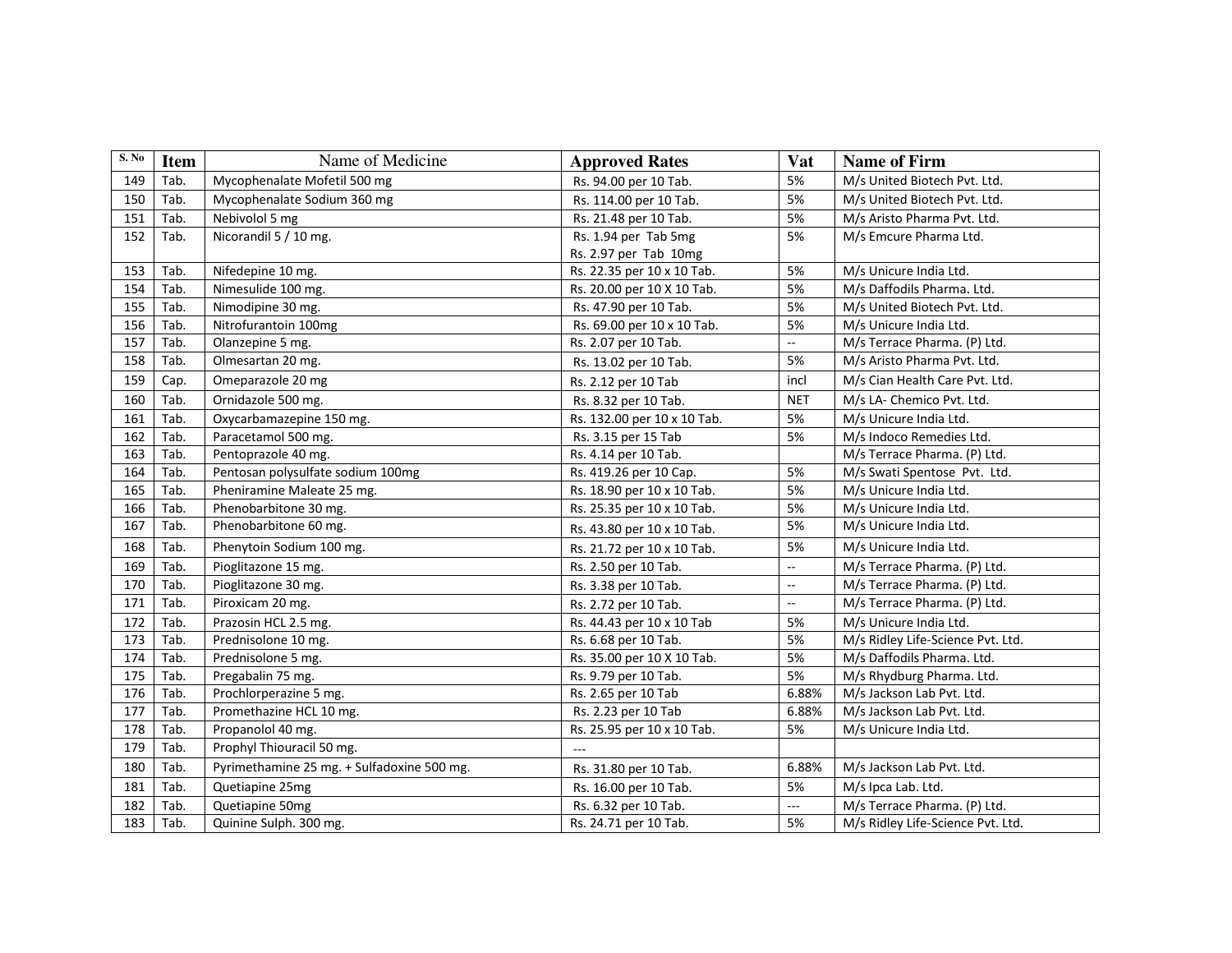| S. No | <b>Item</b> | <b>Name of Medicine</b>    | <b>Approved Rates</b>       | <b>Vat</b>               | <b>Name of Firm</b>                |
|-------|-------------|----------------------------|-----------------------------|--------------------------|------------------------------------|
| 184   | Tab.        | Ramipril 2.5 mg.           | Rs. 2.39 per 10 Tab.        | $\overline{\phantom{a}}$ | M/s Terrace Pharma. (P) Ltd.       |
| 185   | Tab.        | Ranitidine 150 mg.         | Rs. 2.69 per 10 Tab.        | 5%                       | M/s Ridley Life-Science Pvt. Ltd.  |
| 186   | Tab.        | Ranitidine 300 mg.         | Rs. 4.71 per 10 Tab         | 5%                       | M/s Biogenetic Drugs Pvt. Ltd.     |
| 187   | Tab.        | Rasagiline 1 mg            | Rs. 58.19 per 10 Tab        | 5%                       | M/s Intas Pharma Ltd.              |
| 188   | Tab.        | Repaglinide 1 mg           |                             |                          |                                    |
| 189   | Tab.        | Risperidone 2 mg           | Rs. 18.90 per 10 x 10 Tab.  | 5%                       | M/s Unicure India Ltd.             |
| 190   | Tab.        | Ritodrine 10 mg.           | $\sim$                      |                          |                                    |
| 191   | Tab.        | Rizatriptan 10 mg.         | Rs. 81.00 per 4 Tab.        | $\overline{\phantom{a}}$ | M/s Cipla Ltd.                     |
| 192   | Tab.        | Ropinirole 0.5 mg.         |                             |                          |                                    |
| 193   | Tab.        | Rosuvastatin 10 mg         | Rs. 9.01 per 10 Tab         | 6.88%                    | M/s Jackson Lab Pvt. Ltd.          |
| 194   | Tab.        | Salbutamol 4 mg.           | Rs. 14.00 per 10 X 10 Tab.  | 5%                       | M/s Daffodils Pharma. Ltd.         |
| 195   | Tab.        | Saroglitazar 4 mg          | Rs. 208.20 per 10 Tab.      | 5%                       | M/s Cadila Zydus                   |
| 196   | Tab.        | Secnidazole 2 gm           | Rs. 45.00 per 2 Tab.        | 5%                       | M/s Abbott Healthcare Pvt. Ltd.    |
| 197   | Tab.        | Sertraline 50 mg.          | Rs. 4.14 per 10 Tab.        | $\overline{a}$           | M/s Terrace Pharma. (P) Ltd.       |
| 198   | Tab.        | Sevelamer carbonate 400mg  | Rs. 58.40 per 10 Tab.       | 5%                       | M/s Steadfast MediShield Pvt. Ltd. |
| 199   | Tab.        | Sildenafil 50 mg.          | Rs. 3.60 per 4 Tab.         | 5%                       | M/s Rhydburg Pharma. Ltd.          |
| 200   | Tab.        | Sitagliptin 100mg          | Rs. 32.54 per 7 Tab.        | 5%                       | M/s MSD Pharma. Pvt. Ltd.          |
| 201   | Tab.        | Sitagliptin 50mg           | Rs. 29.27 per 7 Tab.        | 5%                       | M/s MSD Pharma. Pvt. Ltd.          |
| 202   | Tab.        | Sodium Picosulphate I0 mg. | Rs. 32.10 per 10 Tab.       | 5%                       | M/s Abbott India Ltd.              |
| 203   | Tab.        | Sodium Valproate 200 mg.   | Rs. 67.80 per 10 x 10 Tab.  | 5%                       | M/s Unicure India Ltd.             |
| 204   | Tab.        | Sulphasalazine 500mg       | Rs. 234.00 per 10 x 10 Tab. | 5%                       | M/s Unicure India Ltd.             |
| 205   | Tab.        | Tacrolimus 1 mg / 0.5 mg.  | Rs. 38.00 per 10 Tab. 0.5mg | 5%                       | M/s United Biotech Pvt. Ltd.       |
|       |             |                            | Rs. 45.90 per 10 Tab. 1mg   |                          |                                    |
| 206   | Tab.        | Tamsulosin Hcl 0.4 mg.     | Rs. 26.00 per 14 Tab.       | 5%                       | M/s Ipca Lab. Ltd.                 |
| 207   | Tab.        | Telmisartan 40 mg          | Rs. 4.79 per 10 Tab.        | $\overline{\phantom{a}}$ | M/s Terrace Pharma. (P) Ltd.       |
| 208   | Tab.        | Teneligliptin 20mg         | Rs. 81.90 per 15 Tab        | 5%                       | M/s Cadila Zydus                   |
| 209   | Tab.        | Thiocolchicocide 4 mg.     | $\overline{a}$              |                          |                                    |
| 210   | Tab.        | Thyroxine Sodium 100 mcg.  | Rs. 3.50 per 10 Tab.        | $\overline{\phantom{a}}$ | M/s Terrace Pharma. (P) Ltd.       |
| 211   | Tab.        | Thyroxine Sodium 12.5 mcg. | Rs. 26.00 per 50 Tab        | 5%                       | M/s Abbott India Ltd.              |
| 212   | Tab.        | Thyroxine Sodium 25 mcg.   | Rs. 3.18 per 10 Tab         | 6.88%                    | M/s Jackson Lab Pvt. Ltd.          |
| 213   | Tab.        | Thyroxine Sodium 50 mcg.   | Rs. 2.60 per 10 Tab.        | Ξ.                       | M/s Terrace Pharma. (P) Ltd.       |
| 214   | Tab.        | Thyroxine Sodium 75 mcg.   | Rs. 48.00 per 100 Tab       | 5%                       | M/s Abbott India Ltd.              |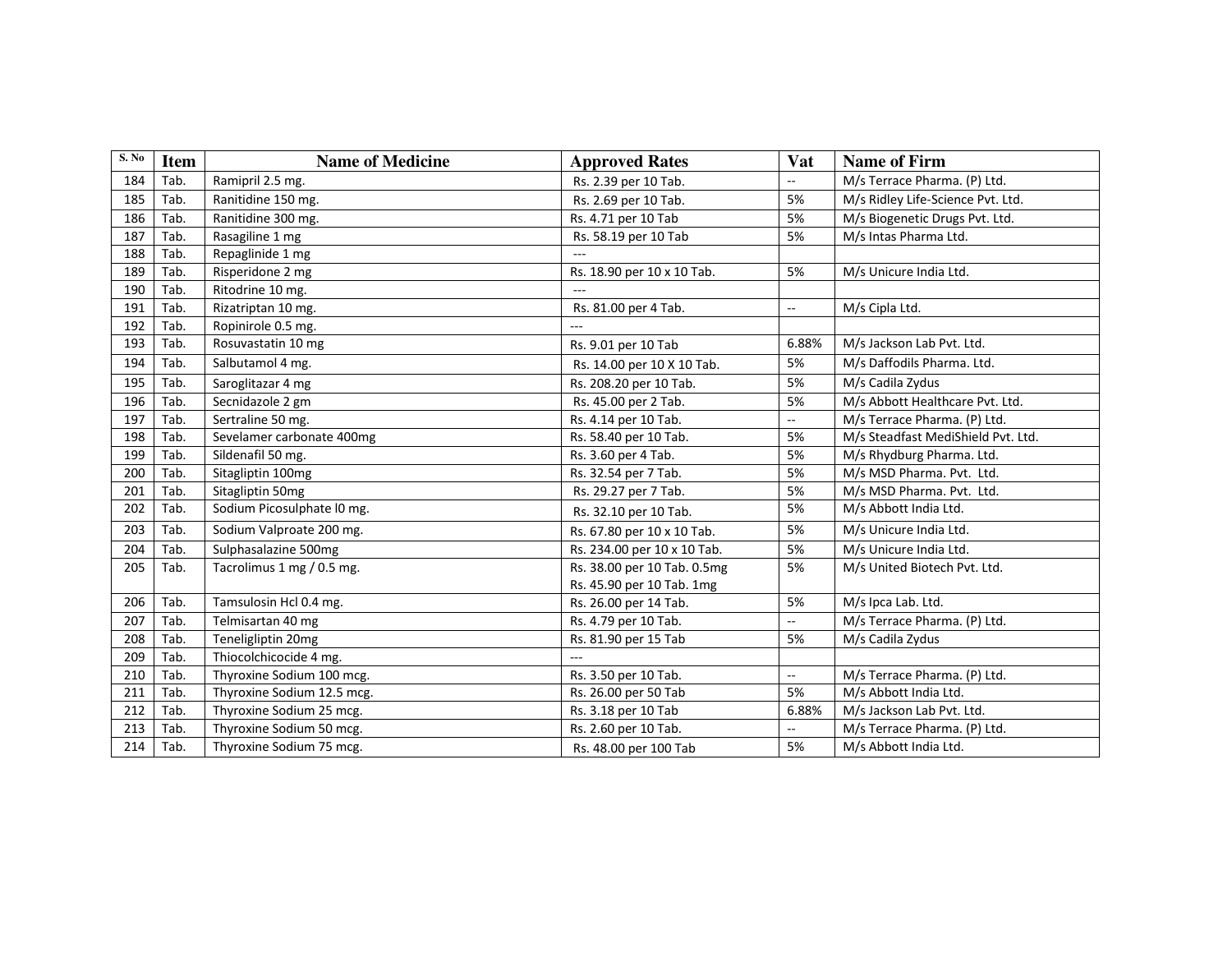| S. No | <b>Item</b> | <b>Name of Medicine</b>                          | <b>Approved Rates</b>         | Vat                      | <b>Name of Firm</b>               |
|-------|-------------|--------------------------------------------------|-------------------------------|--------------------------|-----------------------------------|
| 215   | Tab.        | Tibolone 2.5 mg                                  | Rs. 170.00 per 14 Tab.        | 5%                       | M/s Cipla Ltd.                    |
| 216   | Tab.        | Tinidazole 300mg                                 | Rs. 4.11 per 10 Tab.          | 5%                       | M/s Omega Biotech Ltd.            |
| 217   | Tab.        | & δ 400 mg.<br>Tocotrienol                       | $---$                         |                          |                                   |
| 218   | Tab.        | Tolterodine L-Tarterate 1 mg. / 2 mg.            | Rs. 55.00 per 15 Cap          | 5%                       | M/s Dr. Reddy's Lab Ltd.          |
| 219   | Tab.        | Torasamide 20 mg.                                | Rs. 13.20 per 10 Tab.         | 5%                       | M/s Aristo Pharma Pvt. Ltd.       |
| 220   | Tab.        | Tramadol 37.5 mg + Paracetamol 325 mg.           | Rs. 2.97 per 10 Tab.          | 5%                       | M/s Omega Biotech Ltd.            |
| 221   | Tab.        | Tramodol 50 mg.                                  | Rs. 2.39 per 10 Tab.          | $\overline{\phantom{a}}$ | M/s Terrace Pharma. (P) Ltd.      |
| 222   | Tab.        | Trenaxamic Acid 500 mg.                          | Rs. 34.88 per 10 Tab.         | $\overline{\phantom{a}}$ | M/s Terrace Pharma. (P) Ltd.      |
| 223   | Tab.        | Triameterine 50 mg. + Benzthiazide 25 mg.        | Rs. 129.00 per 10 X 10 Tab.   | 5%                       | M/s Unicure India Ltd.            |
| 224   | Tab.        | Trihexyphenidyl HCL 2 mg.                        | Rs. 1.51 per 10 Tab.          | <b>NET</b>               | M/s LA- Chemico Pvt. Ltd.         |
| 225   | Tab.        | Trypsin + Chymotrypsin 1 Lac A.U. (In Ratio of   |                               | 5%                       | M/s Synokem Pharma. Ltd.          |
|       |             | 6:1approx.)                                      | Rs. 13.81 per 10 Tab.         |                          |                                   |
| 226   | Tab.        | Univestin 500mg                                  | Rs. 2,181.00 per 10 X 10 Tab. | 5%                       | M/s Lupin Ltd.                    |
| 227   | Tab.        | Ursodeoxycholic Acid 300mg                       | Rs. 90.00 per 10 Tab          | 5%                       | M/s East African (I) Overseas     |
| 228   | Tab.        | Vidagliptin 50mg                                 | Rs. 249.90 per 14 Tab.        | 5%                       | M/s Abbott Healthcare Pvt. Ltd.   |
|       |             |                                                  | Rs. 249.90 per 14 Tab.        | 5%                       | M/s Novartis Healthcare Pvt. Ltd. |
| 229   | Tab.        | Vit. C 500 mg.                                   | Rs. 4.32 per 10 Tab.          | 5%                       | M/s Omega Biotech Ltd.            |
| 230   | Tab.        | Vit-A 50000 I.U.                                 | ---                           |                          |                                   |
| 231   | Tab.        | Vitamin B Complex (Therapeutic) NFI (B1-5mg, B2- |                               | 5%                       | M/s Unicure India Ltd.            |
|       |             | 5mg, B6-2mg, Calcium Pantothenate 5mg,           |                               |                          |                                   |
|       |             | Niacinamide 50mg)                                | Rs. 16.65 per 10 x 10 Tab.    |                          |                                   |
| 232   | Cap.        | Vitamin-E 400 mg.                                | Rs. 15.70 per 10 Cap.         | 5%                       | M/s Merck Ltd.                    |
| 233   | Tab.        | Voglibose 0.2 mg.                                | Rs. 3.38 per 10 Tab.          | ΞĒ,                      | M/s Terrace Pharma. (P) Ltd.      |
| 234   | Tab.        | Voglibose 0.3 mg.                                | Rs. 4.79 per 10 Tab.          | $-$                      | M/s Terrace Pharma. (P) Ltd.      |
| 235   | Tab.        | Warfarin 1 mg.                                   | Rs. 11.66 per 10 Tab          | 6.88%                    | M/s Jackson Lab Pvt. Ltd.         |
| 236   | Tab.        | Warfarin 5 mg.                                   | Rs. 41.40 per 10 x 10 Tab.    | 5%                       | M/s Unicure India Ltd.            |
| 237   | Tab.        | Zidovudine 100 mg.                               | Rs. 34.00 per 10 Tab.         | 5%                       | M/s Cipla Ltd.                    |
| 238   | Tab.        | Zidovudine 300 mg.                               | Rs. 100.00 per 10 Tab.        | 5%                       | M/s Cipla Ltd.                    |
| 239   | Tab.        | Zolpidem 5 mg                                    | Rs. 4.14 per 10 Tab.          | $-$                      | M/s Terrace Pharma. (P) Ltd.      |
| 240   | Tab.        | Zolpidem 10mg                                    | Rs. 5.23 per 10 Tab.          | $\overline{\phantom{a}}$ | M/s Terrace Pharma. (P) Ltd.      |

**(Total Two Hundred Forty Items)**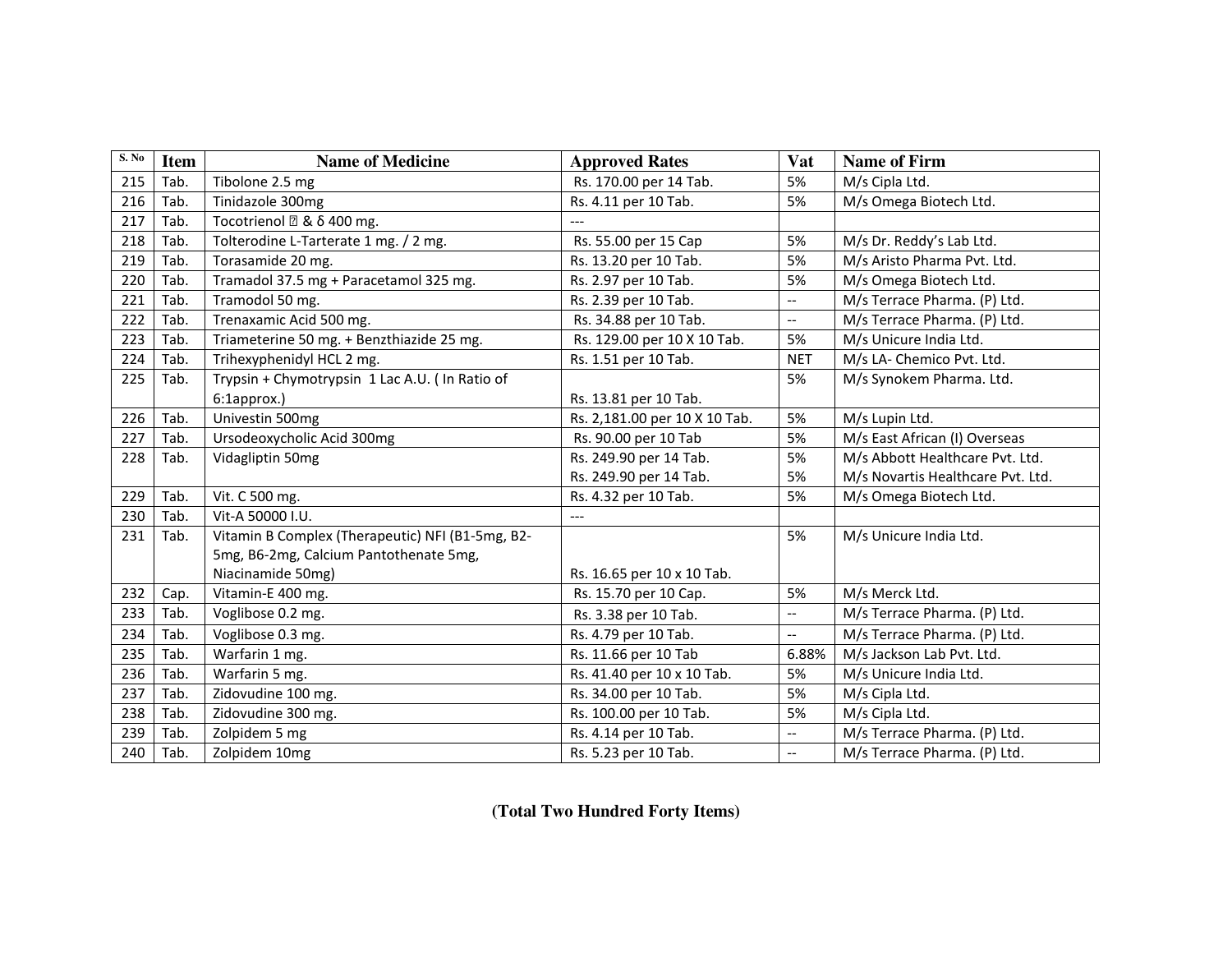#### **Tender No. Q-1-Ms/2016-05, dt. 04/04/2016, (Group D) Powders & Ointments** पावडर एवं मरहम (वग **D)** नवदा नं० **Q-1-MS(05) / 2016** दनांक **04/04/2016**

| Sn             | Item   | Name of Medicine                                                                                                                                                                                                                                                                                                                                                                                                                                                                                                                                                                                                                                                                                                                                                                                                                                          | <b>Approved Rates</b>    | Vat                      | <b>Name of Firm</b>                   |
|----------------|--------|-----------------------------------------------------------------------------------------------------------------------------------------------------------------------------------------------------------------------------------------------------------------------------------------------------------------------------------------------------------------------------------------------------------------------------------------------------------------------------------------------------------------------------------------------------------------------------------------------------------------------------------------------------------------------------------------------------------------------------------------------------------------------------------------------------------------------------------------------------------|--------------------------|--------------------------|---------------------------------------|
| 1              | Cream  | Silver Sulfadiazine 1% + Chlorhexidine Gluconate 0.2 % Cream                                                                                                                                                                                                                                                                                                                                                                                                                                                                                                                                                                                                                                                                                                                                                                                              |                          | $-$                      |                                       |
| $\mathbf{2}$   | Cream  | Silver Sulfadiazine 1% + Chlorhexidine Gluconate 0.2 % Cream                                                                                                                                                                                                                                                                                                                                                                                                                                                                                                                                                                                                                                                                                                                                                                                              | Rs. 171.00 per 500gm Jar | 5%                       | M/s Nanz Med Science Pharma Pvt. Ltd. |
| 3              | Powder | Pre-digested Protein Formula Specifications:<br>1. For use in patients with compromised gastro intestinal<br>function.<br>2. Majority of proteins should be provided in the form of small<br>peptides<br>3. Nitrogen source should be from whey based peptides<br>preferably.<br>4. Isotonic or low osmolality<br>5. High McT: LCT ratio                                                                                                                                                                                                                                                                                                                                                                                                                                                                                                                  |                          | $\overline{\phantom{a}}$ |                                       |
| 4              | Powder | Standard entral Nutrition in powder form normocaloric 1 Kcal /<br>ml. Specification:<br>1. It should provide l Kcal/ml when reconstituted with water<br>2. Protein content should be 18-22 gm/ l00gm of powder. Protein<br>should be either completely whay based or a mixture of equal<br>amount of whay and casin rotein.<br>3. Fat content should be 15-20 gm/l00gm of powder. It should<br>have adequate amount (20/25%) of fat as medium chaninn<br>triglycerides and 30-40% of fat should be in the form of<br>monounsaturated fatty acid.<br>4. Carbohydrate content should be 55- • 65gm/100gm of powder<br>5. Should provide adequate amount of minerals, trace elements<br>& Vitamins.<br>6. It should be palatable, well tolerated and ideal for tube & oral<br>feeding.<br>7. Should be lactose free & Gluten free.<br>8. Should be Isotonic. | $-$                      | $\overline{\phantom{m}}$ | $-$                                   |
| 5              | Gel    | Diltiazem Gel 2%                                                                                                                                                                                                                                                                                                                                                                                                                                                                                                                                                                                                                                                                                                                                                                                                                                          | $\overline{\phantom{a}}$ | $\overline{\phantom{a}}$ | $\overline{\phantom{0}}$              |
| 6              | Gel    | Human Epidermal growth factor (Each gram of gel contains<br>Recombinant Human Epidermal Growth Factor 60 mg)                                                                                                                                                                                                                                                                                                                                                                                                                                                                                                                                                                                                                                                                                                                                              | Rs. 765.00 per 15gm Tube | 5%                       | M/s Bharat Biotech International Ltd. |
| $\overline{7}$ | Gel    | Amorphous hydrogel with colloidal silver                                                                                                                                                                                                                                                                                                                                                                                                                                                                                                                                                                                                                                                                                                                                                                                                                  | Rs. 91.30 per 50gm Tube  | 5%                       | M/s Aristo Pharma. Pvt. Ltd.          |
| 8              | Oint.  | Povidone Iodine Oint 5%                                                                                                                                                                                                                                                                                                                                                                                                                                                                                                                                                                                                                                                                                                                                                                                                                                   | Rs. 47.40 per 250gm Jar  | $5\%$                    | M/s Nanz Med Science Pharma Pvt. Ltd. |
| 9              | Oint.  | Povidone Iodine Oint 5%                                                                                                                                                                                                                                                                                                                                                                                                                                                                                                                                                                                                                                                                                                                                                                                                                                   | Rs. 89.70 per 500gm Jar  | 5%                       | M/s Nanz Med Science Pharma Pvt. Ltd. |
| 10             | Oint.  | Povidone Iodine Oint 5%                                                                                                                                                                                                                                                                                                                                                                                                                                                                                                                                                                                                                                                                                                                                                                                                                                   | Rs. 5.49 per 15gm Tube   | 5%                       | M/s Daffodills Pharma Ltd.            |

**(TOTAL 10 ITEMS)**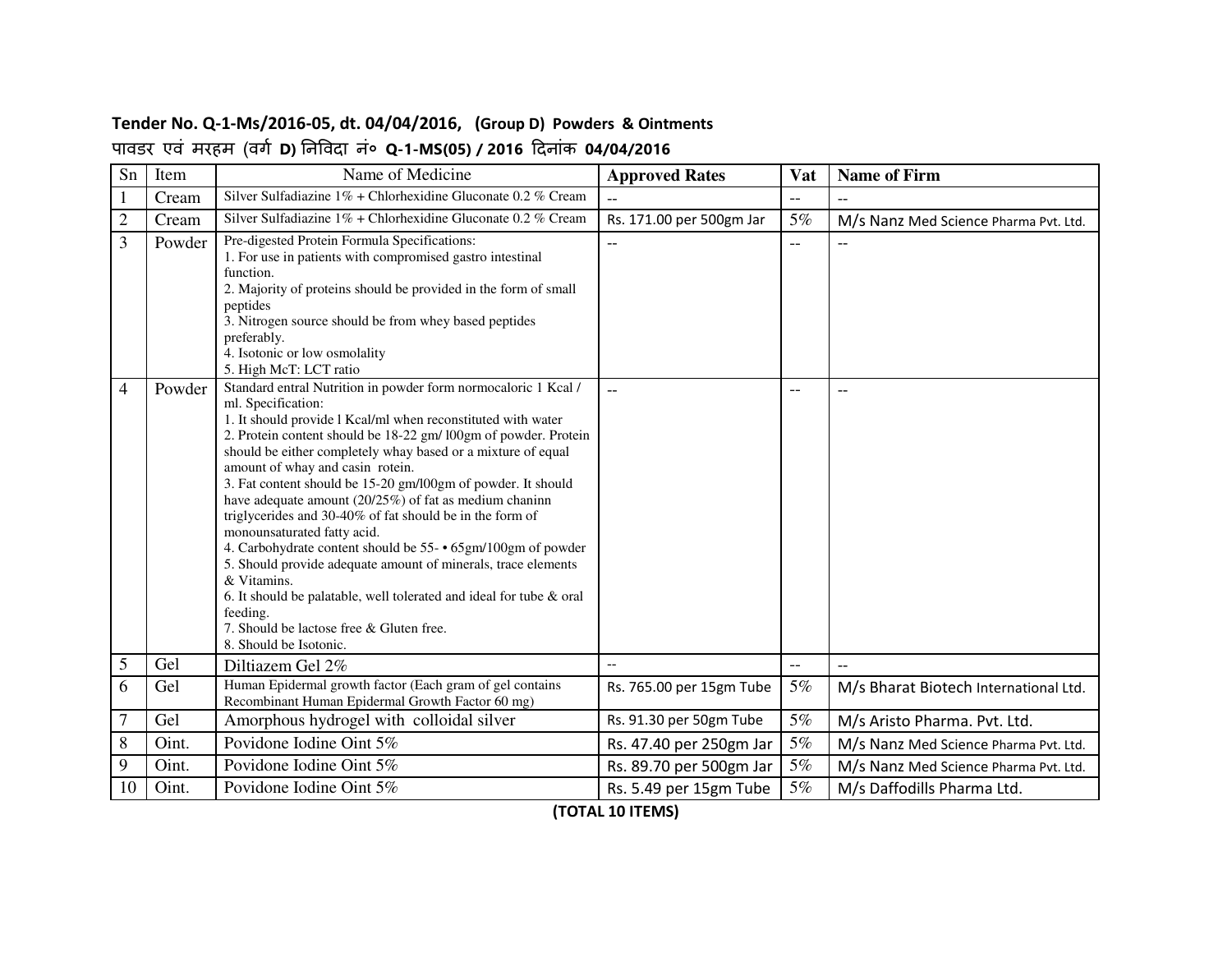# **Tender No. Q-1-Ms/2016-06, dt. 04/04/2016, (Group E) LIQUIDS**

## **तरल (वग E) नवदा नं० Q-1-MS(06) / 2016 दनांक 04/04/2016**

| Sn             | Item        | Name of Medicine                                        | <b>Approved Rates</b>                               | Vat                                           | <b>Name of Firm</b>                                 |
|----------------|-------------|---------------------------------------------------------|-----------------------------------------------------|-----------------------------------------------|-----------------------------------------------------|
| $\overline{1}$ | Inhaler     | Beclomethasone Inhaler 100 mcg / 200 mcg                | Rs. 193.00 per 200MDI Cont.                         | 5%                                            | M/s Cipla Ltd.                                      |
| $\overline{2}$ | Inhaler     | <b>Betamethasone Inhaler</b>                            | $\overline{\phantom{0}}$                            | $\overline{\phantom{a}}$                      | $\overline{\phantom{0}}$                            |
| 3              | Inhaler     | Budesonide Inhaler 100 mcg/puff                         | Rs. 116.50 per 200MDI Cont.                         | 5%                                            | M/s Cipla Ltd.                                      |
| $\overline{4}$ | Inhaler     | Budesonide Inhaler 200 mcg/puff 120 metered doses       | Rs. 153.80 per 200MDI Cont.                         | 5%                                            | M/s Cipla Ltd.                                      |
| 5              | Inhaler     | Budesonide 200 mcg. + Formoterol 6 mcg.                 | Rs. 159.80 per 120MDI Cont.                         | 5%                                            | M/s Cipla Ltd.                                      |
| 6              | Inhaler     | BudetrolBudesonide 100 mcg + Formoterol 6 mcg           | Rs. 136.98 per 120MDI Cont.                         | 5%                                            | M/s Lupin Ltd.                                      |
| 7              | Inhaler     | Ipratropium Bromide (20 mcg) + Levosalbutamol (50 mcg)  | Rs. 155.80 per 200MDI Cont.                         | 5%                                            | M/s Cipla Ltd.                                      |
| 8              | Inhaler     | Ipratropium metered dose Inhaler 200 mcg/dose           | Rs. 116.88 per 200MDI Cont.                         | 5%                                            | M/s Cipla Ltd.                                      |
| 9              | Inhaler     | Salbutamol Inhaler 100mcg                               | Rs. 64.50 per 200MDI Cont.                          | 5%                                            | M/s Cipla Ltd.                                      |
| 10             | Repsules    | Levosalbutamol + Ipratropium Bromide Respirator solu.   | Rs. 6.00 per 2.5ml Amp.                             | 5%                                            | M/s Cipla Ltd.                                      |
| 11             | Nebu. Solu. | <b>Budesomide</b>                                       | $\overline{a}$                                      | $\overline{\phantom{a}}$                      |                                                     |
| 12             | Nebu. Solu. | Budesonide nebuliser Solution 0.25 mg./ml., 0.5 mg./ml. | Rs. 6.85 per 2ml Amp. 0.5mg /ml                     | 5%                                            | M/s Lupin Ltd.                                      |
|                |             |                                                         | Rs. 12.00 per 2ml Amp. 1mg /ml                      | 5%                                            | M/s Cipla Ltd.                                      |
| 13             | Nebu. Solu. | Colistin Inhalational 1million IU vial and 2 million IU | Rs. 225.00 per vial 10ml                            | 5%                                            | M/s Cipla Ltd.                                      |
|                |             |                                                         | 1million I.U.                                       |                                               |                                                     |
|                |             |                                                         | Rs. 728.00 per vial 10ml<br>1million I.U.           |                                               |                                                     |
| 14             | Nebu. Solu. | Ipratropium Bromide                                     | Rs. 30.00 per 15ml 250mcg                           | 5%                                            | M/s Cipla Ltd.                                      |
|                |             |                                                         | Rs. 10.00 per 2ml 500mcg                            |                                               |                                                     |
| 15             | Nebu. Solu. | Levo-salbutamol 0.63 mg. / ml.                          | Rs. 3.11 per 2.5ml amp                              | $5\%$                                         | M/s Cipla Ltd.                                      |
| 16             | Nebu. Solu. | Mesna 600 mg./3 ml.                                     | $\overline{a}$                                      | $\mathbb{L}^{\mathbb{L}}$                     |                                                     |
| 17             | Nebu. Solu. | Salbutamol 5 mg/ml                                      | Rs. 11.00 per 15ml                                  | 5%                                            | M/s Cipla Ltd.                                      |
| 18             | Nebu. Solu. | Terbutaline 1.5 mg. / ml.                               | $-$                                                 | $\mathbb{L}^{\mathbb{L}}$                     |                                                     |
| 19             | Nebu. Solu. | Tobramycin for inhalation use 5 ml.                     |                                                     | $\overline{a}$                                |                                                     |
| 20             | Sol.        | Desflurane                                              | Rs. 7100.00 per 240ml                               | 5%                                            | M/s Baxter (I) Pvt. Ltd.                            |
| 21             | Sol.        | Halothane                                               | $\hspace{0.05cm} -\hspace{0.05cm} -\hspace{0.05cm}$ | $\mathcal{L} = \mathcal{L}$                   | $\hspace{0.05cm} -\hspace{0.05cm} -\hspace{0.05cm}$ |
| 22             | Sol.        | Heamocoagulant soln for topical application             |                                                     | $\mathord{\hspace{1pt}\text{--}\hspace{1pt}}$ |                                                     |
| 23             | Sol.        | Isoflurane                                              | Rs. 429.00 per 100ml                                | $5\%$                                         | M/s Baxter (I) Pvt. Ltd.                            |
|                |             |                                                         | Rs. 1020.00 per 250ml                               |                                               |                                                     |
| 24             | Sol.        | Sevo Flurane                                            | Rs. 4,411.00 per 250ml                              | 5%                                            | M/s Baxter (I) Pvt. Ltd.                            |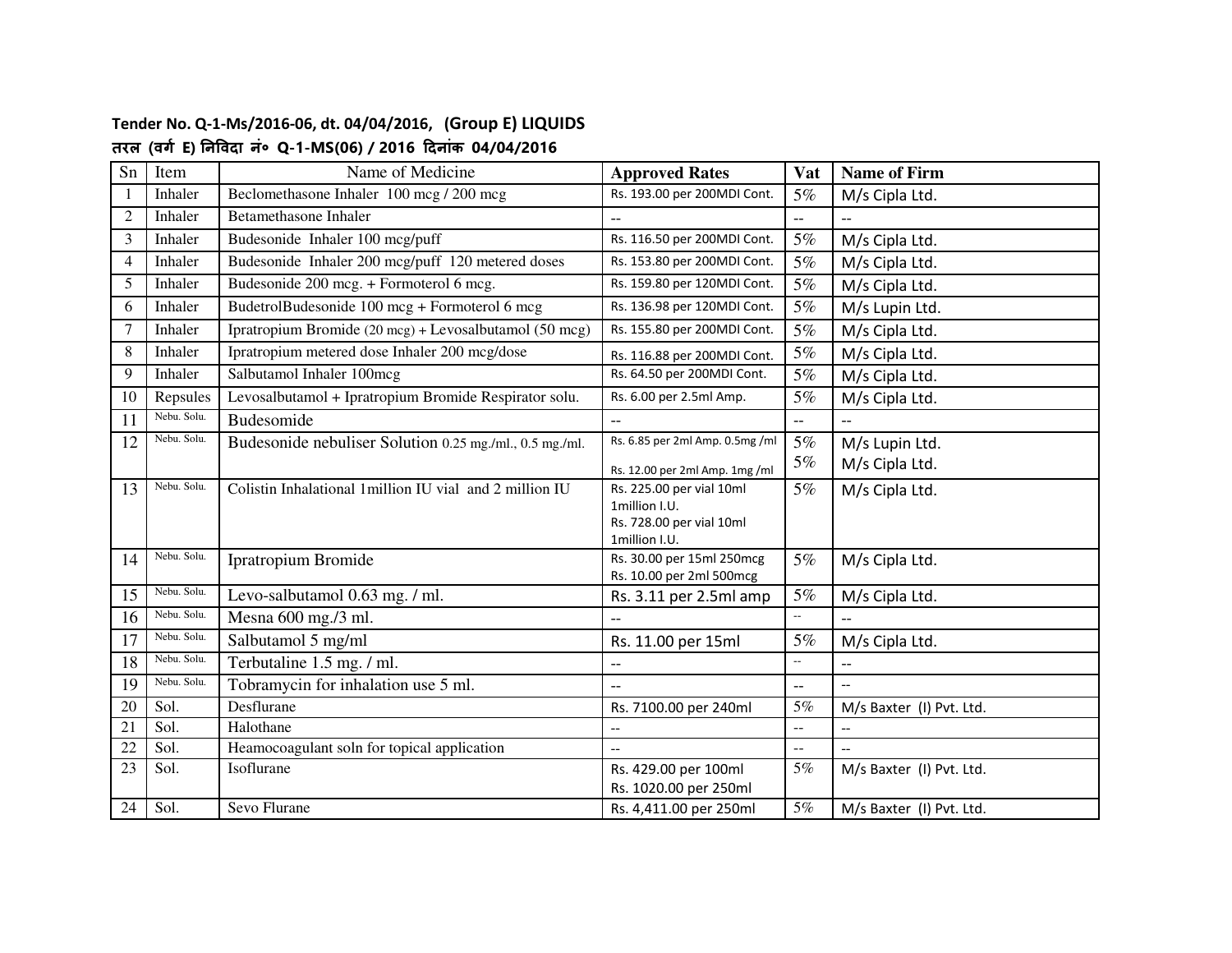### **Tender No. Q-1-Ms/2016-07, dt. 04/04/2016, (Anti-Cancer Medicines) Group- F एंट क सर (वग F) नवदा नं० Q-1-MS(07) / 2016 दनांक 04/04/2016**

| Sn             | Item | Name of Medicine                             | <b>Approved Rates</b>                                     | Vat                      | <b>Name of Firm</b>                                          |
|----------------|------|----------------------------------------------|-----------------------------------------------------------|--------------------------|--------------------------------------------------------------|
| 1              | Cap. | ATRA (All Trans Retinolic Acid) 10 mg.       |                                                           | $-$                      |                                                              |
| $\overline{2}$ | Cap. | Cyclosporin 100 mg.                          | Rs. 148.00 per 6 Cap                                      | 5%                       | M/s Panacea Biotech Ltd.                                     |
| 3              | Cap. | Cyclosporin 50 mg.                           | Rs. 96.00 per 6 Cap                                       | $5\%$                    | M/s Panacea Biotech Ltd.                                     |
| 4              | Cap. | Fludarabine 10 mg                            | Rs. 1,880.00 per 5 Tab.                                   | 5%                       | M/s United Biotech Pvt. Ltd.                                 |
| 5              | Cap. | Hydroxyurea 500 mg.                          | Rs. 1.20 per Cap.                                         | 5%                       | M/s Adley Formulations                                       |
| 6              | Cap. | Imatinib 100 mg.                             | Rs. 78.00 per 10 Cap                                      | $5\%$                    | M/s United Biotech Pvt. Ltd.                                 |
| 7              | Cap. | Imatinib 400 mg.                             | Rs. 188.41 per 10 Caps                                    | $\overline{\phantom{a}}$ | M/s Zuvius Life Science Pvt. Ltd.                            |
| 8              | Cap. | Lenalidomide $5mg & 10$ mg.                  | Rs. 184.00 per 10 Caps 5mg<br>Rs. 379.00 per 10 Caps 10mg | 5%                       | M/s United Biotech Pvt. Ltd.                                 |
| 9              | Cap. | Procarbazine 50mg.                           | Rs. 22.06 per Cap.                                        | 5%                       | M/s Neon Lab. Ltd.                                           |
| 10             | Cap. | Thalidomide 100mg                            | Rs. 9.00 per Cap                                          | 5%                       | M/s Adley Formulations                                       |
| 11             | Inj. | Azacitidine 100 mg                           |                                                           | $- -$                    |                                                              |
| 12             | Inj. | Bevacizumab 100 mg                           | Rs. 17,800.00 per Vial                                    | 5%                       | M/s Roche Products (I) Pvt. Ltd.                             |
| 13             | Inj. | Bleomycin 15 units                           | Rs. 350.00 per vial                                       | 5%                       | M/s Celon Lab Pvt. Ltd.                                      |
| 14             | Inj. | Bortezomib 1mg & 2 mg                        | Rs. 642.00 per Vial 2mg                                   | 5%                       | M/s Samarth Life Science Pvt. Ltd.                           |
| 15             | Inj. | Cabazitaxel 60 mg                            | Rs. 10,098.00 per Vial                                    | 5%                       | M/s BDR Pharma Intr. Pvt. Ltd.                               |
| 16             | Inj. | Carboplatin 150 mg.                          | Rs. 430.00 per vial                                       | $5\%$                    | M/s Fresenius Kabi Oncology Ltd.                             |
| 17             | Inj. | Carboplatin 450 mg.                          | Rs. 1200.00 per vial                                      | 5%                       | M/s Fresenius Kabi Oncology Ltd.                             |
| 18             | Inj. | Cetuximab 100mg & 500mg                      |                                                           | --                       |                                                              |
| 19             | Inj. | Cisplatin 10 mg.                             | Rs. 43.90 per vial                                        | 5%                       | M/s United Biotech Pvt. Ltd.                                 |
| 20             | Inj. | Cisplatin 50 mg.                             | Rs. 185.00 per Vial                                       | 5%                       | M/s Adley Formulations                                       |
| 21             | Inj. | Cyclophosphamide 200 mg.                     | Rs. 12.00 per Vial                                        | 5%                       | M/s Cadila Healthcare Ltd. & M/s GLS Pharma Ltd.<br>50% each |
| 22             | Inj. | Cyclophosphamide 500 mg.                     | Rs. 18.00 per vial                                        | 5%                       | M/s GLS Pharma Ltd.                                          |
| 23             | Inj. | Cytosine Arabinoside 1 Gm.<br>(Cytarabine)   | Rs. 160.00 per Vial                                       | 5%                       | M/s Cadila Healthcare Ltd.                                   |
| 24             | Inj. | Cytosine Arabinoside 100 mg.<br>(Cytarabine) | Rs. 30.85 per vial                                        | 5%                       | M/s United Biotech Pvt. Ltd.                                 |
| 25             | Inj. | Dacarbazine 200 mg.                          | Rs. 73.70 per vial                                        | 5%                       | M/s United Biotech Pvt. Ltd.                                 |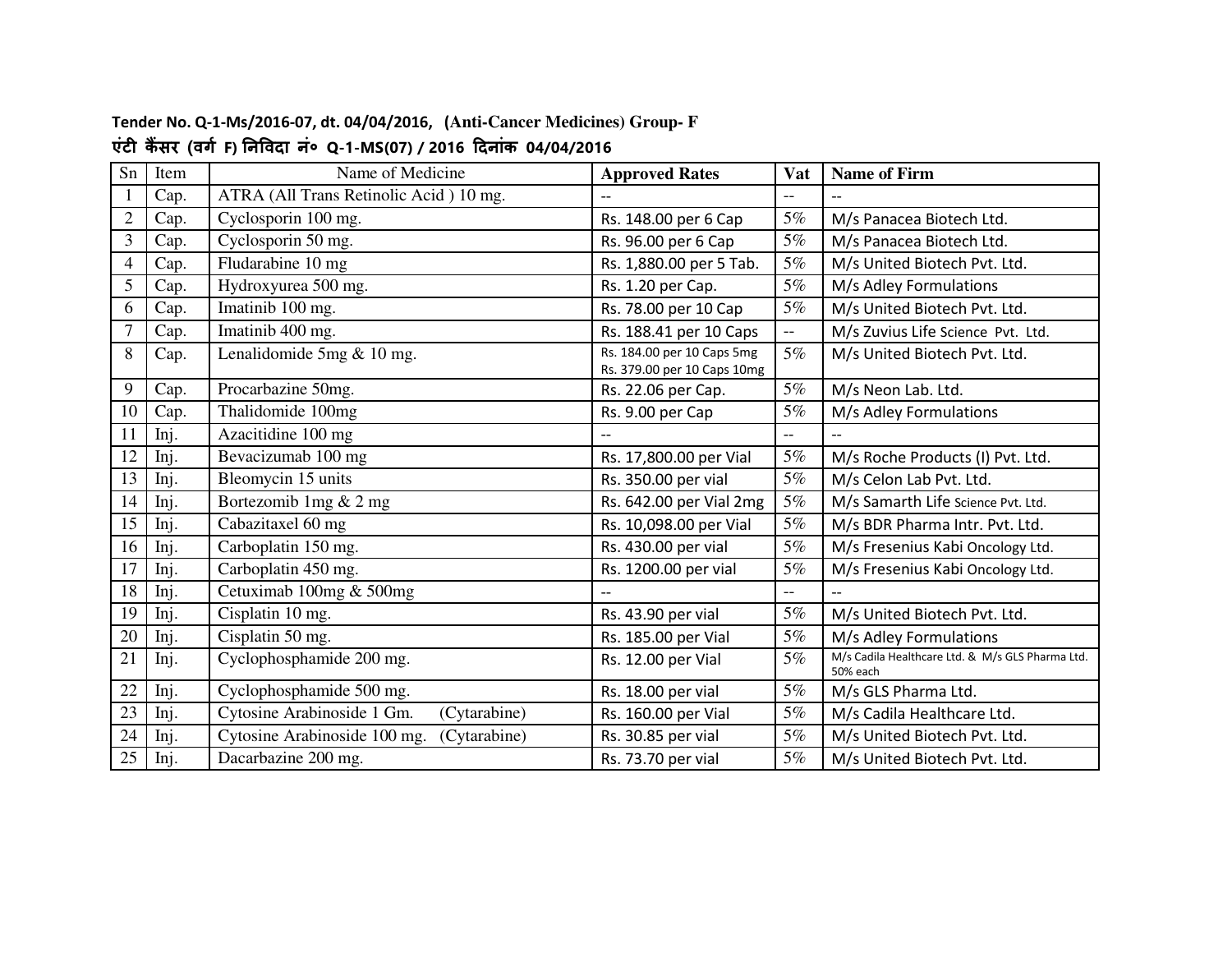| Sn | Item | Name of Medicine                                            | <b>Approved Rates</b>                     | Vat            | <b>Name of Firm</b>                                             |
|----|------|-------------------------------------------------------------|-------------------------------------------|----------------|-----------------------------------------------------------------|
| 26 | Inj. | Dactinomycin 0.5mg.                                         | Rs. 160.00 per vial                       | 5%             | M/s Celon Lab Pvt. Ltd.                                         |
| 27 | Inj. | Darbepoetin - Alpha 100 mcg                                 | Rs. 3250.00 per vial                      | 5%             | M/s Cipla Ltd.                                                  |
| 28 | Inj. | Darbepoetin - Alpha 200 mcg                                 | Rs. 6000.00 per vial                      | 5%             | M/s Cipla Ltd.                                                  |
| 29 | Inj. | Denosumab 120mg                                             | $\overline{\phantom{a}}$                  | $\overline{a}$ |                                                                 |
| 30 | Inj. | Docetaxel 20 mg.                                            | Rs. 138.90 per vial                       | 5%             | M/s United Biotech Pvt. Ltd.                                    |
| 31 | Inj. | Docetaxel 80 mg.                                            | Rs. 432.75 per Vial                       | $-$            | M/s Zuvius Life Science Pvt. Ltd.                               |
| 32 | Inj. | Doxorubicin 10 mg.                                          | Rs. 31.70 per vial                        | 5%             | M/s United Biotech Pvt. Ltd.                                    |
| 33 | Inj. | Doxorubicin 50 mg.                                          | Rs. 127.30 per vial                       | 5%             | M/s United Biotech Pvt. Ltd.                                    |
| 34 | Inj. | Duanarubicin 20mg.                                          | Rs. 90.20 per vial                        | 5%             | M/s United Biotech Pvt. Ltd.                                    |
| 35 | Inj. | Epirubicin 10 mg.                                           | Rs. 86.85 per vial                        | $5\%$          | M/s United Biotech Pvt. Ltd.                                    |
| 36 | Inj. | Epirubicin 50 mg.                                           | Rs. 367.10 per vial                       | 5%             | M/s United Biotech Pvt. Ltd.                                    |
| 37 | Inj. | Etoposide 100 mg.                                           | Rs. 54.00 per vial                        | $5\%$          | M/s United Biotech Pvt. Ltd.                                    |
| 38 | Inj. | Fludarabine 50 mg                                           | Rs. 1640.00 per vial                      | 5%             | M/s United Biotech Pvt. Ltd.                                    |
| 39 | Inj. | Fluorouracil 250 mg.                                        | Rs. 6.00 per Vial                         | 5%             | M/s Cadila Healthcare Ltd.                                      |
| 40 | Inj. | Fluorouracil 500 mg.                                        | Rs. 11.00 per vial                        | 5%             | M/s Cadila Healthcare Ltd.                                      |
| 41 | Inj. | Ganciclovir 500mg                                           | Rs. 1,087.00 per Vial                     | 5%             | M/s Roche Products (I) Pvt. Ltd.                                |
| 42 | Inj. | Gemcetabine 1 Gm.                                           | Rs. 352.00 per vial                       | $5\%$          | M/s United Biotech Pvt. Ltd.                                    |
| 43 | Inj. | Gemcetabine 200 mg.                                         | Rs. 86.45 per vial                        | 5%             | M/s United Biotech Pvt. Ltd.                                    |
| 44 | Inj. | 1 ml.Vial. / 3ml. vial<br>Granisetron 1 mg./ml.             | Rs. 31.49 per 5 amp 1ml                   | 5%             | M/s Aristo Pharma Pvt. Ltd.                                     |
|    |      |                                                             | Rs. 19.00 per vial 3ml                    | $\sim$ $-$     | M/s Zuvius Life Science Pvt. Ltd.                               |
| 45 | Inj. | Granulocyte Colony Stimulating Factor 300 mcg.              | Rs. 105.00 per vial<br>Rs. 129.00 per PFS | $5\%$<br>5%    | M/s Dr. Reddy's Lab Ltd.<br>M/s Reliance Life Science Pvt. Ltd. |
| 46 | Inj. | Ifosfamide 1Gm with 3 amp of mesna each contain 200mg Mesna | Rs. 142.00 per Vial                       | 5%             | M/s Cadila Healthcare Ltd.                                      |
| 47 | Inj. | Irinotecan 100 mg                                           | Rs. 448.00 per vial                       | 5%             | M/s United Biotech Pvt. Ltd.                                    |
| 48 | Inj. | Irinotecan 40 mg                                            | Rs. 222.20 per vial                       | 5%             | M/s United Biotech Pvt. Ltd.                                    |
| 49 | Inj. | L-asparaginase 10,000 I.U                                   | Rs. 793.00 per vial                       | 5%             | M/s United Biotech Pvt. Ltd.                                    |
| 50 | Inj. | Leucovorin 15 mg.                                           | Rs. 16.00 per Amp.                        | 5%             | M/s Cadila Healthcare Ltd.                                      |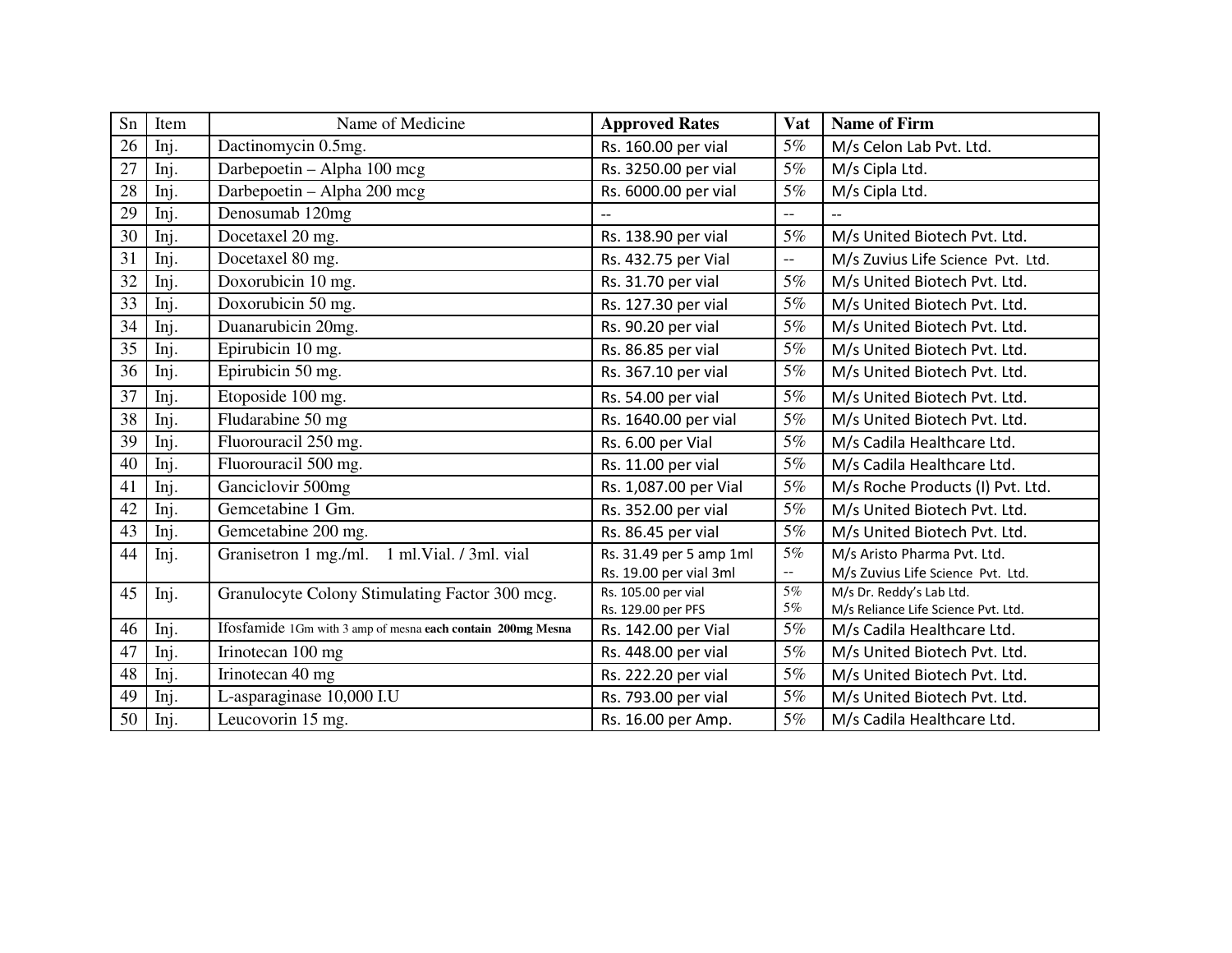| Sn | Item | Name of Medicine                                   | <b>Approved Rates</b>       | Vat   | <b>Name of Firm</b>                |
|----|------|----------------------------------------------------|-----------------------------|-------|------------------------------------|
| 51 | Inj. | Leucovorin 50 mg.                                  | Rs. 30.90 per Vial          | $5\%$ | M/s Samarth Life Science Pvt. Ltd. |
| 52 | Inj. | Methotrexate 50 mg. / 2ml                          | Rs. 17.00 per Vial          | 5%    | M/s Cadila Healthcare Ltd.         |
| 53 | Inj. | Methyl Prednisolone 1 Gm.                          | Rs. 222.60 per Vial         | 6.88% | M/s Jackson Lab Pvt. Ltd.          |
| 54 | Inj. | Methyl Prednisolone 500 mg.                        | Rs. 127.20 per Vial         | 6.88% | M/s Jackson Lab Pvt. Ltd.          |
| 55 | Inj. | Methyl Prednisolone Acetate 40 /mg                 | Rs. 26.50 per Vial          | 6.88% | M/s Jackson Lab Pvt. Ltd.          |
| 56 | Inj. | Mitomycin- C 10 mg.                                | Rs. 340.00 per vial         | 5%    | M/s United Biotech Pvt. Ltd.       |
| 57 | Inj. | Oxaliplatin 100 mg.                                | Rs. 382.10 per Vial         | 5%    | M/s Venus Remedies Ltd.            |
| 58 | Inj. | Oxaliplatin 50mg                                   | Rs. 191.10 per Vial         | 5%    | M/s Venus Remedies Ltd.            |
| 59 | Inj. | Paclitaxel 100 mg                                  | Rs. 281.20 per Vial         | 5%    | M/s Venus Remedies Ltd.            |
| 60 | Inj. | Paclitaxel 100 mg. with Human Albumin              | Rs. 3590.00 per vial        | 5%    | M/s Panacea Biotech Ltd.           |
| 61 | Inj. | Paclitaxel 260 mg. / 30 mg                         | Rs. 730.40 per vial 260     | 5%    | M/s Venus Remedies Ltd.-           |
|    |      |                                                    | Rs. 120.20 per vial 30      |       |                                    |
| 62 | Inj. | Pegfilgrastim 6mg                                  | Rs. 1800.00 per vial        | 5%    | M/s Dr. Reddy's Lab Ltd.           |
|    |      |                                                    | Rs. 1800.00 per vial        | 5%    | M/s Emcure Pharma Ltd.             |
| 63 | Inj. | Pegylated Doxorubicin Liposomal 20 mg              | Rs. 1625.00 per vial        | 5%    | M/s United Biotech Pvt. Ltd.       |
| 64 | Inj. | Pegylated Doxorubicin Liposomal 50 mg              | Rs. 3980.00 per vial        | 5%    | M/s Celon Lab Pvt. Ltd.            |
| 65 | Inj. | Pemetrexed 100 mg                                  | Rs. 375.00 per vial         | 5%    | M/s United Biotech Pvt. Ltd.       |
| 66 | Inj. | Pemetrexed 500 mg                                  | Rs. 980.00 per vial         | $5\%$ | M/s GLS Pharma Ltd.                |
| 67 | Inj. | Rituximab 100 mg.                                  | Rs. 3300.00 per vial        | 5%    | M/s Intas Pharma Ltd.              |
| 68 | Inj. | Rituximab 500 mg.                                  | Rs. 14,300.00 per vial      | $5\%$ | M/s Intas Pharma Ltd.              |
| 69 | Inj. | Sargramostim (GM-CSF) 500mg                        | Rs. 2,264.00 per Vial       | $5\%$ | M/s Emcure Pharma Ltd.             |
| 70 | Inj. | Trastuzumab 150 mg                                 | Rs. 11,217.00 per vial      | 5%    | M/s Mylan Pharma Pvt. Ltd.         |
| 71 | Inj. | Trastuzumab 440 mg                                 | Rs. 26,894.00 per vial      | $5\%$ | M/s Mylan Pharma Pvt. Ltd.         |
| 72 | Inj. | Triptorelin Pamoate 3.75 mg / 11.25 mg. / 22.5 mg. | Rs. 4303.00 per vial 3.75   | 5%    | M/s Dr. Reddy's Lab Ltd.           |
|    |      | (Lyophilized)                                      | Rs. 11703.00 per vial 11.25 |       |                                    |
| 73 | Inj. | Vinblastin 10mg.                                   | Rs. 148.00 per vial         | $5\%$ | M/s United Biotech Pvt. Ltd.       |
| 74 | Inj. | $\overline{\text{V}}$ incristin 1 mg.              | Rs. 28.00 per Vial          | 5%    | M/s Cadila Healthcare Ltd.         |
| 75 | Inj. | Zoledronic Acid 4mg                                | Rs. 77.96 per Vial          | --    | M/s Zuvius Life Science Pvt. Ltd.  |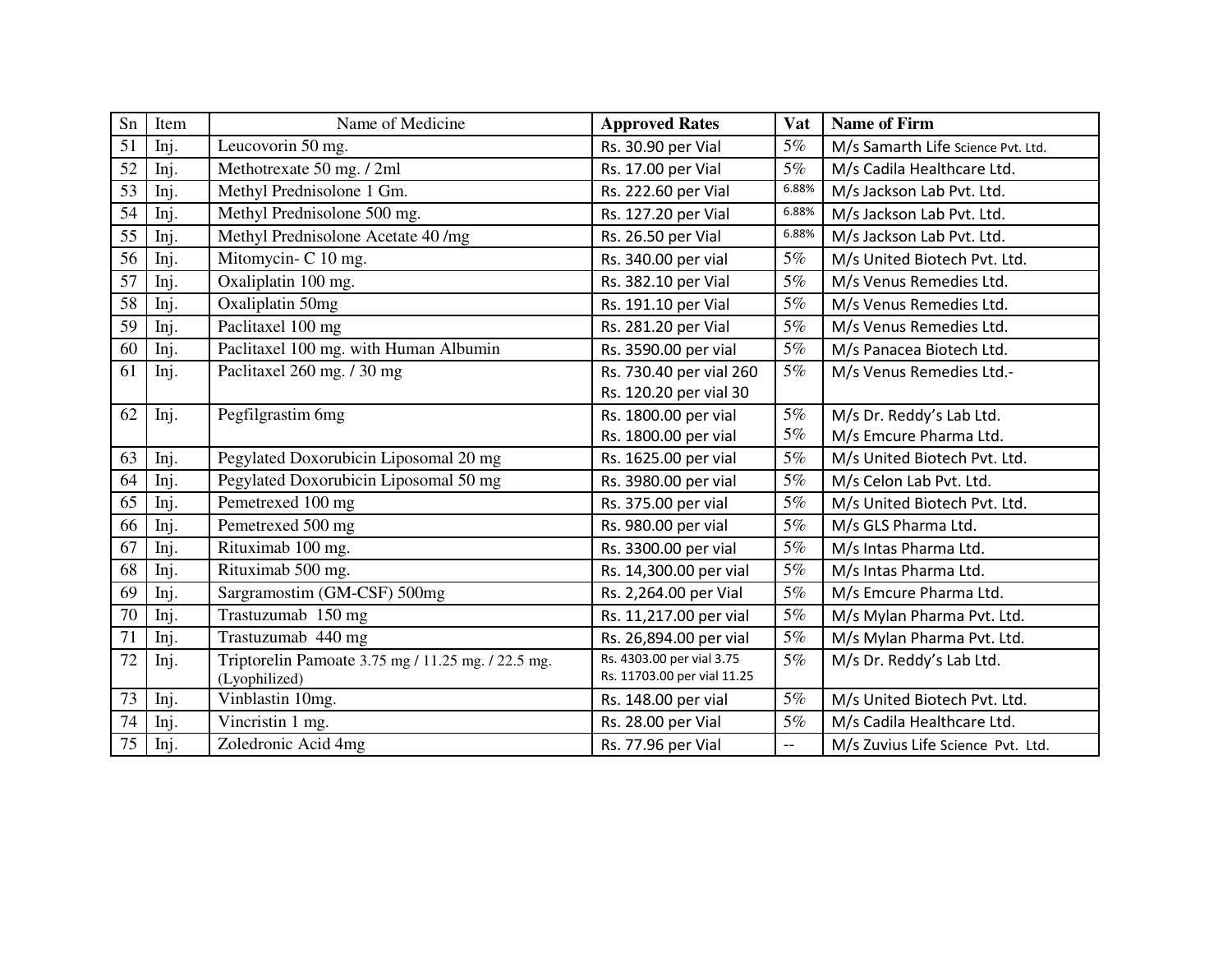| Sn  | Item | Name of Medicine          | <b>Approved Rates</b>                                        | Vat                      | <b>Name of Firm</b>               |
|-----|------|---------------------------|--------------------------------------------------------------|--------------------------|-----------------------------------|
| 76  | Inj. | Zoledronic Acid 5mg       | $-$                                                          | $-$                      |                                   |
| 77  | Syp. | Cyclosporin 50mg / ml     | Rs. 1950.00 per Bottle 50ml                                  | 5%                       | M/s Panacea Biotech Ltd.          |
| 78  | Tab. | Abiraterone Acetate250mg  | Rs. 18,176.40 per 120 Tab                                    | 5%                       | M/s BDR Pharma Intr. Pvt. Ltd.    |
| 79  | Tab. | Allopurinol 100mg         | Rs. 5.30 per 10 Tabs                                         | 6.88%                    | M/s Jackson Lab Pvt. Ltd.         |
| 80  | Tab. | Aminoglutethimide 250mg   |                                                              | $-$                      |                                   |
| 81  | Tab. | Anastrozole 1mg           | Rs. 23.74 per 10 Tabs                                        | $-$                      | M/s Zuvius Life Science Pvt. Ltd. |
| 82  | Tab. | Aprepitant 125 & 80 mg    | Rs. 399.00 per KIT of 3                                      | $5\%$                    | M/s Hetro Labs Ltd.               |
| 83  | Tab. | Axitinib 1 mg $& 5$ mg    | Rs. 12,719.24 per 28 Tab 1mg<br>Rs. 63,599.24 per 28 Tab 5mg | 5%                       | M/s Pfizer Products (I) Pvt. Ltd. |
| 84  | Tab. | Bicalutamide 50mg         | Rs. 6.00 per Tab                                             | $5\%$                    | M/s Adley Formulations            |
| 85  | Tab. | Capecitabine 500mg        | Rs. 155.00 per 10 Tabs                                       | 5%                       | M/s Cadila Healthcare Ltd.        |
| 86  | Tab. | Chlorambucil 2 mg.        | Rs. 670.00 per 30 Tabs                                       | 5%                       | M/s GLS Pharma Ltd.               |
| 87  | Tab. | Chlorambucil 5 mg.        | Rs. 1026.00 per 30 Tabs                                      | 5%                       | M/s Celon Lab Pvt. Ltd.           |
| 88  | Tab. | Cyclophosphamide 25mg.    | $\overline{\phantom{a}}$                                     | $-$                      | $\overline{\phantom{a}}$          |
| 89  | Tab. | Cyclophosphamide 50mg.    | Rs. 80.00 per 50 Tabs                                        | 5%                       | M/s Cadila Healthcare Ltd.        |
| 90  | Tab. | Cyclosporin 25 mg.        | Rs. 60.00 per 6 Caps                                         | $5\%$                    | M/s Panacea Biotech Ltd.          |
| 91  | Tab. | Erlotinib 100mg & 150mg   | Rs. 504.90 per 10 Tabs 100mg<br>Rs. 605.88 per 10 Tabs 150mg | 5%                       | M/s BDR Pharma Intr. Pvt. Ltd.    |
| 92  | Tab. | Everolimus 2.5mg          | $- -$                                                        | $--$                     | $\overline{a}$                    |
| 93  | Tab. | Everolimus 5mg            | Rs. 4,948.02 per 10 Tabs                                     | 5%                       | M/s BDR Pharma Intr. Pvt. Ltd.    |
| 94  | Tab. | Gefitinib 250mg           | Rs. 21.00 per Tab                                            | 5%                       | M/s Adley Formulations            |
| 95  | Tab. | Melphalan 2 mg.           | Rs. 670.00 per 25 Tabs                                       | 5%                       | M/s GLS Pharma Ltd.               |
| 96  | Tab. | Melphalan 5 mg.           | Rs. 1,670.00 per 25 Tabs                                     | 5%                       | M/s GLS Pharma Ltd.               |
| 97  | Tab. | Mercuptopurine 50 mg.     | Rs. 28.00 per 10 Tabs                                        | 5%                       | M/s Cadila Healthcare Ltd.        |
| 98  | Tab. | Methotrexate 2.5 mg.      | Rs. 9.54 per 10 Tabs                                         | 6.88%                    | M/s Jackson Labs. Pvt. Ltd.       |
| 99  | Tab. | Methyl prednisolone 40mg  | $-$                                                          | $\overline{\phantom{m}}$ |                                   |
| 100 | Tab. | Nilotinib 150mg and 200mg | Rs. 6094.65 per 4 Cap 150mg<br>Rs. 6122.60 per 4 Cap 200mg   | 5%                       | M/s Novartis Healthcare Pvt. Ltd. |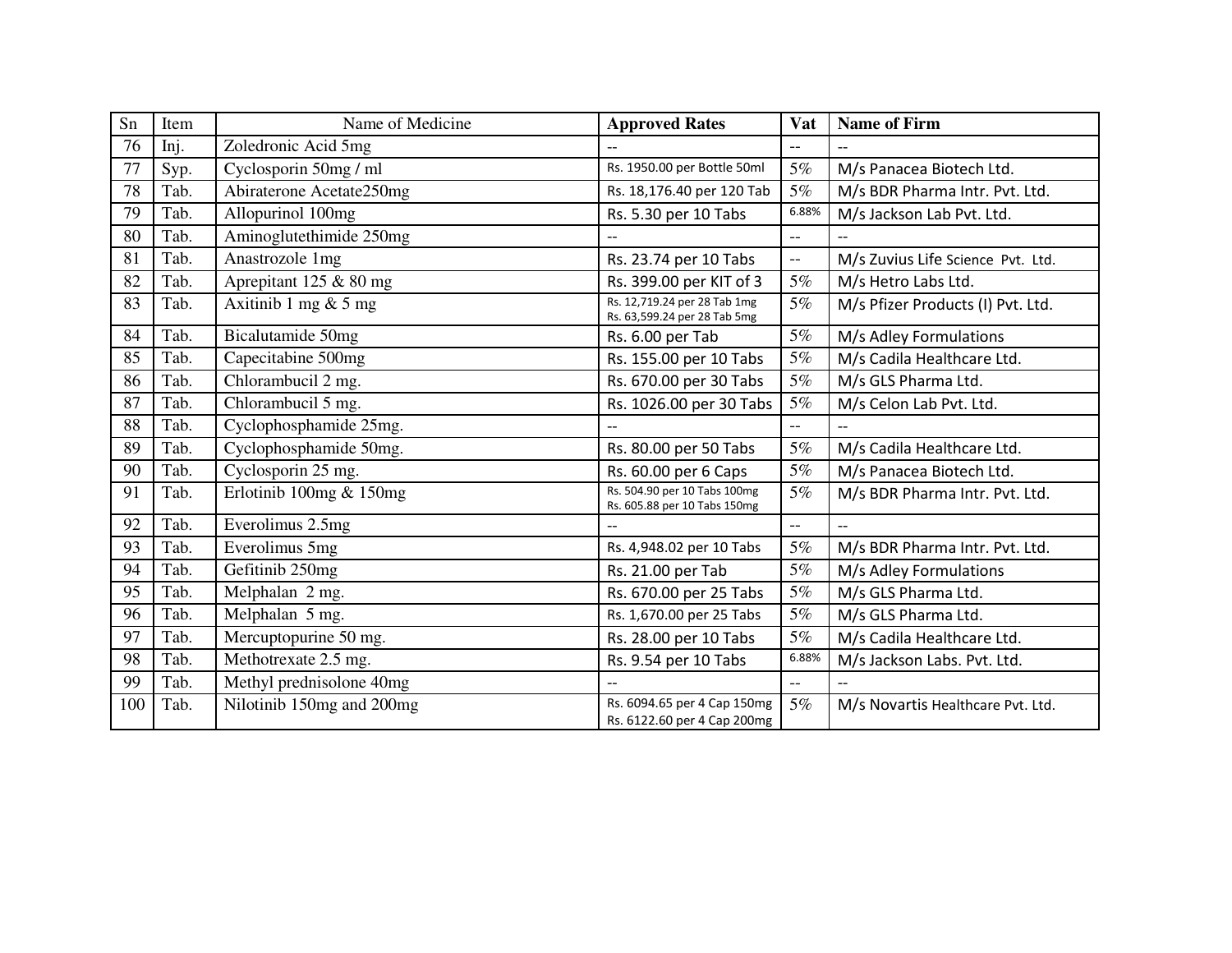| Sn  | Item | Name of Medicine         | <b>Approved Rates</b>                                                                       | Vat   | <b>Name of Firm</b>               |
|-----|------|--------------------------|---------------------------------------------------------------------------------------------|-------|-----------------------------------|
| 101 | Tab. | Nilutamide 150mg         | $- -$                                                                                       | $- -$ | $\qquad \qquad -$                 |
| 102 | Tab. | Pazopanib 200mg          | Rs. 5523.81 per 30 Tabs                                                                     | 5%    | M/s Glaxo Smithkline Pharma Ltd.  |
| 103 | Tab. | Regorafenib 40mg         | Rs. 22,588.19 per 28 Tab                                                                    | 5%    | M/s Bayer Zydus Pharma Pvt. Ltd.  |
| 104 | Tab. | Ruxolitinib 5mg and 10mg | Rs. 20765.62 per 14 Tab 5mg<br>Rs. 40320.00 per 14 Tab 15mg<br>Rs. 42339.00 per 14 Tab 20mg | 5%    | M/s Novartis Healthcare Pvt. Ltd. |
| 105 | Tab. | Sorafenib 200mg          | Rs. 1444.50 per 30 Tab                                                                      | 5%    | M/s Cipla Ltd.                    |
| 106 | Tab. | Sunitinib 25 mg          | Rs. 22,000.00 per 7 Tab                                                                     | 5%    | M/s Pfizer Products (I) Pvt. Ltd. |
| 107 | Tab. | Sunitinib 12.5 mg        | Rs. 11,000.00 per 7 Tab                                                                     | 5%    | M/s Pfizer Products (I) Pvt. Ltd. |
| 108 | Tab. | Tamoxifen 20mg           | Rs. 12.00 per 10 Tab                                                                        | 5%    | M/s Celon Lab Pvt. Ltd.           |
| 109 | Tab. | Temozolomide 100 mg.     | Rs. 50.00 per Cap                                                                           | 5%    | M/s Emcure Pharma Ltd.            |
| 110 | Tab. | Temozolomide 250 mg.     | Rs. 75.00 per Cap                                                                           | 5%    | M/s Emcure Pharma Ltd.            |
|     |      |                          |                                                                                             |       |                                   |
|     |      | (Total 110 items)        |                                                                                             |       |                                   |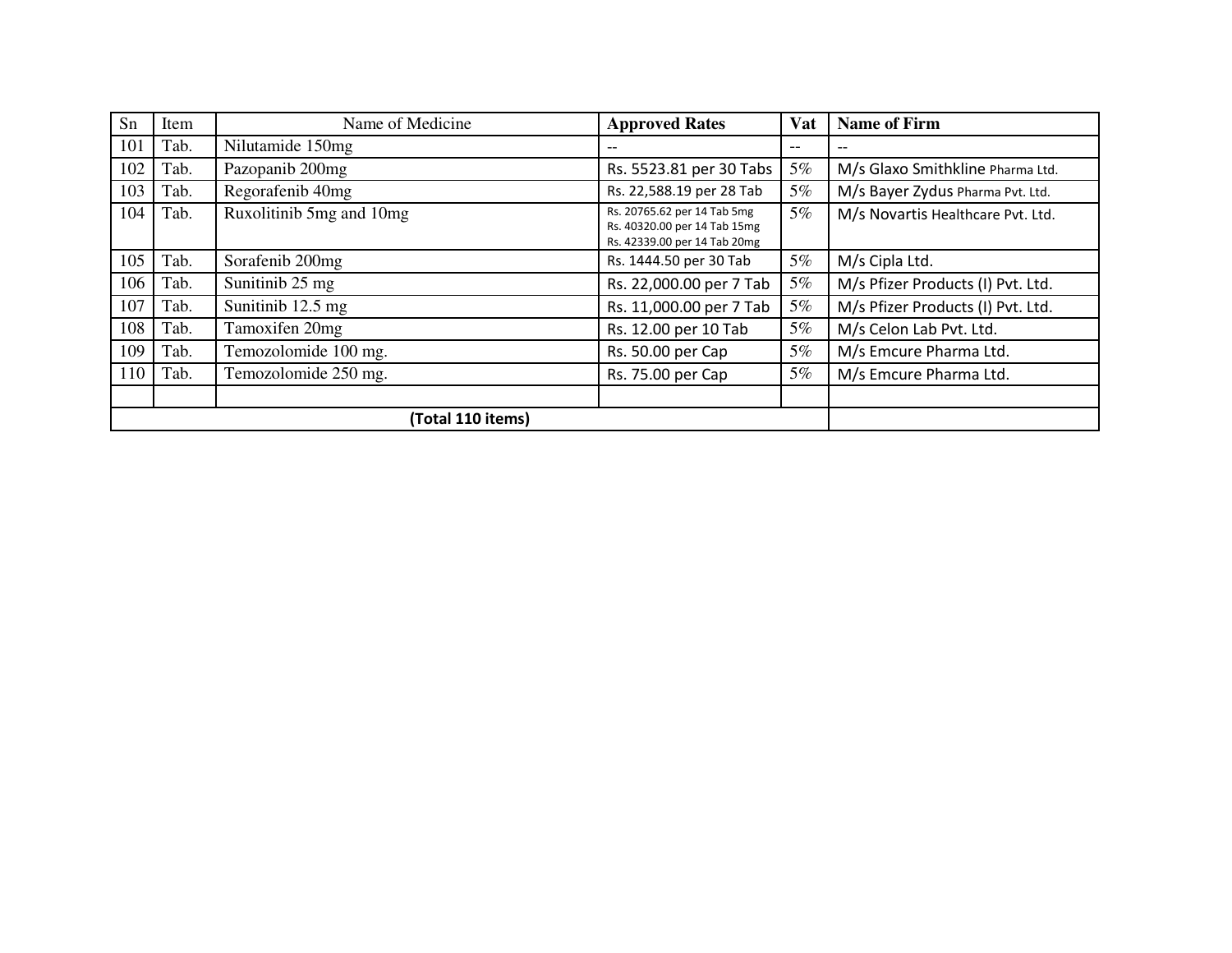| Sn             | Item | Name of Medicine                                                                   | <b>Approved Rates</b>                                                | Vat                      | <b>Name of Firm</b>                            |
|----------------|------|------------------------------------------------------------------------------------|----------------------------------------------------------------------|--------------------------|------------------------------------------------|
|                | Inj. | A.H.F. 250 I.U.                                                                    | Rs. 2659.00 per Vial                                                 | <b>NIL</b>               | M/s Reliance Life Science Pvt. Ltd.            |
| $\overline{2}$ | Inj. | A.H.F. 500 I.U.                                                                    | Rs. 5318.00 per Vial                                                 | <b>NIL</b>               | M/s Reliance Life Science Pvt. Ltd.            |
| 3              | Inj. | Albumin (Human) 5% 100 ml.                                                         | Rs. 2,155.00 per Vial                                                | <b>NIL</b>               | M/s Virchow Biotech Pvt. Ltd.                  |
| 4              | Inj. | Albumin (Human) 5% 250 ml.                                                         | Rs. 2,250.00 per Vial                                                | <b>NIL</b>               | M/s Baxatla Bioscience India Pvt. Ltd.         |
| 5              | Inj. | Albumin (Human) $20\%$ 50 ml.                                                      | $\overline{\phantom{a}}$                                             | $\overline{a}$           | $\overline{a}$                                 |
| 6              | Inj. | Albumin (Human) 20 % 100 ml.                                                       | Rs. 3,600.00 per Vial                                                | <b>NIL</b>               | M/s Baxatla Bioscience India Pvt. Ltd.         |
| $\overline{7}$ | Inj. | Albumin (Human) $25\%$ 100 ml.                                                     | Rs. 5,500.00 per Vial                                                | <b>NIL</b>               | M/s Baxatla Bioscience India Pvt. Ltd.         |
| 8              | Inj. | Anti Gas Gangrene Serum 30,000 I.U.                                                | $\overline{a}$                                                       | $\overline{a}$           |                                                |
| 9              | Inj. | Anti Rabies Serum 300 I.U. per ml (5 ml. vial)                                     | $\overline{\phantom{a}}$                                             | --                       | $\overline{a}$                                 |
| 10             | Inj. | Anti Rabies Vaccine 2.5 IU Vial with 0.5 ml.<br>diluent                            | Rs. 117.90 per Vial                                                  | 5%                       | M/s Indian Immunologicals Ltd.                 |
| 11             | Inj. | Anti Rabies Vaccine for intra dermal inoculation 2.5<br>IU Vial with 1 ml. diluent | Rs. 117.90 per Vial<br>Pack of 40 vial + 40 diluents +<br>40 syringe | 5%                       | M/s Indian Immunologicals Ltd.                 |
| 12             | Inj. | Anti Snake Venom Serum I.P. Lyophilized<br>(Polyvalent) 10ml dry                   | $\overline{a}$                                                       | $-$                      | --                                             |
| 13             | Inj. | Anti Thymocite Globulin                                                            | Rs. 6600.00 per vial                                                 | 5%                       | M/s Bharat Serum & Vaccines Ltd.               |
| 14             | Inj. | Blood Plasma Human 200 Unit                                                        | $-$                                                                  | $-$                      |                                                |
| 15             | Inj. | Factor IX Complex 500 I.U.                                                         | Rs. 7404.77 per Vial 600 IU                                          | 5%                       | M/s Sandor Medicals Pvt. Ltd.                  |
| 16             | Inj. | Factor VIIa (Recombinant) 1mg & 2mg                                                | Rs. 38850.00 per vial 1mg<br>Rs. 77700.00 per vial 2mg               | 5%                       | M/s Novo Nordisk India Pvt. Ltd.               |
| 17             | Inj. | Gamma Globulin 16.5 mg. / ml. Human                                                | $\overline{\phantom{a}}$                                             | --                       | $\overline{a}$                                 |
| 18             | Inj. | Gamma Glubulin 1 Gm.                                                               | Rs. 2009.00 per vial<br>20 <sub>ml</sub>                             | <b>NIL</b>               | M/s Reliance Life Science Pvt. Ltd.            |
| 19             | Inj. | Hepatitis-B Immuno Globulin (Human) 100 I.U.                                       | Rs. 1,540.00 per Vial                                                | <b>NIL</b>               | M/s Prosper Channel Life Science (I) Pvt. Ltd. |
| 20             | Inj. | Hepatitis-B Immuno Globulin (Human) 200 I.U.                                       | Rs. 3,090.00 per Vial                                                | <b>NIL</b>               | M/s Prosper Channel Life Science (I) Pvt. Ltd. |
| 21             | Inj. | Hepatitis-B Immuno Globulin (Human) 540 I.U.                                       | $-$                                                                  | $\overline{\phantom{a}}$ | $\overline{a}$                                 |
| 22             | Inj. | Hepatitis-B Vaccine 20 mcg. (Surface- antigen<br>protein) (genetically engineered) | Rs. 70.00 per vial 5ml                                               | 5%                       | M/s Indian Immunologicals Ltd.                 |

#### **Tender No. Q-1-Ms/2016-08, dt. 04/04/2016, (Blood Products) Group – G र
त उपाद (वग G) नवदा नं० Q-1-MS(08) / 2016 दनांक 04/04/2016**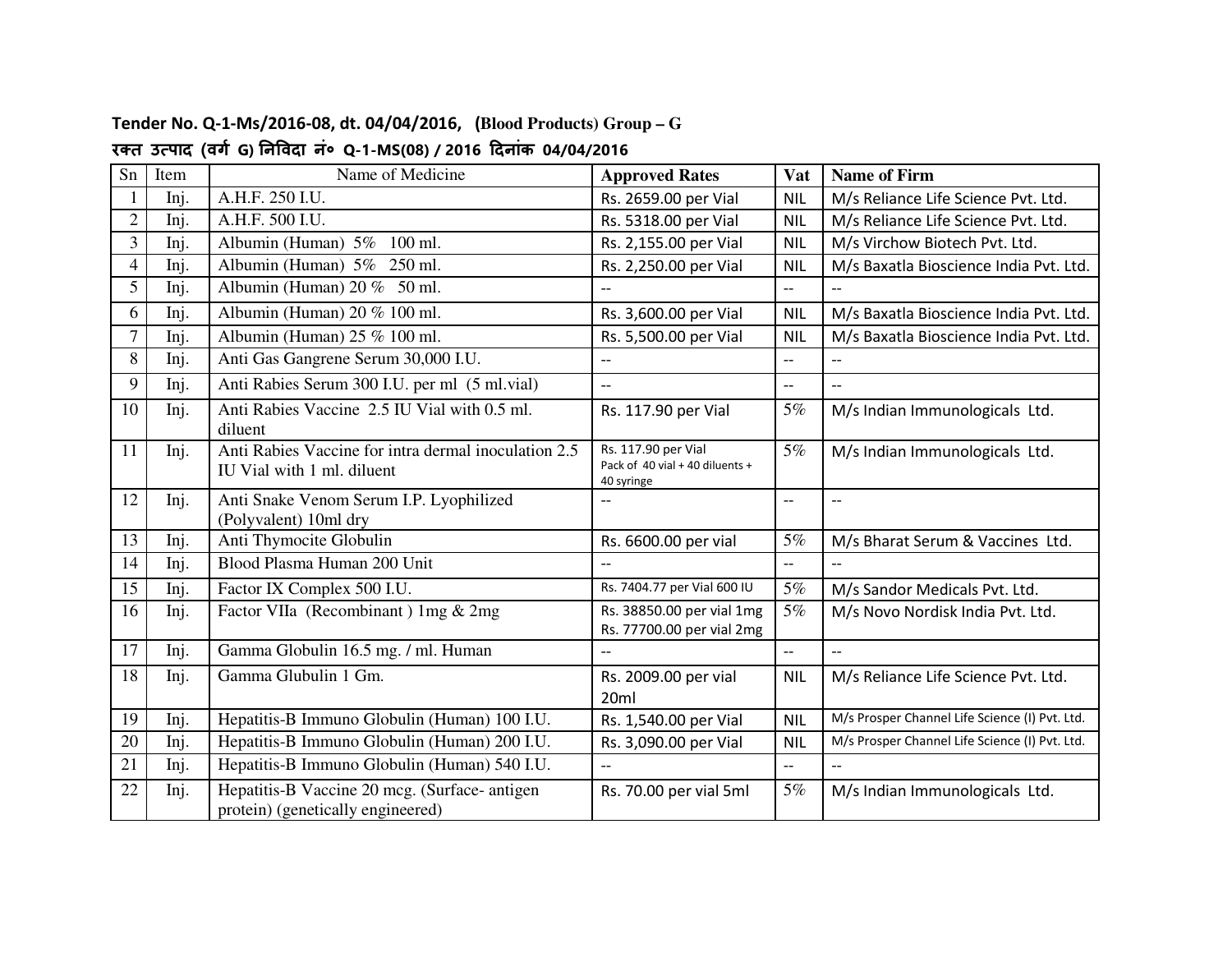| Sn | Item | Name of Medicine                                                                | <b>Approved Rates</b>                       | <b>Vat</b> | <b>Name of Firm</b>                |
|----|------|---------------------------------------------------------------------------------|---------------------------------------------|------------|------------------------------------|
| 23 | Inj. | IgM enriched I.V. Immunoglobulin containing IgG 76 %,<br>IgA 12%, IgM 12% 100ML | Rs. 34628.00 per Vial                       | <b>NIL</b> | M/s Paviour Pharma. Pvt. Ltd.      |
| 24 | Inj. | Immuno Globulin (Human) 5gm / 100 ml.                                           | Rs. 5990.00 per vial                        | <b>NIL</b> | M/s Intas Pharma. Ltd.             |
| 25 | Inj. | Immuno Globulin (Human) 2.5gm / 50 ml.                                          | Rs. 3,490.00 per Vial                       | <b>NIL</b> | M/s Virchow Biotech Pvt. Ltd.      |
| 26 | Inj. | Influenza Vaccine                                                               | Rs. 238.00 per dose vial<br>of 10 dose(5ml) | 5%         | M/s Sanofi India Ltd.              |
| 27 | Inj. | P.P.D. 5 TU / 0.5 ml. (Tuberculin) 5 ml                                         | $\overline{a}$                              | --         | $-$                                |
| 28 | Inj. | Pneumococcal Vaccine 23 valent polysaccharide<br>polyvalent                     | Rs. 620.00 per Vial                         | 5%         | M/s MSD Pharma. Pvt. Ltd.          |
| 29 | Inj. | Rabbit anti-human thymocyte immunoglobulin 25 mg                                | Rs.13096.00 per Vial                        | 5%         | M/s Sandor Medicals Pvt. Ltd.      |
| 30 | Inj. | Rabies Immuno Globulin (Human)                                                  | Rs. 3,372.00 per Vial                       | Exemp.     | M/s Plasmagen Bioscience Pvt. Ltd. |
| 31 | Inj. | RHO (D) Immuno Globulin (Human) 300 mcg. IM                                     | Rs. 1674.00 per Vial                        | Exemp.     | M/s Bharat Serum & Vaccines Ltd.   |
| 32 | Inj. | RHO (D) Immuno Globulin (Human) 300 mcg. IV                                     | Rs. 4745.00 per Vial                        | Exemp.     | M/s Plasmagen Bioscience Pvt. Ltd. |
| 33 | Inj. | Testosterone Enanthate 250mg / ml                                               | $\overline{\phantom{a}}$                    | $- -$      | $-$                                |
| 34 | Inj. | Testosterone Propinate 50mg / ml                                                | $-$                                         | --         | $-$                                |
| 35 | Inj. | Tetanus Immuno Globulin (Human) 250 I.U.                                        | Rs. 831.00 per Vial                         | Exemp.     | M/s Bharat Serum & Vaccines Ltd.   |
| 36 | Inj. | Tetanus Immuno Globulin (Human) 500 I.U.                                        | Rs. 1425.00 per Vial                        | Exemp.     | M/s Bharat Serum & Vaccines Ltd.   |
| 37 | Inj. | Tetanus Toxoid $\geq 5$ Lf per 0.5ml multi dose                                 | Rs. 20.00 per Vial                          | 5%         | M/s Biological E. Ltd.             |
| 38 | Inj. | Tetanus Toxoid $\geq 5$ Lf per 0.5ml single dose                                | Rs. 8.50 per Amp.                           | 5%         | M/s Biological E. Ltd.             |
| 39 | Inj. | Yellow fever vaccine 5/10 doses                                                 | $-$                                         | --         |                                    |
|    |      | (TOTAL 39 ITEMS)                                                                |                                             |            |                                    |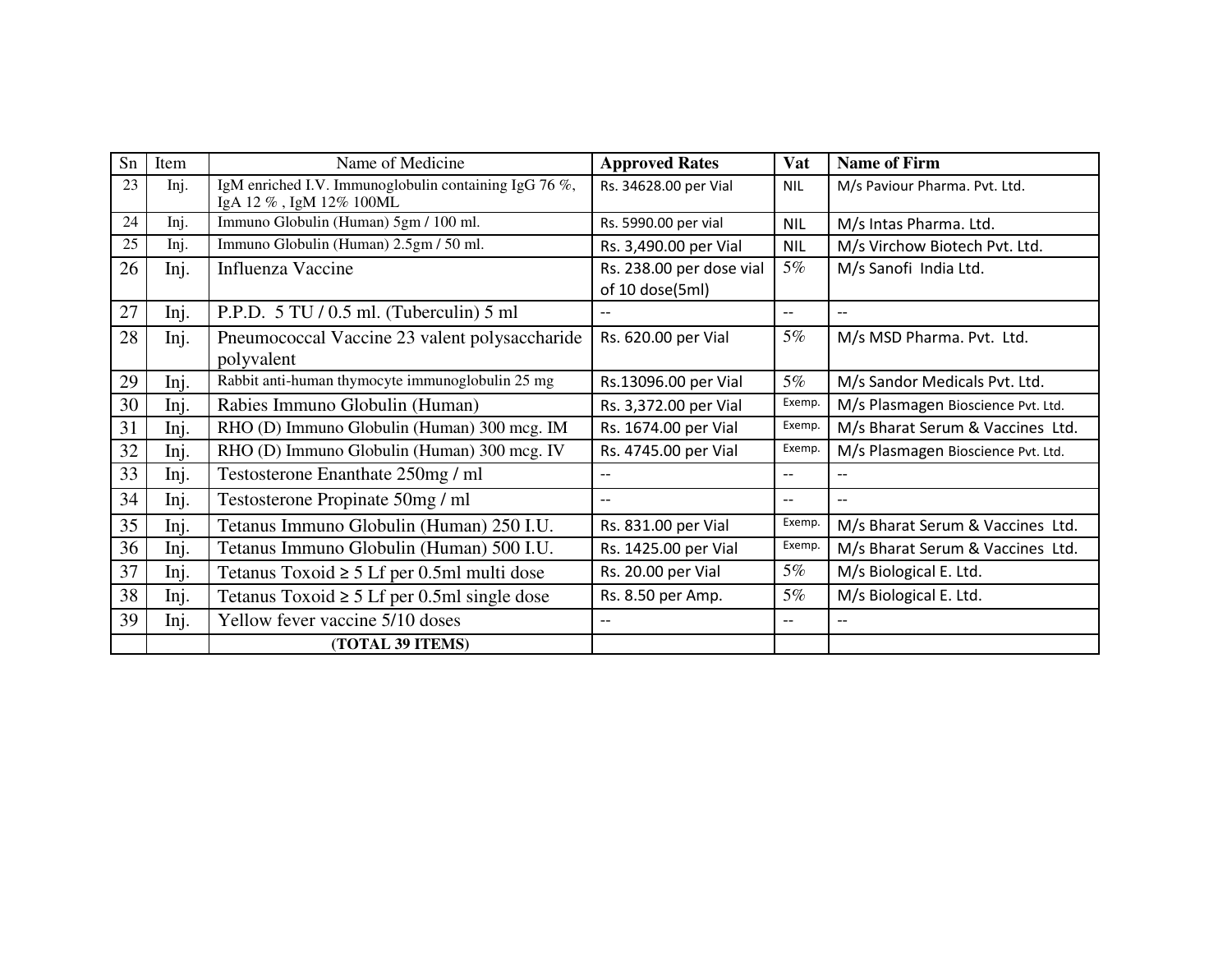# **Tender No. Q-1-Ms/2016-09, dt. 04/04/2016, (Group H) Contrast Media**

| S. No                   | <b>Item</b> | <b>Name of Medicine</b>                 | <b>Approved Rates</b>       | <b>Vat</b> | <b>Name of Firm</b>                |
|-------------------------|-------------|-----------------------------------------|-----------------------------|------------|------------------------------------|
|                         |             | <b>Group A Non-Ionic Contrast Media</b> |                             |            |                                    |
|                         |             | <b>Iohexol</b>                          |                             |            |                                    |
| 1                       | Inj.        | Iohexol 240mg. in 50 ml. Pack           |                             |            |                                    |
| $\overline{2}$          | Inj.        | Iohexol 300mg. in 50ml. Pack            | Rs. 396.00 per vial 50ml    | 5%         | M/s Unimark Remedies Ltd.          |
| $\overline{3}$          | Inj.        | Iohexol 300mg. in 100ml Pack            | Rs. 730.00 per vial 100ml   | 5%         | M/s Wipro GE Healthcare Pvt. Ltd.  |
| $\overline{\mathbf{4}}$ | Inj.        | Iohexol 350 mg in 50ml. Pack            | Rs. 396.00 per vial 50ml    | 5%         | M/s Unimark Remedies Ltd.          |
| 5                       | Inj.        | Iohexol 350 mg in 100ml Pack            | Rs. 735.00 per vial 100ml   | 5%         | M/s Wipro GE Healthcare Pvt. Ltd.  |
|                         |             | Iopamidal                               |                             |            |                                    |
| 6                       | Inj.        | Iopamidal 300mg. in 50ml Pack           | Rs. 679.00 per vial 50ml    | 5%         | M/s Imaging Products (I) Pvt. Ltd. |
| $\overline{7}$          | Inj.        | Iopamidal 300mg. in 100ml Pack          | Rs. 1,290.00 per vial 100ml | 5%         | M/s Imaging Products (I) Pvt. Ltd. |
| 8                       | Inj.        | Iopamidal 370mg in 50ml Pack            | Rs. 769.00 per vial 50ml    | 5%         | M/s Imaging Products (I) Pvt. Ltd. |
| 9                       | Inj.        | Iopamidal 370mg in 100ml Pack           | Rs. 1,389.00 per vial 100ml | 5%         | M/s Imaging Products (I) Pvt. Ltd. |
|                         |             | lopromide                               |                             |            |                                    |
| 10                      | Inj.        | Iopromide 300mg. in 50ml Pack           | Rs. 601.22 per vial 50ml    | 5%         | M/s Bayer Zydus Pharma. Pvt. Ltd.  |
| $11\,$                  | Inj.        | Iopromide 300mg. in 100ml Pack          | Rs. 1,104.89 per vial 100ml | 5%         | M/s Bayer Zydus Pharma. Pvt. Ltd.  |
| 12                      | Inj.        | lopromide 370 mg in 50ml Pack           | Rs. 702.88 per vial 50ml    | 5%         | M/s Bayer Zydus Pharma. Pvt. Ltd.  |
| 13                      | Inj.        | lopromide 370 mg in 100ml Pack          | Rs. 1,227.92 per vial 100ml | 5%         | M/s Bayer Zydus Pharma. Pvt. Ltd.  |
|                         |             | loversol                                |                             |            |                                    |
| 14                      | Inj.        | loversol 300 mg. in 50 ml. Pack         | $---$                       |            |                                    |
| 15                      | Inj.        | loversol 300 mg. in 100 ml. Pack        | $---$                       |            |                                    |
| 16                      | Inj.        | loversol 350 mg. in 50 ml. Pack         | $---$                       |            |                                    |
| 17                      | Inj.        | loversol 350 mg. in 100 ml. Pack        | $\qquad \qquad - -$         |            |                                    |
|                         |             | <b>lodixanol</b>                        |                             |            |                                    |
| 18                      | Inj.        | Iodixanol 270 mg. in 50 ml. Pack        | Rs. 685.00 per vial 50ml    | 5%         | M/s Wipro GE Healthcare Pvt. Ltd.  |
| 19                      | Inj.        | Iodixanol 270 mg. in 100 ml. Pack       | Rs. 1,255.00 per vial 100ml | 5%         | M/s Wipro GE Healthcare Pvt. Ltd.  |
| 20                      | Inj.        | lodixanol 320 mg. in 50 ml. Pack        | Rs. 950.00 per vial 50ml    | 5%         | M/s Wipro GE Healthcare Pvt. Ltd.  |
| 21                      | Inj.        | Iodixanol 320 mg. in 100 ml. Pack       | Rs. 1,815.00 per vial 100ml | 5%         | M/s Wipro GE Healthcare Pvt. Ltd.  |
|                         |             | <b>lomeprol</b>                         |                             |            |                                    |
| 22                      | Inj.        | Iomeprol 300 mg. in 50 ml. Pack         | Rs. 739.00 per vial 50ml    | 5%         | M/s Imaging Products (I) Pvt. Ltd. |
| 23                      | Inj         | Iomeprol 300 mg. in 100 ml. Pack        | Rs. 1,389.00 per vial 100ml | 5%         | M/s Imaging Products (I) Pvt. Ltd. |
| 24                      | Inj         | Iomeprol 350 mg. in 50 ml. Pack         | Rs. 812.00 per vial 50ml    | 5%         | M/s Imaging Products (I) Pvt. Ltd. |
| 25                      | Inj         | Iomeprol 350 mg. in 100 ml. Pack        | Rs. 1,489.00 per vial 100ml | 5%         | M/s Imaging Products (I) Pvt. Ltd. |

### कोनटासट मी!डया (वग **H)** नवदा नं० **Q-1-MS(09) / 2016** दनांक **04/04/2016**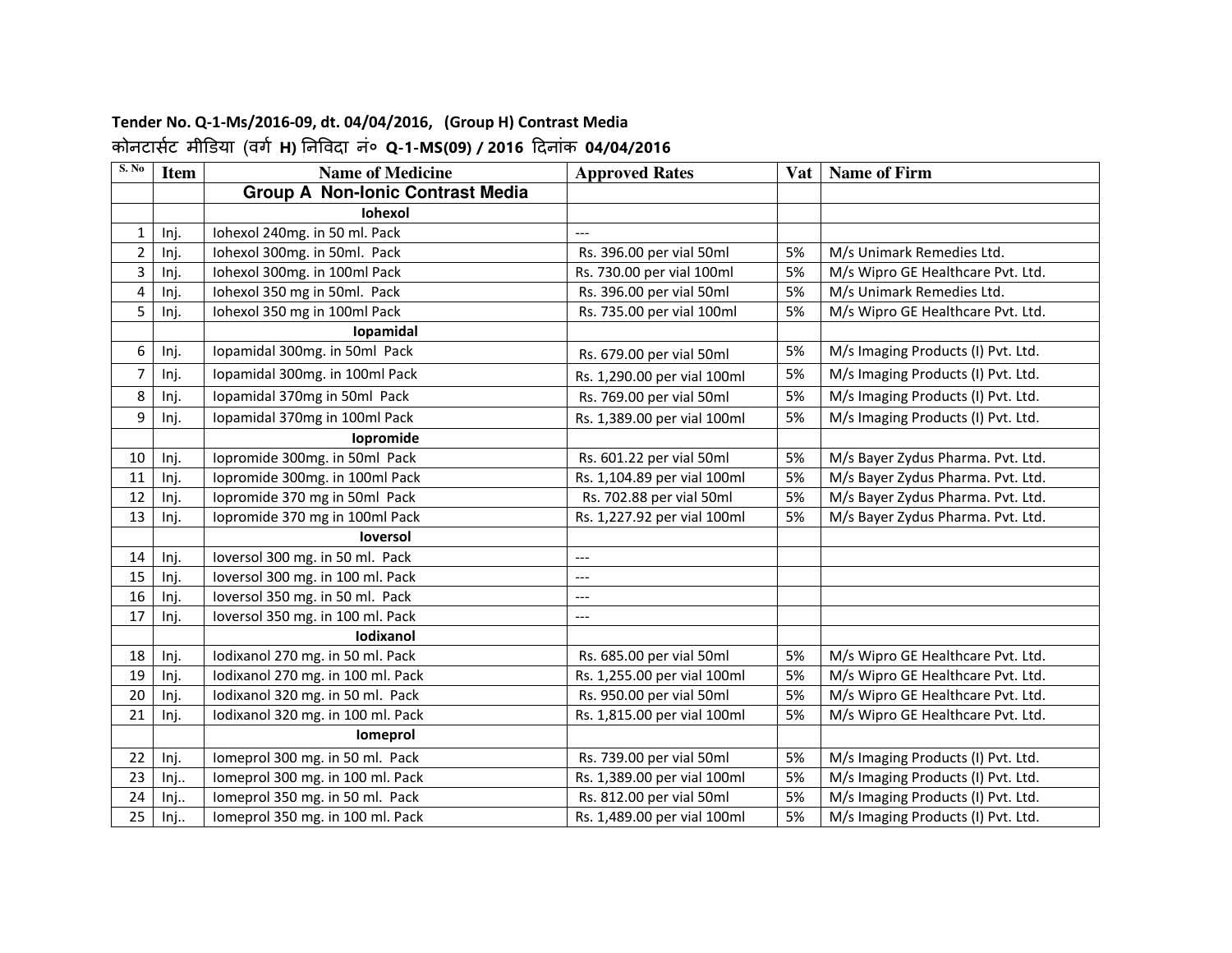| S. No | <b>Item</b> | <b>Name of Medicine</b>                                | <b>Approved Rates</b>       | <b>Vat</b> | <b>Name of Firm</b>                |
|-------|-------------|--------------------------------------------------------|-----------------------------|------------|------------------------------------|
|       |             | Iomeprol                                               |                             |            |                                    |
| 26    | Inj.        | Iomeprol 400 mg. in 50 ml. Pack                        | Rs. 875.00 per vial 50ml    | 5%         | M/s Imaging Products (I) Pvt. Ltd. |
| 27    | Inj.        | Iomeprol 400 mg. in 75 ml. Pack                        | Rs. 1,298.00 per vial 75ml  | 5%         | M/s Imaging Products (I) Pvt. Ltd. |
| 28    | Inj         | Iomeprol 400 mg. in 100 ml. Pack                       | Rs. 1,651.00 per vial 100ml | 5%         | M/s Imaging Products (I) Pvt. Ltd. |
|       |             | <b>lobitridol</b>                                      |                             |            |                                    |
| 30    | Inj         | Iobitridol 300 mg. in 50 ml. Pack                      | Rs. 887.00 per vial 50ml    | 5%         | M/s Northern Medical Services      |
| 31    | Inj.        | lobitridol 300 mg. in 100 ml. Pack                     | Rs. 1,506.00 per vial 100ml | 5%         | M/s Northern Medical Services      |
| 32    | Inj         | Iobitridol 350 mg. in 50 ml. Pack                      | Rs. 971.00 per vial 50ml    | 5%         | M/s Northern Medical Services      |
| 33    | Inj         | Iobitridol 350 mg. in 100 ml. Pack                     | Rs. 1,791.00 per vial 100ml | 5%         | M/s Northern Medical Services      |
|       |             | <b>Group B Ionic Contrast Media</b>                    |                             |            |                                    |
| 34    | Inj         | Meglumine and Sodium Salts in range of 66-68% and 8.3- |                             |            |                                    |
|       |             | 10% respectively in 50 ml. pack                        | $---$                       |            |                                    |
| 35    | Inj.        | Meglumine and Sodium Salts in range of 40-60% and 6.7- |                             |            |                                    |
|       |             | 18.5% respectively in 50 ml. pack                      | ---                         |            |                                    |
| 36    | Inj.        | Meglumine Salts in range of 60-65% in 50 ml. pack      | $---$                       |            |                                    |
| 37    | Inj         | Sodium Salts in range of 66.8%-70% in 50ml. pack       | $\cdots$                    |            |                                    |
| 38    | Inj.        | Sodium and Maglumine loxaglate 320 mg. in 50 ml. & 100 |                             | 5%         | M/s Northern Medical Services      |
|       |             | ml. pack                                               | Rs. 1,998.00 per vial 100ml |            |                                    |
|       |             | <b>Group C MRI Contrast Media</b>                      |                             |            |                                    |
| 39    | Inj         | Gadobenate Dimeglumine 334 mg. / ml. 10 ml. Pack       | Rs. 989.00 per vial 10ml    |            | M/s Imaging Products (I) Pvt. Ltd. |
| 40    | Inj         | Gadobenate Dimeglumine 334 mg. / ml. 20 ml. Pack       | Rs. 1,960.00 per vial 20ml  |            | M/s Imaging Products (I) Pvt. Ltd. |
| 41    | Inj         | Gadodiamide 287 mg. / ml. in 10 ml. Pack               | Rs. 850.00 per vial 10ml    |            | M/s Wipro GE Healthcare Pvt. Ltd.  |
| 42    | Inj         | Gadodiamide 287 mg. / ml. in 20 ml. Pack               | Rs. 1,600.00 per vial 20ml  |            | M/s Wipro GE Healthcare Pvt. Ltd.  |
| 43    | Inj         | Gadopentetate Dimeglumine 469 mg. / ml. in 10 ml. Pack | Rs. 594.00 per vial 10ml    |            | M/s Unimark Remedies Ltd.          |
| 44    | Inj         | Gadopentetate Dimeglumine 469 mg. / ml. in 20 ml. Pack | Rs. 935.00 per vial 20ml    |            | M/s Unimark Remedies Ltd.          |
| 45    | Inj         | Meglumine Gadoterate 279 mg. / ml. in 10 ml. Pack      | Rs. 1,089.00 per vial 10ml  |            | M/s Northern Medical Services      |
| 46    | Inj         | Meglumine Gadoterate 279 mg. / ml. in 20 ml. Pack      | Rs. 2,196.00 per vial 20ml  |            | M/s Northern Medical Services      |
| 47    | Inj         | Gadoversatamide 0.5 mol / ml. in 10 ml. Pack           | ---                         |            |                                    |
| 48    | Inj         | Gadoversatamide 0.5 mol / ml. in 20 ml. Pack           | ---                         |            |                                    |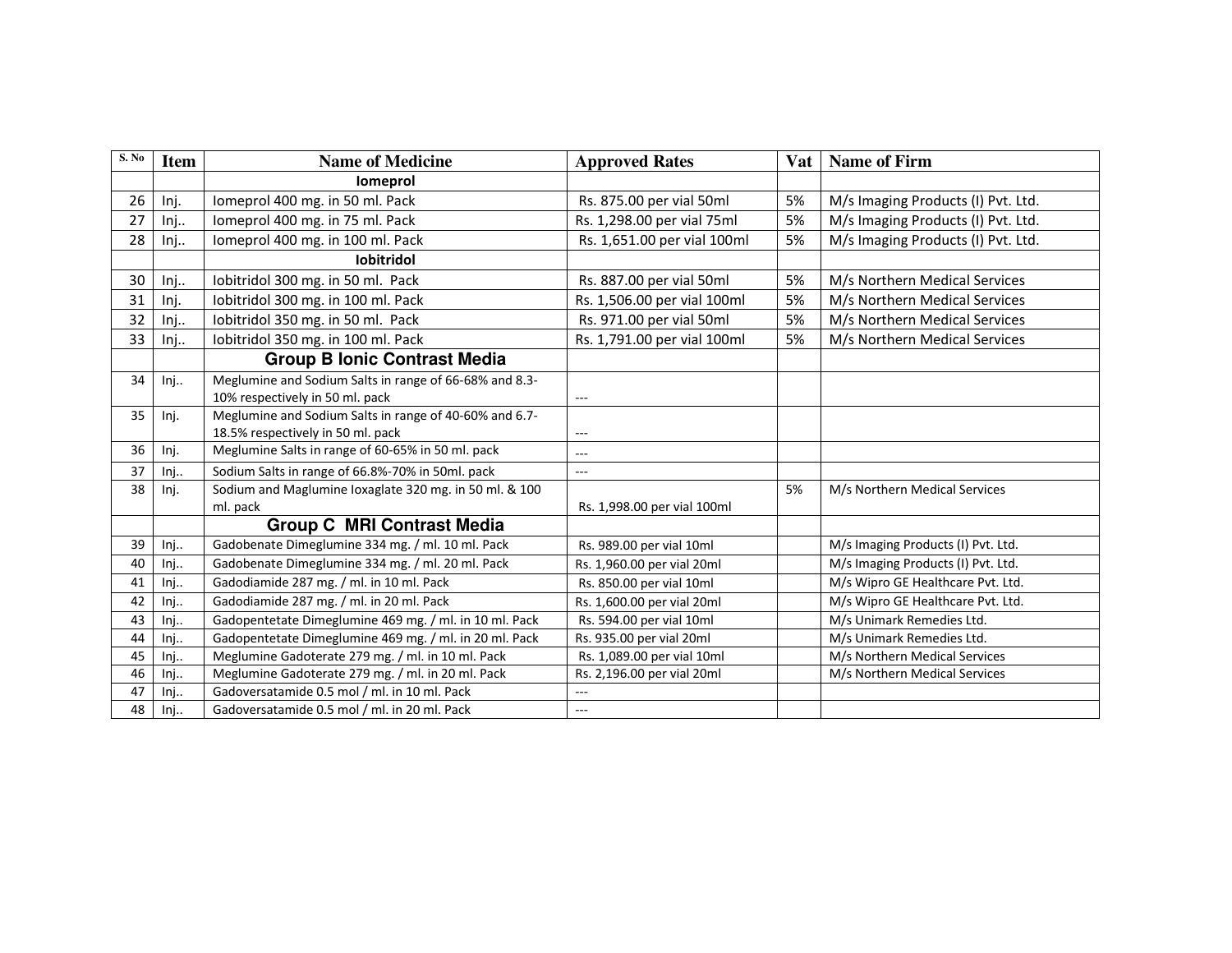| S. No | <b>Item</b> | <b>Name of Medicine</b>                                 | <b>Approved Rates</b>           | Vat | <b>Name of Firm</b>                |
|-------|-------------|---------------------------------------------------------|---------------------------------|-----|------------------------------------|
|       |             | <b>Group D Oral Contrast Media</b>                      |                                 |     |                                    |
| 49    |             | Manitol (formulated & flavoured) 20% w/v 100 ml. Pack   | Rs. 189.00 per vial 50ml        | 5%  | M/s Imaging Products (I) Pvt. Ltd. |
| 50    |             | Oral Iodinated Contrast Media sodium diatrizoate (41.7% |                                 | 5%  | M/s Imaging Products (I) Pvt. Ltd. |
|       |             | 249 mg/ml) in 30 ml Pack                                | Rs. 175.00 per vial 30ml        |     |                                    |
| 51    |             | Oral Iodinated Contrast Media sodium diatrizoate (41.7% |                                 |     | M/s Imaging Products (I) Pvt. Ltd. |
|       |             | 249 mg/ml) in 100 ml Pack                               | Rs. 588.00 per vial 100ml       |     |                                    |
|       |             | <b>Group E Ultrasound Contrast</b>                      |                                 |     |                                    |
| 52    |             | Sulfur Hexafluoride Kit 8 micro litre / ml in 5ml pack  | Rs. 5,200.00 per Pack / Kit 5ml |     | M/s Imaging Products (I) Pvt. Ltd. |
|       |             |                                                         |                                 |     |                                    |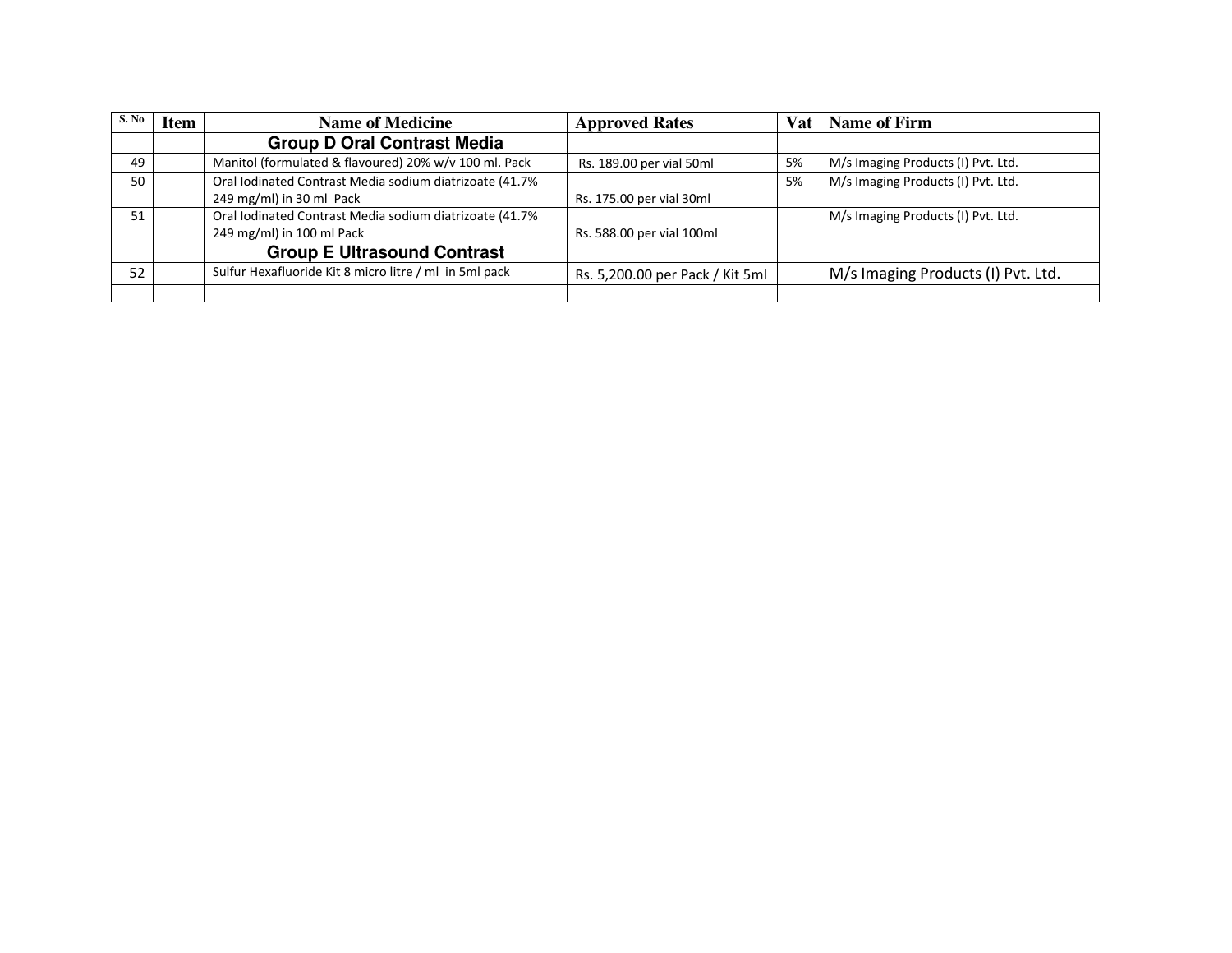#### **Tender No. Q-1-Ms/2016-10, dt. 04/04/2016, (Group I) Miscellaneous** #म\$%त (वग **I)** नवदा नं० **Q-1-MS(10) / 2016** दनांक **04/04/2016**

| S. No                   | <b>Item</b>         | <b>Name of Medicine</b>                                                   | <b>Approved Rates</b>     | Vat        | <b>Name of Firm</b>                   |
|-------------------------|---------------------|---------------------------------------------------------------------------|---------------------------|------------|---------------------------------------|
| $\mathbf{1}$            | Cream               | Betamethasone Valerate 0.1%                                               | Rs. 7.00 per 15Gm tube    | 5%         | M/s Rhydburg Pharma. Ltd.             |
| $\overline{2}$          | Cream               | Betamethasone Valerate 0.12% + Neomycin Sulphate 0.5%                     | Rs. 10.80 per 20Gm tube   | 5%         | M/s Daffodils Pharma. Ltd.            |
| $\overline{3}$          | Cream               | Clotrimazol 1%                                                            | Rs. 4.10per 15Gm tube     | 5%         | M/s Saar Biotech                      |
| $\overline{\mathbf{4}}$ | Cream               | Eberconazole 1% w/w                                                       | Rs. 95.00 per 15Gm tube   | 5%         | M/s Dr. Reddy's Lab Ltd.              |
| 5                       | Cream               | Estriol                                                                   | ---                       |            |                                       |
| 6                       | Cream               | Eututic Mixture of Local Anaesthatics Prilociane + Xylocaine              | $---$                     |            |                                       |
| $\overline{7}$          | Cream               | Fluticasone                                                               | Rs. 7.19 per 10Gm tube    | 5%         | M/s Saar Biotech                      |
| 8                       | Cream               | Framycetin Sulph. 1%                                                      | ---                       |            |                                       |
| 9                       | Cream               | Framycetin Sulph. 1%                                                      | ---                       |            |                                       |
| 10                      | Cream               | Fucidic Acid 20 mg. / Gm.                                                 | Rs. 11.85 per 5Gm tube    | 5%         | M/s Nanz Med Science Pharma Pvt. Ltd. |
| 11                      | Cream               | Fucidic Acid 20 mg./gm. + Betamethasone Valerate 1 mg./gm.                | $\overline{a}$            |            |                                       |
| 12                      | Cream               | Halometasone 0.05%                                                        | Rs. 55.00 per 10Gm tube   | 5%         | M/s Dr. Reddy's Lab Ltd.              |
| 13                      | Cream               | Heparin 50 IU, Benzyl Nicotinate 2 mg per gm                              | Rs. 30.00 PER 20GM tube   | 5%         | M/s Royal Care Pharma.                |
| 14                      | Cream               | Heparin, Allantoin and Cepa Extract                                       |                           |            |                                       |
| 15                      | Cream               | Miconazole 2%                                                             | Rs. 4.11 per 15Gm tube    | 5%         | M/s Saar Biotech                      |
| 16                      | Cream               | Nadifloxacin 1% Cream 10 gm & 100 gm                                      | Rs. 32.50 per 10Gm tube   | 5%         | M/s Aum Health Care                   |
|                         |                     |                                                                           | Rs. 155.00 per 100Gm tube |            |                                       |
| 17                      | Cream               | Nicotinamide 4%, Active ABA 1% and Zinc PCA                               | $-$                       |            |                                       |
| 18                      | Cream               | Permethrin 5%                                                             | Rs. 6.52 per 30Gm tube    | 5%         | M/s Saar Biotech                      |
| 19                      | Cream               | Polysiloxane, Silicon Dioxide, Ceramides and Peptides                     | ---                       |            |                                       |
| 20                      | Cream               | Zinc oxide                                                                | Rs. 149.50 per 400gm      | 5%         | M/s Pharmatek India                   |
| 21                      | <b>Drops</b>        | Ciprofloxacin 0.3% w/v Eye / Ear                                          | Rs. 3.46 per 5ml vial     | <b>NIL</b> | M/s Zeus Med Systems.                 |
| 22                      | Ear Drops           | Clotrimazole 1%                                                           | Rs. 5.49 per 10ml vial    | 5.25%      | M/s Siemen Labs. India                |
| 23                      | Ear                 | Clotrimazole 1% w/v + Lignocaine 2% w/v + Beclomethasone                  | $---$                     |            |                                       |
|                         | <b>Drops</b>        | 0.025% w/v + Ofloxacin 0.3% w/v                                           |                           |            |                                       |
| 24                      | Ear                 | Paradichlorobenzone 2% + Benzocaine 2.7% + Chlorambutol 5%                | Rs. 5.82 per 10ml vial    | 5%         | M/s Saar Biotech                      |
|                         | Drops               | + Terpentine Oil 15% w/v                                                  |                           |            |                                       |
| 25                      | Ear<br><b>Drops</b> | Prednisolone 0.5% Chloramphemicol 5%, Lignocaine HCL 2%<br>Acetic acid 2% | $\sim$ $\sim$ $\sim$      |            |                                       |
| 26                      | Eye                 | Chloramphenicol opth. Applicap                                            | ---                       |            |                                       |
|                         | Appli.              |                                                                           |                           |            |                                       |
| 27                      | Eye Drops           | Acyclovir 3%                                                              | ---                       |            |                                       |
| 28                      | Eye Drops           | Aomide 2%                                                                 | ---                       |            |                                       |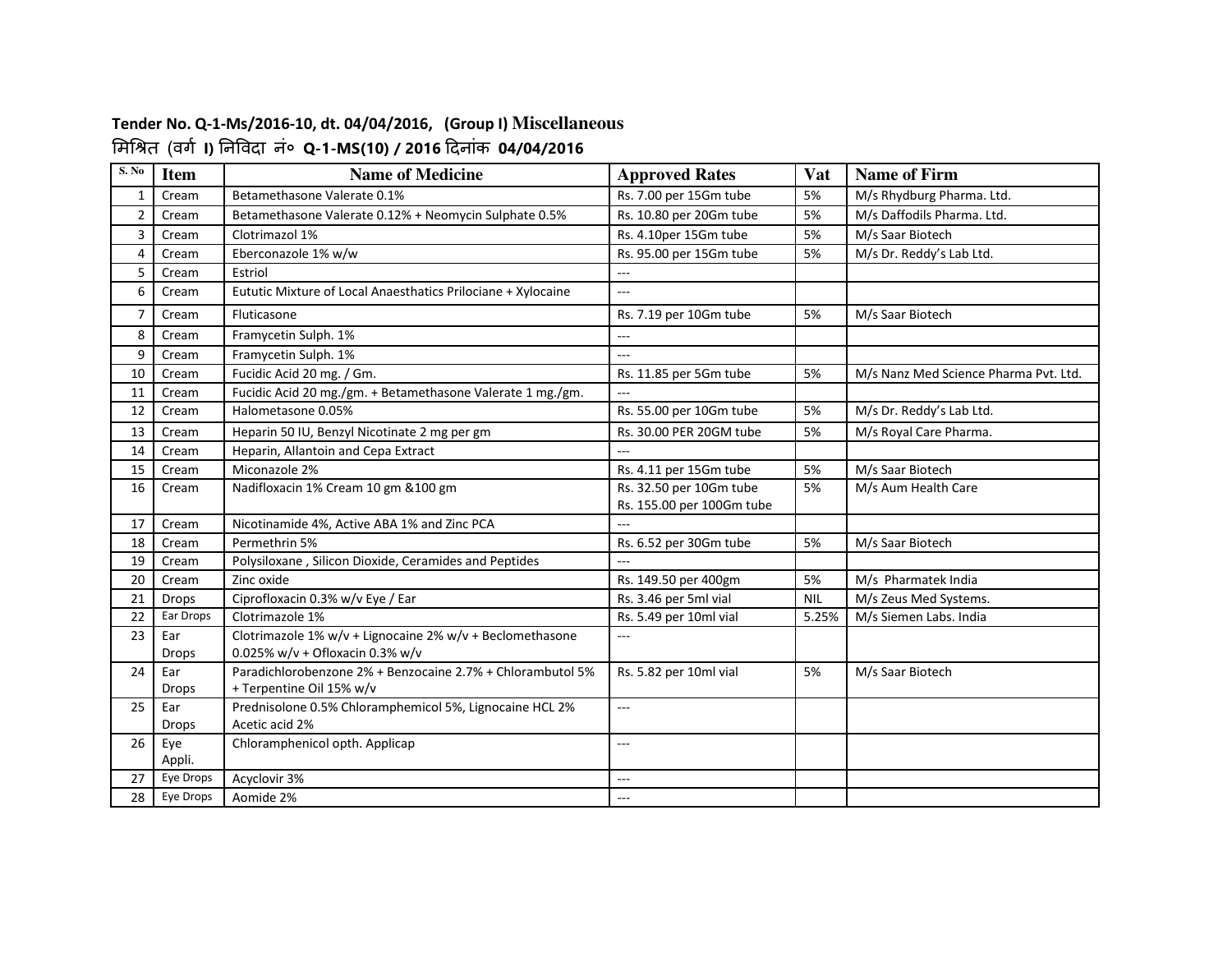| S. No | <b>Item</b> | <b>Name of Medicine</b>                        | <b>Approved Rates</b>    | Vat        | <b>Name of Firm</b>                |
|-------|-------------|------------------------------------------------|--------------------------|------------|------------------------------------|
| 29    | Eye Drops   | Apraclonidine 1%                               |                          |            |                                    |
| 30    | Eye Drops   | Atropine 1% w/v                                | Rs. 8.50 per 5ml vial    | 6.88%      | M/s Jackson Lab Pvt. Ltd.          |
| 31    | Eye Drops   | Bimatoprost 0.03%                              | Rs. 129.00 per 3ml Vial  | 5%         | M/s Cipla Ltd.                     |
| 32    | Eye Drops   | Brimonidine 0.15%                              | Rs. 90.00 per 5ml        | 5%         | M/s Cipla Ltd.                     |
| 33    | Eye Drops   | Bromfenac 0.09%                                | Rs. 36.00 per 5ml vial   | 5%         | M/s Vindeca Life Science Pvt. Ltd. |
| 34    | Eye Drops   | Carboxymethyl Cellulose 0.5%                   | Rs. 5.90 per 10ml vial   | <b>NIL</b> | M/s Zeus Med Systems.              |
| 35    | Eye Drops   | Ciprofloxacin + Dexamethasone                  | Rs. 7.42 per 5ml vial    | 6.88%      | M/s Jackson Lab Pvt. Ltd.          |
| 36    | Eye Drops   | Cyclopentolate 1% W/V                          | Rs. 19.08 per 5ml vial   | 6.88%      | M/s Jackson Lab Pvt. Ltd.          |
| 37    | Eye Drops   | Cycomide 1%                                    | ---                      |            |                                    |
| 38    | Eye Drops   | Dorzolamide 0.5%                               | ---                      |            |                                    |
| 39    | Eye Drops   | Flucomethadone + Tobramycin                    | Rs. 39.00per 5ml vial    | 5%         | M/s Sunways (I) Pvt. Ltd.          |
| 40    | Eye Drops   | Fluconazole                                    | Rs. 9.00 per 5ml vial    | 5.25%      | M/s Siemen Labs. India             |
| 41    | Eye Drops   | Fluorometholone 0.1%                           | Rs. 22.50 per 5ml vial   | 5%         | M/s Vindeca Life Science Pvt. Ltd. |
| 42    | Eye Drops   | Flurbiprofen Sodium 0.03%                      | Rs. 7.00 per 5ml vial    | 5%         | M/s Daffodils Pharma. Ltd.         |
| 43    | Eye Drops   | Homoatropine hydrobromide 2%                   | Rs. 16.50 per 5ml vial   | 6.88%      | M/s Jackson Lab Pvt. Ltd.          |
| 44    | Eye Drops   | Hydroxypropyl methyl cellulose 0.3% w/v        | Rs. 11.00 per 10ml       | 5.25%      | M/s Siemen Labs. India             |
| 45    | Eye Drops   | Moxifloxacin 0.5%                              | Rs. 6.90 per 5ml         | 5%         | M/s East African (I) Overseas      |
| 46    | Eye Drops   | Moxifloxacin 0.5% + Dexamethasone 0.1%         | $\overline{a}$           |            |                                    |
| 47    | Eye Drops   | Moxifloxacin 0.5% + Prednisolone Acetate 1%    | Rs. 14.40 per 5ml vial   | 5%         | M/s Vindeca Life Science Pvt. Ltd. |
| 48    | Eye Drops   | Netamycin 5%                                   | Rs. 54.00 per 5ml vial   | 5%         | M/s Vindeca Life Science Pvt. Ltd. |
| 49    | Eye Drops   | Ofloxacin 0.3 % Eye / Ear                      | Rs. 4.36 per 5ml vial    | <b>NIL</b> | M/s Terrace Pharma. (P) Ltd.       |
| 50    | Eye Drops   | Oloptadine 0.1%                                | Rs. 8.90 per 5ml         | 5%         | M/s East African (I) Overseas      |
| 51    | Eye Drops   | Pilocarpine Nitrate 2%                         | Rs. 37.10 per 5ml vial   | 6.88%      | M/s Jackson Lab Pvt. Ltd.          |
| 52    | Eye Drops   | Pilocarpine Nitrate 4%                         | Rs. 53.00 per 5ml vial   | 6.88%      | M/s Jackson Lab Pvt. Ltd.          |
| 53    | Eye Drops   | Polyvenyl Alcohal + Povidone (Tear Substitute) | Rs. 18.00 per 5ml bottle | 5%         | M/s Nehra Brothers                 |
| 54    | Eye Drops   | Proparacaine 2%                                |                          |            |                                    |
| 55    | Eye Drops   | Sodium Chloride 5%                             | Rs. 18.70 per 10ml vial  | 5%         | M/s Sunways (I) Pvt. Ltd.          |
| 56    | Eye Drops   | Timolol Maleate 0.5%                           | Rs. 5.45 per 5ml vial    | <b>NIL</b> | M/s Terrace Pharma. (P) Ltd.       |
| 57    | Eye Drops   | Tobramicin 0.3%                                | Rs. 6.54 per 5ml vial    | <b>NIL</b> | M/s Terrace Pharma. (P) Ltd.       |
| 58    | Eye Drops   | Travoprost 0.004%                              | Rs. 93.00 per vial       | 5%         | M/s Sunways (I) Pvt. Ltd.          |
| 59    | Eye Drops   | Tropicamide 0.8%                               |                          |            |                                    |
| 60    | Eye Drops   | Tropicamide 0.8% + Phenylephrine HCL 5%        | Rs. 19.80 per 5ml vial   | 5%         | M/s Vindeca Life Science Pvt. Ltd. |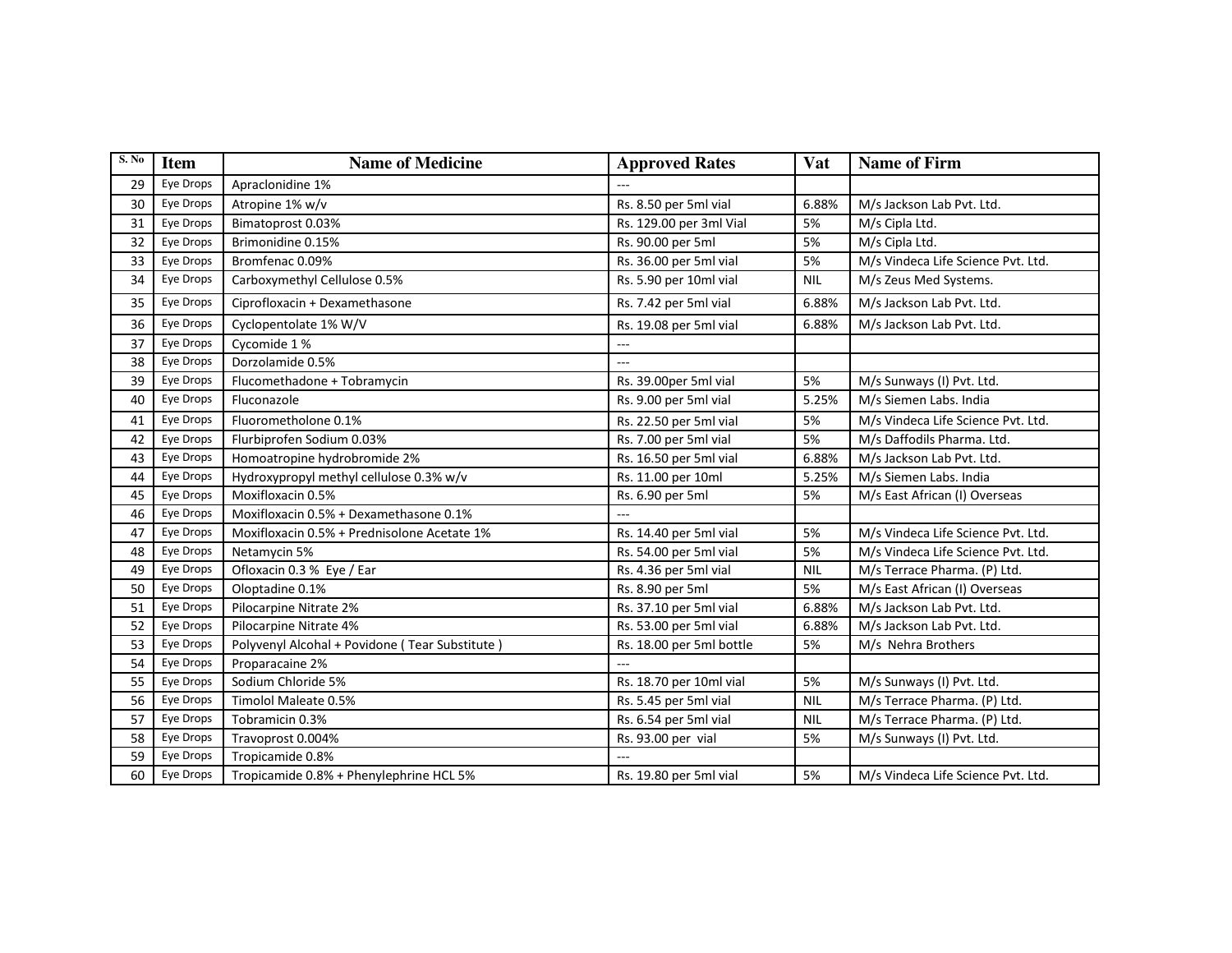| S. No | <b>Item</b>  | <b>Name of Medicine</b>                                                                                                             | <b>Approved Rates</b>                          | Vat        | <b>Name of Firm</b>                |
|-------|--------------|-------------------------------------------------------------------------------------------------------------------------------------|------------------------------------------------|------------|------------------------------------|
| 61    | Eye Drops    | Tropicamide 1%                                                                                                                      | Rs. 16.92 per 5ml vial                         | 5%         | M/s Vindeca Life Science Pvt. Ltd. |
| 62    | Eye Oint     | Atropine Sulph.1%                                                                                                                   | ---                                            |            |                                    |
| 63    | Eye Oint     | Ciprofloxacin 0.3%                                                                                                                  |                                                |            |                                    |
| 64    | Eye Oint     | Hypersol-6 (5% sodium chloride)                                                                                                     | ---                                            |            |                                    |
| 65    | Eye Oint     | Ketoconazole 2% W/V                                                                                                                 | Rs. 6.98 per Tube                              | <b>NIL</b> | M/s Zeus Med Systems.              |
| 66    | Eye Oint     | Moxifloxacin                                                                                                                        | Rs. 17.00 per tube                             | 5%         | M/s Sunways (I) Pvt. Ltd.          |
| 67    | Eye Oint     | Natamycin 5%                                                                                                                        | ---                                            |            |                                    |
| 68    | Eye Oint     | Polymyxin B Sulphate 10,000 IU + Bacitracin zinc 400 IU per gm.                                                                     | ---                                            |            |                                    |
| 69    | Eye Oint     | Polymyxin B- Sulpt. 5000 I.U. + Neomycin Sulph.3400 I.U. + Zinc<br>Bacitracin 400 I.U. per gm.                                      | $\overline{a}$                                 |            |                                    |
| 70    | Eye Oint     | Sodium Chloride 6%                                                                                                                  | ---                                            |            |                                    |
| 71    | Eye Oint     | Tobramicin 0.3% + Dexamethasone 0.01%                                                                                               | ---                                            |            |                                    |
| 72    | Eye Oint     | Tobramycin                                                                                                                          | ---                                            |            |                                    |
| 73    | Eye strips   | Fluoroscein 1% strips                                                                                                               | ---                                            |            |                                    |
| 74    | Eye strips   | Schirmer's Strips                                                                                                                   | $\overline{a}$                                 |            |                                    |
| 75    | Eye strips   | Sodi. Fluolrescent Strip 2%                                                                                                         | ---                                            |            |                                    |
| 76    | For<br>Enema | Sod. Phosphate 6% W/V, Sod. Acid Phosphate 16% W/V Enema                                                                            | Rs. 11.33 per 100ml                            | 5%         | M/s Pharma Synth Formulations Ltd. |
| 77    | For<br>Enema | Hydrocortisone acetate 5.58mg, Sod. Heparinate 100 I.U., Framycetine<br>10mg, Esculoside 10mg, Ethoform 10mg, Butoform 10mg per gm. | ---                                            |            |                                    |
| 78    | For Enema    | Sodium polystyrene sulfonate; pwd; sodium content 4.1mEq/g. Enema                                                                   | $---$                                          |            |                                    |
| 79    | For Enema    | Sodium polystyrene sulfonate Enema                                                                                                  | $\overline{a}$                                 |            |                                    |
| 80    | Gel          | Benzocaine gel 20%                                                                                                                  | ---                                            |            |                                    |
| 81    | Gel          | Choline Salicylate 9% + Benzalkorium Chloride 0.2% w/v                                                                              | ---                                            |            |                                    |
| 82    | Gel          | Chlorhxidine Gluconate Gel 10%                                                                                                      | Rs. 6.70 per 10Gm tube                         | <b>NIL</b> | M/s Zeus Med Systems.              |
| 83    | Gel          | Diclofenac Diethylamine 1.16 % w/w                                                                                                  | Rs. 4.38 per 30Gm tube                         | 5%         | M/s Saar Biotech                   |
| 84    | Gel          | Dinoprostone Gel 3gm.                                                                                                               | ---                                            |            |                                    |
| 85    | Gel          | Feracrylum 1%                                                                                                                       | Rs. 39.63 each                                 | 5%         | M/s Speciality Pharma              |
| 86    | Gel          | Ketoconazole Oral Gel 0.1%                                                                                                          |                                                |            |                                    |
| 87    | Jelly        | Lignocain Jelly 2%                                                                                                                  | Rs. 7.64 per 30Gm tube                         | 5%         | M/s Saar Biotech                   |
| 88    | Jelly        | Synthetic & Vegetable Gum Jelly                                                                                                     |                                                |            |                                    |
| 89    | Jelly        | Vaseline (White soft Paraffin) I.P.                                                                                                 | Rs. 1750.00 per 25 Kg<br>Rs. 3400.00 per 50 Kg | 5%         | M/s Daffodils Pharma. Ltd.         |
| 90    | Liquid       | Anesthetic Ether I.P.                                                                                                               | ---                                            |            |                                    |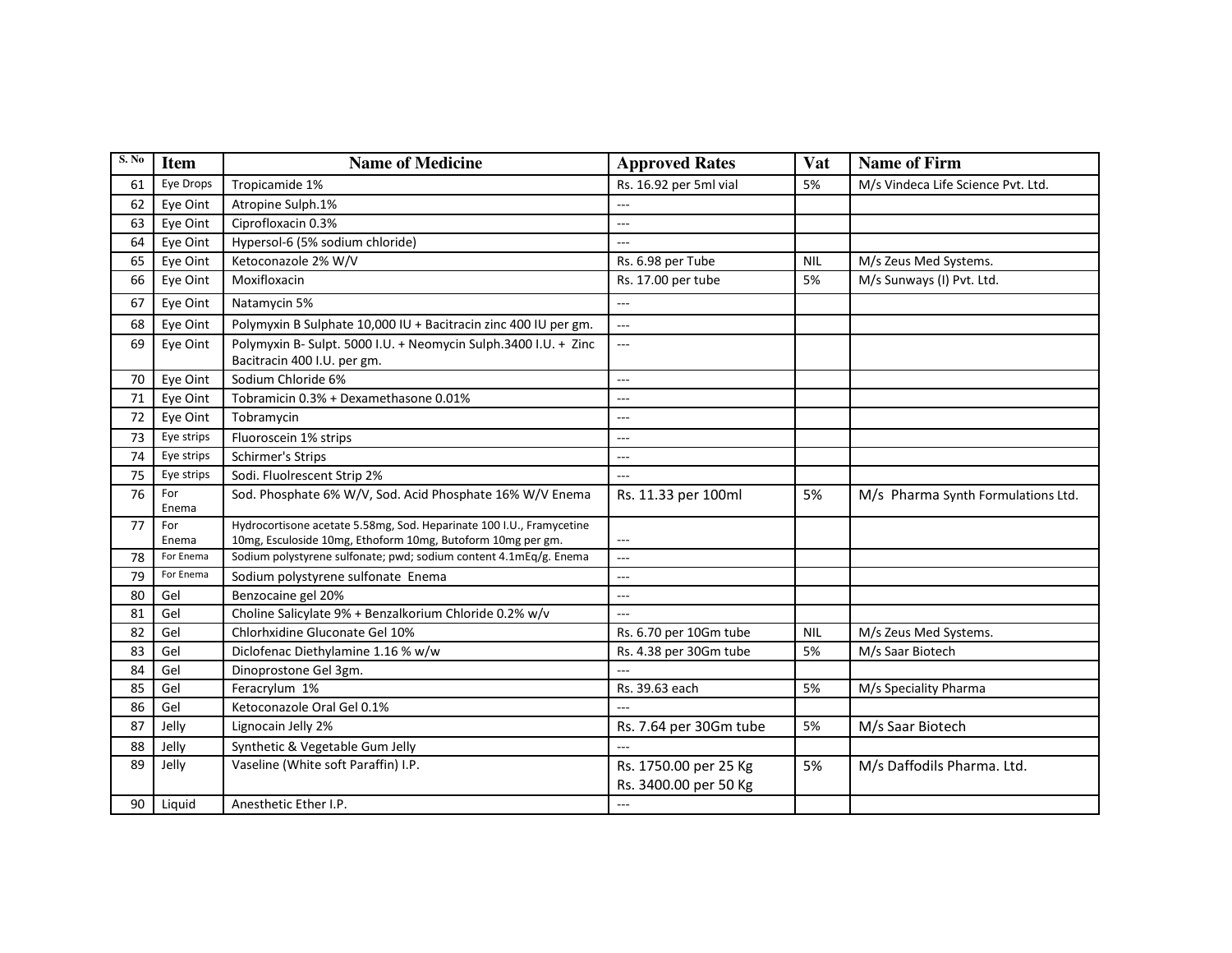| S. No | <b>Item</b>        | <b>Name of Medicine</b>                | <b>Approved Rates</b>        | Vat        | <b>Name of Firm</b>                   |
|-------|--------------------|----------------------------------------|------------------------------|------------|---------------------------------------|
| 91    | Liquid             | Distil Water I.P.                      | Rs. 118.00 per 5 lit.        | <b>NIL</b> | M/s Zeus Med Systems.                 |
| 92    | Liquid             | Distil Water I.P.                      | Rs. 434.00 per 25 lit.       | <b>NIL</b> | M/s Zeus Med Systems.                 |
| 93    | Liquid             | Glycerine Pure I.P.                    | Rs. 2100.00 per 25 Kg        | 5%         | M/s Daffodils Pharma. Ltd.            |
|       |                    |                                        | Rs. 4000.00 per 50 Kg        |            |                                       |
| 94    | Liquid             | Hydrogen Peroxide (20 Volume) I.P.     | Rs. 24.00 per 500ml          | 5%         | M/s Daffodils Pharma. Ltd.            |
| 95    | Liquid             | Lactulose 667 mg/ ml Liquid            | Rs. 63.99 per 200ml bottle   | 5.25%      | M/s Siemen Labs. India                |
| 96    | Liquid             | Liquid Paraffin (heavy) I.P.           | Rs. 15.45 per 100ml Bottle   | 5%         | M/s Unicure India Ltd.                |
|       |                    |                                        | Rs. 66.00 per 500ml Bottle   |            |                                       |
| 97    | Liquid             | Peritoneal Dialysis Fluid              | ---                          |            |                                       |
| 98    | Liquid             | <b>Trichloric Acetic Acid</b>          |                              |            |                                       |
| 99    | Lotion             | Carbolic Acid I.P.                     | Rs. 131.00 per 500Gm         | 5%         | M/s Agrawal Pharma.                   |
| 100   | Lotion             | Clotrimazole 1% w/w                    | Rs. 5.64 per 15ml            | 5.25%      | M/s Siemen Labs. India                |
| 101   | Lotion             | Feracrylum 1%                          | Rs. 149.00 each              |            | M/s Speciality Pharma                 |
| 102   | Lotion             | G.B.H.C. 1%                            | Rs. 17.70 per 100ml bottle   | 5%         | M/s Nanz Med Science Pharma Pvt. Ltd. |
| 103   | Lotion             | Gention Violet 2% Lotion / mouth paint | $---$                        |            |                                       |
| 104   | Lotion             | Permethrin Lotion 5%                   | Rs. 7.33 per 50ml bottle     | 5%         | M/s Saar Biotech                      |
| 105   | Lotion             | Podophyline Lotion 25% 10 ml pack      | $\overline{a}$               |            |                                       |
| 106   | Mouth Wash         | Chlorhexidine 0.2% w/v                 | Rs. 5.82 per bottle          | 5%         | M/s Saar Biotech                      |
| 107   | Mouth Wash         | Povidone Iodine                        | Rs. 9.79 per 100ml bottle    | 5%         | M/s Rhydburg Pharma. Ltd.             |
| 108   | Nasal Drops        | Glucose Glycerin                       | $\overline{a}$               |            |                                       |
| 109   | <b>Nasal Drops</b> | Oxymetazoline HCL 0.05% Sol            | Rs. 5.50 per 5ml             | 5.25%      | M/s Siemen Labs. India                |
| 110   | Nasal Drops        | Oxymetazoline HCL 1% Sol.              | ---                          |            |                                       |
| 111   | <b>Nasal Drops</b> | Saline Nasal Drops (Buffered) 0.9%     | ---                          |            |                                       |
| 112   | Nasal Drops        | Xylometazolin HCL 0.05% Sol.           | Rs. 2.70 per 10ml vial       | 5%         | M/s Saar Biotech                      |
| 113   | <b>Nasal Drops</b> | Xylometazoline 1%                      | Rs. 2.91 per 10ml vial       | 5%         | M/s Saar Biotech                      |
| 114   | Nasal Spray        | Desmopression nasal spray              | Rs. 448.46 per 2.5ml pack    | 5%         | M/s Ferring Pharma. Pvt. Ltd.         |
| 115   | Nasal Spray        | Midazolam Nasal Spray 5mg / ml         | $\overline{a}$               |            |                                       |
| 116   | Oil                | Turpentine                             | Rs. 3,750.00 per 25 lit. Can | 5%         | M/s Daffodils Pharma. Ltd.            |
| 117   | Oint.              | Glycerin Mag. Sulph.                   | Rs. 31.50 per 100Gm          | 5%         | M/s Agrawal Pharma.                   |
| 118   | Oint.              | Lignocain Oint. 5%                     | $---$                        |            |                                       |
| 119   | Oint.              | Nitrofurazone 0.2% w/w                 | Rs. 39.50 per 500Gm          | 5%         | M/s Agrawal Pharma.                   |
| 120   | Oint.              | Salicylic Acid 6% Oint                 | $---$                        |            |                                       |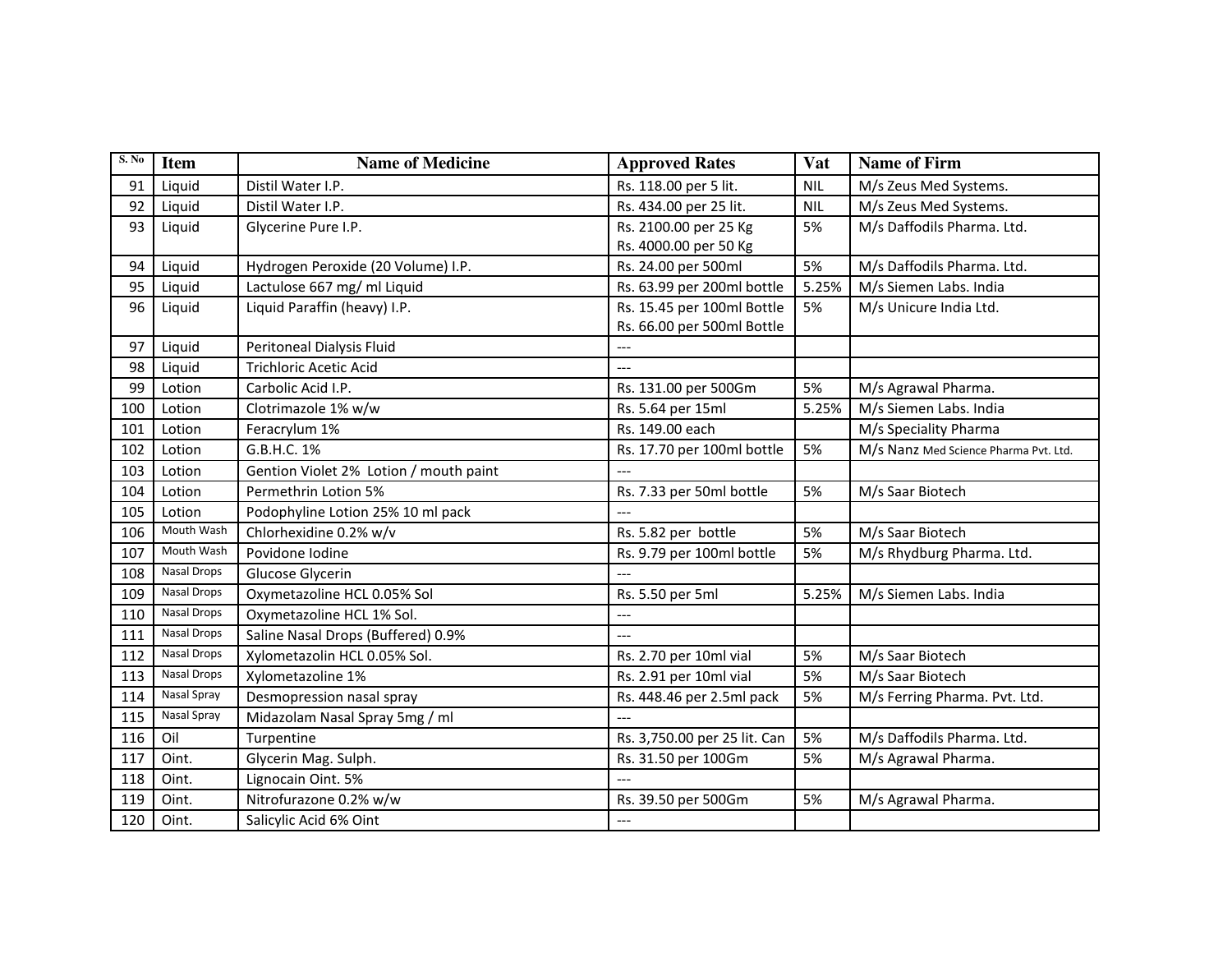| S. No | <b>Item</b> | <b>Name of Medicine</b>                                           | <b>Approved Rates</b>      | Vat   | <b>Name of Firm</b>                   |
|-------|-------------|-------------------------------------------------------------------|----------------------------|-------|---------------------------------------|
| 121   | Oint./Gel   | Acyclovir 5% (5 gm Tube)                                          | Rs. 7.95 per 5Gm tube      | 5%    | M/s Unicure India Ltd.                |
| 122   | Oint./Gel   | Mupirocin 2% w/w                                                  | Rs. 22.50 per 5Gm tube     | 5%    | M/s Unicure India Ltd.                |
| 123   | Oint./Gel   | Salicylic Acid 3% + Liq Picis carb. 6%                            | $---$                      |       |                                       |
| 124   | Paint       | Boroglycerine Paint (Borax 12% + Glycerine 88%)                   | Rs. 5.00 per 10Gm          | 5%    | M/s Agrawal Pharma.                   |
| 125   | Paint       | Clotrimazole mouth paint 1%                                       | Rs. 15.00 per 15ml bottle  | 5%    | M/s Nanz Med Science Pharma Pvt. Ltd. |
| 126   | Paint       | Iodine 1.25% + Potassium Iodide 2.5% + Water +                    | Rs. 11.25 per 10ml         | 5%    | M/s Agrawal Pharma.                   |
|       |             | Peppermint Oil + Glycerine (Mandles Throat Paint)                 |                            |       |                                       |
| 127   | Paint Gum   | Tannic Acid, Glycerine, Iodine, Menthol, Potassium Iodide, Thymol | Rs. 12.00 per 30Gm tube    | 5%    | M/s Nehra Brothers                    |
| 128   | Patch       | Diclofenac Transdermal 100mg                                      | $---$                      |       |                                       |
| 129   |             |                                                                   | Rs. 280.00 per Patch 5mcg  | 5%    | M/s Rusan Pharma. Ltd.                |
|       | Patch       | Buprenorphine 5mcg & 10mcg                                        | Rs. 523.45 per Patch 10mcg |       |                                       |
| 130   | Pessary     | Clotrimazole veg pessary                                          | Rs. 6.00 per 6 Tab         | 5.25% | M/s Siemen Labs. India                |
| 131   | Pessary     | Povidone Iodine 200mg vaginal passery                             |                            |       |                                       |
| 132   | Powder      | Boric Acid I.P.                                                   | Rs. 84.00 per 500Gm        | 5%    | M/s Agrawal Pharma.                   |
| 133   | Powder      | Dextrose Monohydrate Powder I.P.                                  | Rs. 41.25 per 500Gm        | 5%    | M/s Agrawal Pharma.                   |
| 134   | Powder      | Low osmolarity ORS pkt. With Na 75 mmol/L, CL                     |                            |       |                                       |
|       |             | 65mmol/L, K 20mmol/L after reconstitution.                        |                            |       |                                       |
| 135   | Powder      | O.R.S. (W.H.O. Formula)                                           | Rs. 2.52 per 20.5Gm        | 5%    | M/s LA- Chemico Pvt. Ltd.             |
| 136   | Powder      | Plaster of Paris (25/50 kg Drum or airtight Bag)                  | Rs. 472.00 per 25 Kg       | 5%    | M/s Onkar Enterprises                 |
|       |             |                                                                   | Rs. 900.00 per 50 Kg       | 5%    | M/s Daffodils Pharma. Ltd.            |
| 137   | Powder      | Polymyxin B- Sulpt. 5000 I.U. + Neomycin Sulph.3400               | Rs. 15.00 per 10gm bottle  | 5%    | M/s Nanz Med Science Pharma Pvt. Ltd. |
|       |             | I.U. + Zinc Bacitracin 400 I.U. per gm                            |                            |       |                                       |
| 138   | Powder      | Pot.Permanganate I.P.                                             | Rs. 143.00 per 500Gm       | 5%    | M/s Agrawal Pharma.                   |
| 139   | Powder      | Soda Lime                                                         | Rs. 431.00 per 5KG         | 5%    | M/s Pharmatek India                   |
| 140   | Powder      | Vit. D Cholicalciferol 60,000 IU                                  | Rs. 3.09 per sachet        | 5%    | M/s Saar Biotech                      |
| 141   | Solution    | Heparin Sodium I.P. 1000 I.U. / ml                                | Rs. 79.98 per 5ml bottle   | 5%    | M/s Unitas Pharma Pvt. Ltd.           |
| 142   | Solution    | Icthamol Glycerine 10% Ear Pack                                   | Rs. 7.85 per 10ml          | 5%    | M/s Agrawal Pharma.                   |
| 143   | Solution    | Polyvinyl Polymer 2.52%, Benzocain 0.036% Propellar 70%           |                            |       |                                       |
| 144   | Solution    | Vitamin A Solution 1 lac unit/ml, 50,000 I.U. /ml, 100ml/60ml     | Rs. 44.40 per 60ml Bottle  | 5%    | M/s Unicure India Ltd.                |
|       |             |                                                                   | Rs. 67.95 per 100ml Bottle |       |                                       |
| 145   | Solution    | 12.5 gm bleaching powder +12.5 gm boric acid +                    | $---$                      |       |                                       |
|       |             | Distilled water to make 1 Litre (Eusol)                           |                            |       |                                       |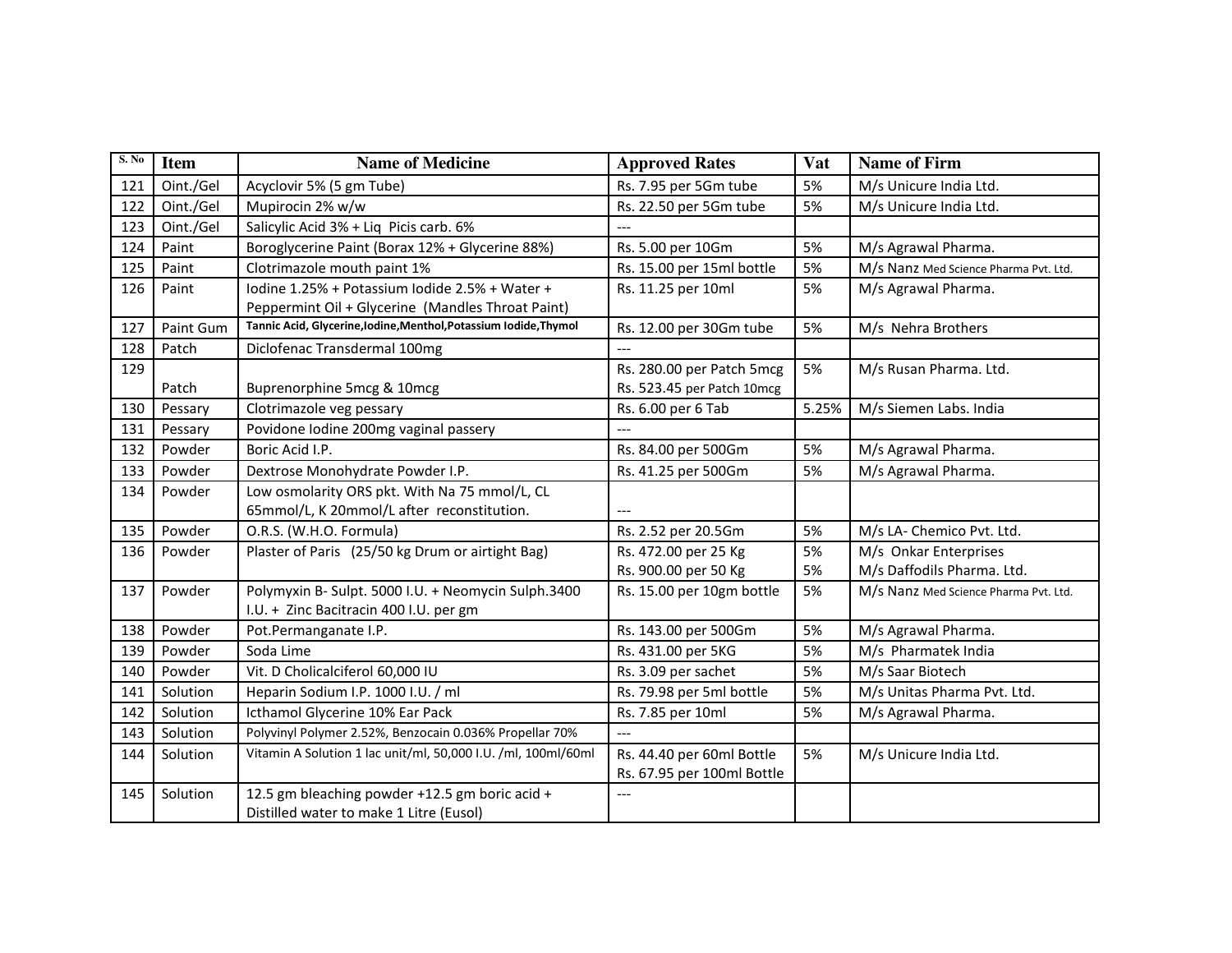| S. No | <b>Item</b> | <b>Name of Medicine</b>                                                  | <b>Approved Rates</b>      | Vat        | <b>Name of Firm</b>                |
|-------|-------------|--------------------------------------------------------------------------|----------------------------|------------|------------------------------------|
| 146   | Solution    | Cetrimide soln. (5%)                                                     | ---                        |            |                                    |
| 147   | Solution    | Mercurochrome 1%                                                         |                            |            |                                    |
| 148   | Supp.       | Glycerine Suppositories Adult Size                                       | Rs. 138.00 per 100 Nos.    | 5%         | M/s Pharmatek India                |
| 149   | Supp.       | Glycerine Suppositories Child Size                                       | Rs. 126.00 per 100 Nos.    | 5%         | M/s Pharmatek India                |
| 150   | Supp.       | Paracetamol Suppositories 80mg & 120mg & 250mg                           |                            |            |                                    |
| 151   | Susp.       | Albendazole 200 mg Per 5ml                                               | Rs. 3.43 per 10ml bottle   | 5%         | M/s Saar Biotech                   |
| 152   | Susp.       | Antacid Gel (Alumia 250mg + Magnesia 250mg / 5ml)                        | Rs. 14.10 per 170ml bottle | <b>NIL</b> | M/s Zeus Med Systems.              |
| 153   | Susp.       | Ibuprofen 100 mg /5 ml Suspension                                        | Rs. 5.98 per 60ml          | 5%         | M/s Saar Biotech                   |
| 154   | Susp.       | Metronidazole 100 mg / 5 ml Suspension.                                  | Rs. 7.98 per 100ml bottle  | 5%         | M/s Rhydburg Pharma. Ltd.          |
| 155   | Susp.       | Sodium Citrate Suspension                                                |                            |            |                                    |
| 156   | Swabs       | Alcohol Swabs for skin disinfectant                                      | Rs. 42.00 per 100 Nos.     | 5%         | M/s Pharmatek India                |
| 157   | Syp.        | Activated demethicone 40mg + Dicyclomine HCL 10<br>mg. Per ml.           | Rs. 3.97 per 10ml bottle   | 5%         | M/s Saar Biotech.                  |
| 158   | Syp.        | Calcium with Magnesium equivalent to 250 mg<br>elementary calcium/ 5 ml. |                            |            |                                    |
| 159   | Syp.        | Carbamazepine 100 mg / 5 ml                                              | Rs. 19.80 per 60ml bottle  | 5%         | M/s Unicure India Ltd.             |
| 160   | Syp.        | Cetrizine 5 mg / 5ml                                                     | Rs. 4.54 per 60ml          | 5%         | M/s Saar Biotech                   |
| 161   | Syp.        | Chloral Hydrate                                                          |                            |            |                                    |
| 162   | Syp.        | Chloroquine Phosphate 50 mg / 5 ml                                       | Rs. 7.44 per 30ml bottle   | 5%         | M/s Unicure India Ltd.             |
| 163   | Syp.        | Cholecalciferol (vitamin D3) 400 unit/ml oral drops                      | Rs. 7.99 per 15ml bottle   | 5%         | M/s Pharma Synth Formulations Ltd. |
| 164   | $S_y p$ .   | Diazepam 2mg/5ml                                                         | ---                        |            |                                    |
| 165   | Syp.        | Digoxin Drops 0.03 mg. / ml.                                             |                            |            |                                    |
| 166   | Syp.        | Disodium Hydrogen Citrate 1.38 gm per 5ml                                | Rs. 8.54 per 100ml bottle  | <b>NIL</b> | M/s Zeus Med Systems.              |
| 167   | Syp.        | Domperidone 1 mg./ml.                                                    | Rs. 4.29 per 30ml bottle   | 5%         | M/s Saar Biotech                   |
| 168   | Syp.        | Etophylline 46.5mg + Theophylline 14mg Per 5ml                           | Rs. 11.66 per 100ml bottle | 6.88%      | M/s Jackson Lab Pvt. Ltd.          |
| 169   | Syp.        | Ferrous Fumarate 33mg/5ml                                                |                            |            |                                    |
| 170   | Syp.        | Frusemide 10mg/ml                                                        | Rs. 22.00 per 60ml         | 5%         | M/s Daffodils Pharma. Ltd.         |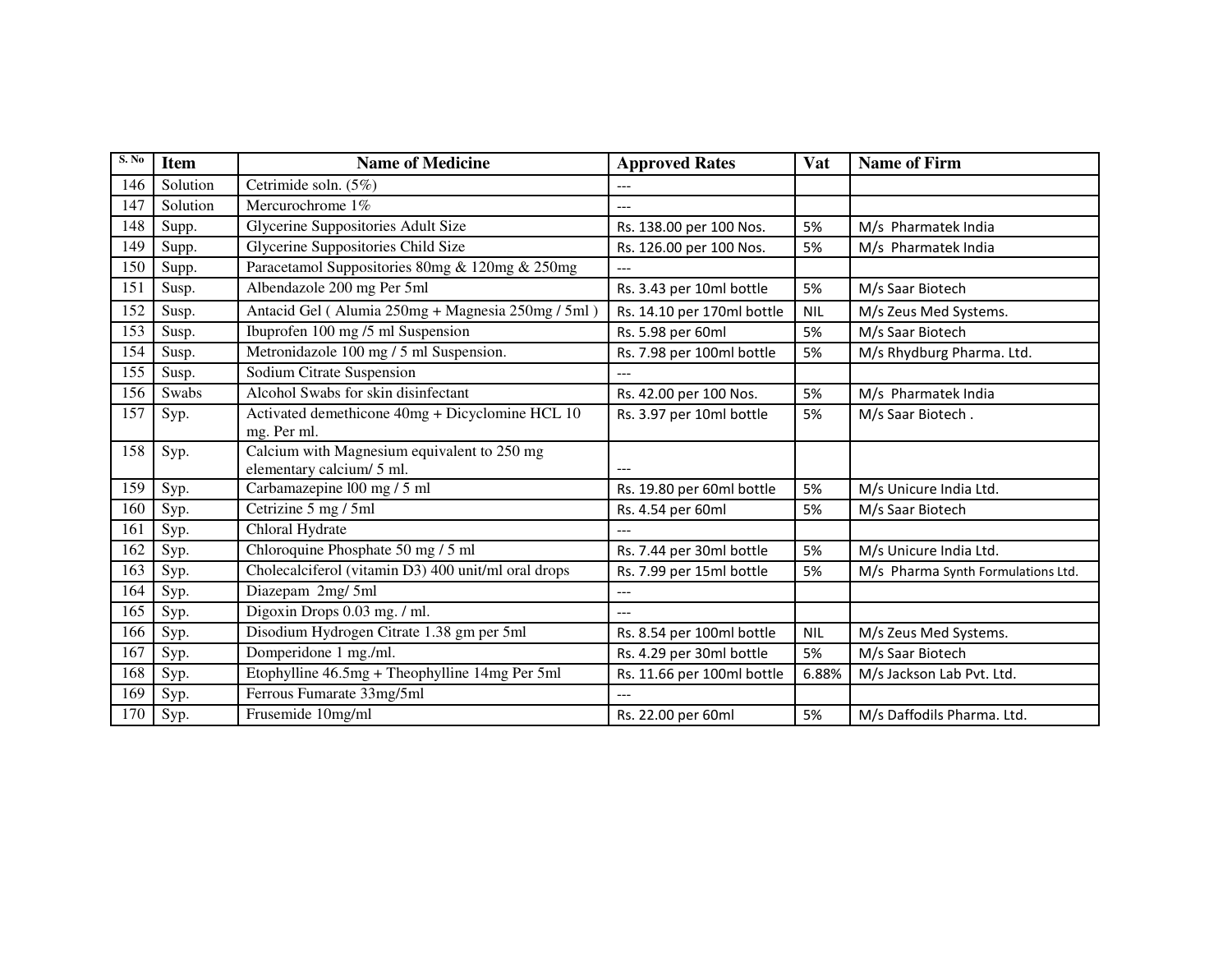| S. No | <b>Item</b> | <b>Name of Medicine</b>                                                                                 | <b>Approved Rates</b>      | Vat        | <b>Name of Firm</b>                |
|-------|-------------|---------------------------------------------------------------------------------------------------------|----------------------------|------------|------------------------------------|
| 171   | Syp.        | <b>Glycerol Oral Syrup</b>                                                                              | Rs. 18.70 per 100Gm        | 5%         | M/s Agrawal Pharma.                |
| 172   | Syp.        | Iron Syrup containing Colloidal Iron Hydrox 500 mg + Folic Acid 500<br>mcg + Vit. B-12 5 mcg. Per 5 ml. | Rs. 19.89 per 200ml bottle | 5%         | M/s Biogenetic Drugs Pvt. Ltd.     |
| 173   | Syp.        | Iron Syrup Containing Ferrous Ascorbate 30 mg and Folic<br>Acid 500mcg in each 5 ml.                    | Rs. 4.49 per 15ml bottle   | 5%         | M/s Biogenetic Drugs Pvt. Ltd.     |
| 174   | Syp.        | Levetiracetam 500mg/ 5ml                                                                                | Rs. 173.58 per 100ml       | 5%         | M/s Cipla Ltd.                     |
| 175   | Syp.        | Levo Salbutamol 1 mg / 5 ml                                                                             | Rs. 12.68 per 100ml        | 5%         | M/s Cipla Ltd.                     |
| 176   | Syp.        | Metaclopromide 5 mg per 5 ml                                                                            | Rs. 7.42 per 30ml bottle   | 6.88%      | M/s Jackson Lab Pvt. Ltd.          |
| 177   | Syp.        | Milk of magnesia $11.5$ ml + liquid Paraffin 3.75 ml per<br>$15 \text{ ml}$                             | Rs. 22.27 per 170ml bottle | 5%         | M/s Cadila Pharma. Ltd             |
| 178   | Syp.        | Multi Vitamine                                                                                          | Rs. 18.00 per 100ml bottle | 5%         | M/s Vindeca Life Science Pvt. Ltd. |
| 179   | Syp.        | Multivitamin Drops                                                                                      | Rs. 6.00 per 15ml bottle   | 5.25%      | M/s Siemen Labs. India             |
| 180   | Syp.        | Paracetamol 125mg / 5ml.                                                                                | Rs. 5.60 per 60ml          | 5%         | M/s Daffodils Pharma. Ltd.         |
| 181   | Syp.        | Phenobarbitone 20mg/5ml                                                                                 | Rs. 19.80 per 60ml bottle  | 5%         | M/s Unicure India Ltd.             |
| 182   | Syp.        | Phenytoin Sodium 25mg. / 5 ml.                                                                          | Rs. 26.50 per 100ml bottle | 6.88%      | M/s Jackson Lab Pvt. Ltd.          |
| 183   | Syp.        | Pottasium Chloride                                                                                      | Rs. 36.50 per 100ml bottle | 5%         | M/s Wallace Pharma. Pvt. Ltd.      |
| 184   | Syp.        | Promethazine HCL (5mg/5ml)                                                                              | Rs. 6.16 per 100ml bottle  | 5%         | M/s Saar Biotech                   |
| 185   | Syp.        | Ranitidine 75mg/5ml                                                                                     | $---$                      |            |                                    |
| 186   | Syp.        | Salbutamol 2mg./5ml                                                                                     | Rs. 7.00 per 100ml bottle  | 5.25%      | M/s Siemen Labs. India             |
| 187   | Syp.        | Sodium Valproate 200 mg/5 ml                                                                            | Rs. 28.62 per 100ml bottle | 6.88%      | M/s Jackson Lab Pvt. Ltd.          |
| 188   | Syp.        | Sucralfate 1gm + Oxetacaine 20mg syrup / 5 ml                                                           |                            |            |                                    |
| 189   | Syp.        | Triclofos Sod. 500 mg. / ml. Syrup                                                                      | Rs. 30.00 per 30ml bottle  | 5%         | M/s Dr. Reddy's Lab Ltd.           |
| 190   | Syp.        | Trimeprazine Tartrate 30mg./5ml Syrup                                                                   | $---$                      |            |                                    |
| 191   | Syp.        | Triprolidine Hcl 1.25mg + Dextromethorphan<br>Hydrobromide 10mg (Sugar Free Base)                       | $---$                      |            |                                    |
| 192   | Syp.        | Vitamin B-Complex                                                                                       | Rs. 13.20 per 200ml        | 5.25%      | M/s Siemen Labs. India             |
| 193   | Syp.        | Vitamin D Drops                                                                                         | $---$                      |            |                                    |
| 194   | Syp.        | Zinc Acetate Syrup 20mg. elemental Zinc in 5ml                                                          | Rs. 13.50 per 100ml bottle | <b>NIL</b> | M/s Zeus Med Systems.              |
| 195   | Syp.        | Zinc sulphate monohydrate USP equivalent to elemental<br>zinc 10mg/5ml                                  |                            |            |                                    |
| 196   | Tab.        | Activated Charcoal 250 mg.                                                                              | $---$                      |            |                                    |
| 197   | Tab.        | Para-formaldehyde 96% 500mg                                                                             | ---                        |            |                                    |
|       |             |                                                                                                         |                            |            |                                    |

**(Total 197 Items)**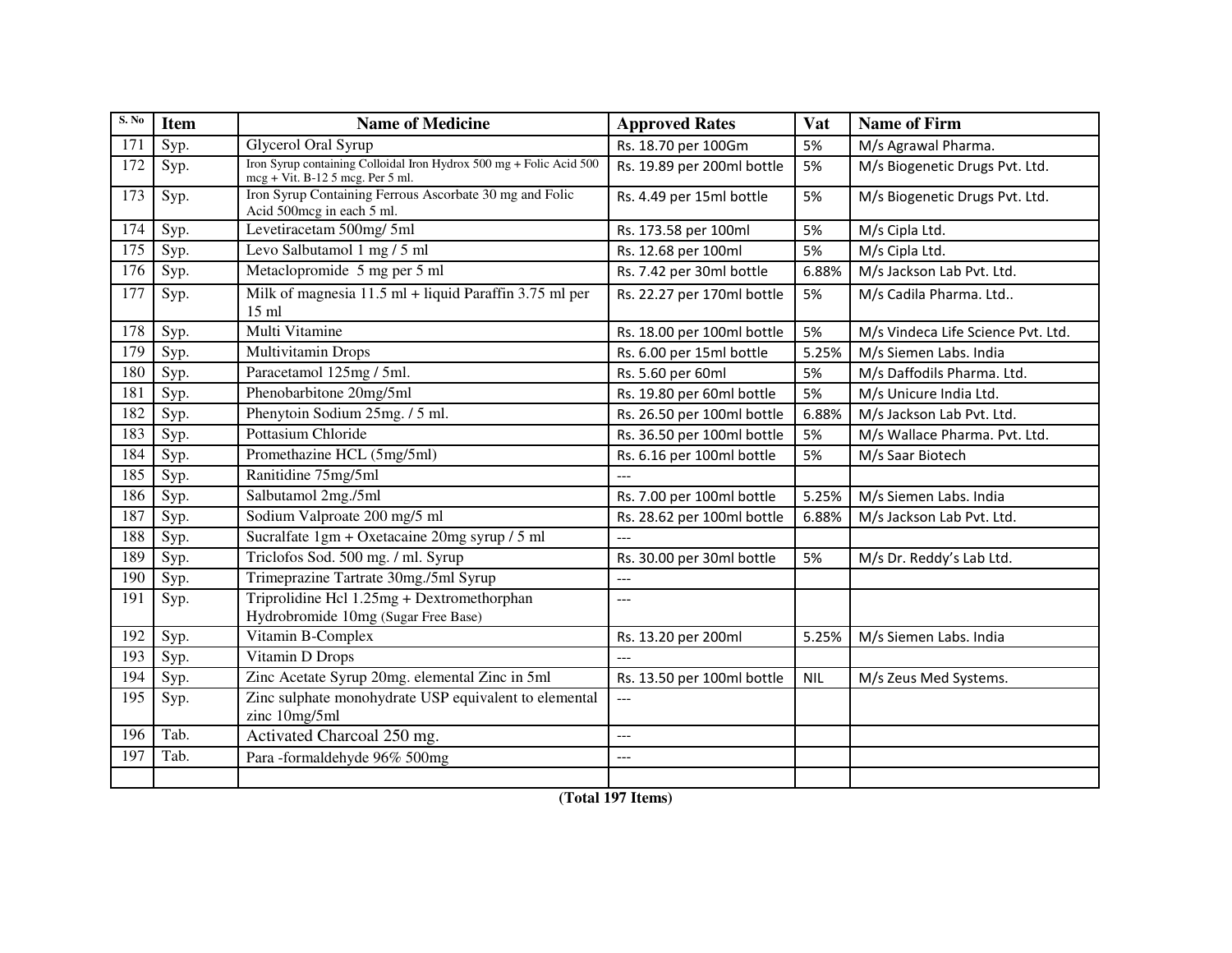### **Tender No. Q-1-Ms/2016-02 (11), dt. 04/04/2016, GROUP - Disinfectants**

### **डसइ#फै टै#टस (वग) नवदा नं० Q-1-MS(11) / 2016 दनांक 04/04/2016**

| Sn           | Item Name of Medicine                                                                                                                                                                                                                                                                                                                                                                                                                                                               |                                                            | <b>Approved Rates</b>                                                                   | Vat      | <b>Name of Firm</b>                                    |
|--------------|-------------------------------------------------------------------------------------------------------------------------------------------------------------------------------------------------------------------------------------------------------------------------------------------------------------------------------------------------------------------------------------------------------------------------------------------------------------------------------------|------------------------------------------------------------|-----------------------------------------------------------------------------------------|----------|--------------------------------------------------------|
| 1            | <b>Alcohol Hand Rub</b><br>1. It should contain Ethanol, Isopropanol or mix of two<br>compounds in 70-80 % V/V with additives.<br>2. It should contain permitted moisturizing / conditioning<br>agents like glycerine / propylene glycol.<br>3. Dispenser with 500 ml. bottle. Wall mount to be provided<br>wherever required.                                                                                                                                                      | $\overline{500}$ ml.<br><b>Bottle</b><br>with<br>dispenser | Rs. 85.00 per pack<br>500ml                                                             | 5%       | M/s Asuwaldi Pharma                                    |
| $\mathbf{2}$ | <b>Surgical Hand Wash / Scrub</b><br>1. It Should Contain Chlorhexidine Gluconate Solution 20% v/v<br>(Equivalent to Chlorhexidine Gluconate 4% w/v.)<br>2. It should contain permitted emollient and moisturisers.<br>3. Dispenser with 500 ml. bottle. Wall mount to be provided<br>wherever required.                                                                                                                                                                            | 500 ml.<br><b>Bottle</b><br>with<br>dispenser              | Rs. 83.80 per pack 500ml<br>Rs. 83.80 per pack 500ml                                    | 5%<br>5% | M/s R.N. Lab. Pvt. Ltd. 80%<br>M/s Asuwaldi Pharma 20% |
| 3            | Pre-Surgical patient skin prepration solution<br>Chlorhexidine $2\%$ soloution with or without alcohol                                                                                                                                                                                                                                                                                                                                                                              | 500 ml.<br><b>Bottle</b>                                   | Rs. 80.00 per pack 500ml<br>without alcohol<br>Rs. 90.00 per pack 500ml<br>with alcohol | 5%       | M/s Microgen Hygiene Pvt.<br>Ltd.                      |
| 4            | Pre-Surgical patient skin prepration solution<br>Povidone Iodine $(7.5\%$ to $10\%)$                                                                                                                                                                                                                                                                                                                                                                                                | 500 ml.<br><b>Bottle</b>                                   | Rs. 65.99 per pack 500ml<br>10%                                                         | 5%       | M/s Glide Chem Pvt. Ltd.                               |
| 5            | <b>Hard Surface Disinfectant</b><br>Minimum $4\%$ w/v benzalkonium chloride with or without<br>additives                                                                                                                                                                                                                                                                                                                                                                            | 500 ml. /<br>One Litre                                     | Rs. 50.00 per pack<br>500ml<br>Rs. 86.00 per pack<br>1000ml                             | 5%       | M/s Aarsha Chemicals Ltd.                              |
| 6            | <b>High Level Hospital Surface Disinfectant 3rd Generation</b><br><b>Quaternary Ammonium Compound with Active Ingredients</b><br>should be minimum contain following:<br>1. Alkly Dimethyl Benzyl Ammonium 2.37% w/v<br>2. Alkyldimethyl Ethyl Benzyl Ammonium 2.37% w/v<br>3. Should be gas free and water miscible<br>4. It should be user friendly, non corrosive, non toxic & non<br>Hazardous<br>5. Spray pump should be<br>provided as per Hospital requirement free of cost. | One Litre /<br>Two Litre                                   | Rs. 990.00 per 1 Lit.                                                                   | 5%       | M/s Sirmaxo Chemicals Pvt.<br>Ltd.                     |